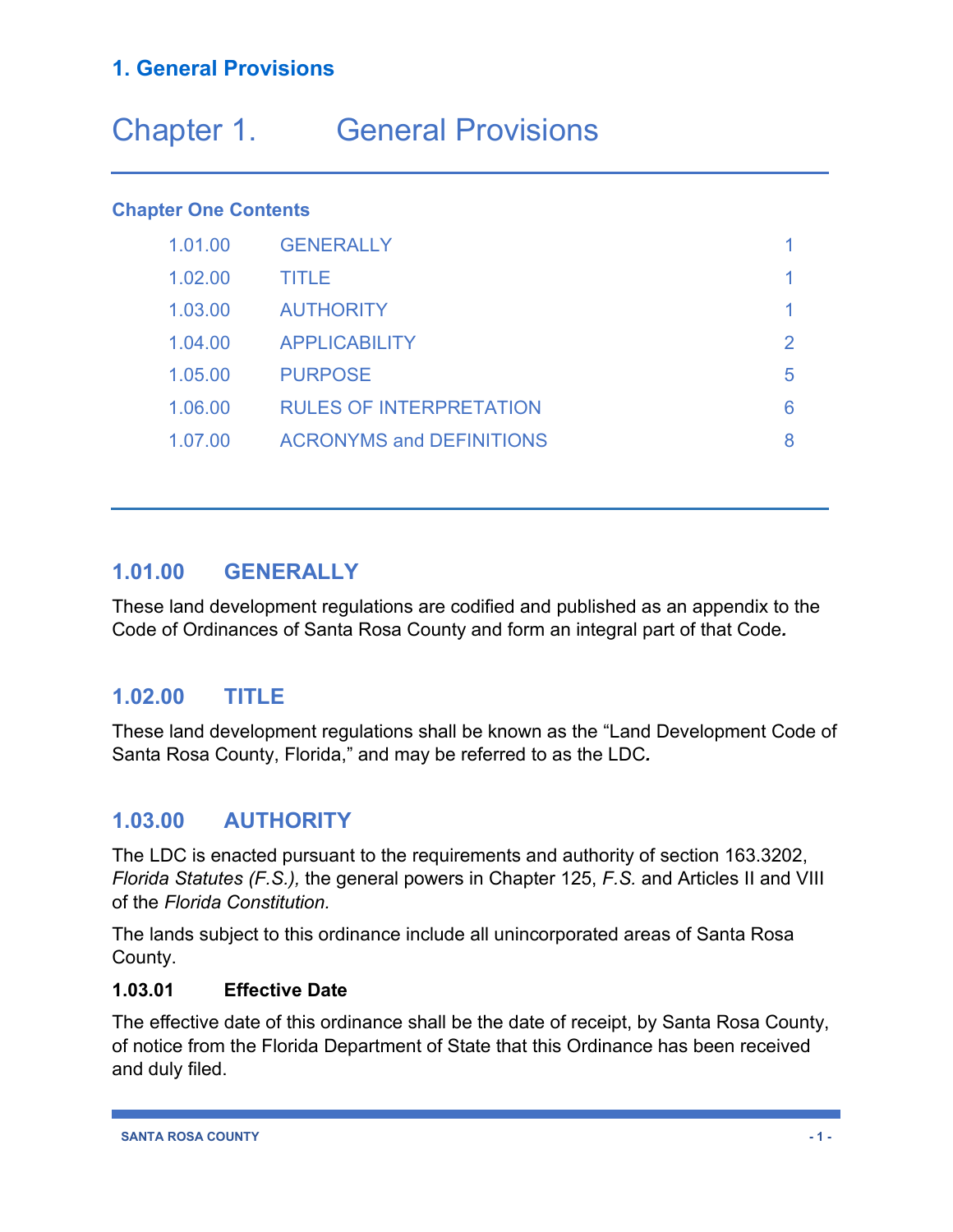#### **1.03.02 Ordinances Repealed and Replaced**

This ordinance repeals and replaces Ordinance 91-24 as amended. The provisions shall prevail over the terms of any previously adopted ordinance or resolution.

#### **1.03.03 Review and Update of the Land Development Code**

It is intended that a full review and update be accomplished every five (5) years at a minimum. This does not preclude the ability to make amendments to the LDC during this time as the Board of County Commissioners see fit, see Section 11.05.08 for requirements.

# **1.04.00 APPLICABILITY**

#### **1.04.01 Generally**

**A.** The use of any parcel of land or any structure or any combination thereof, within the unincorporated areas of Santa Rosa County shall be in conformance with the requirements of the LDC*.*

**B.** All development shall conform to the applicable standards, criteria, requirements and procedures of the LDC*.*

**C.** Unless otherwise authorized in this LDC*,* no development shall proceed without a Final Development Order or Land Development Certificate and a Building Permit issued by the County*,* or where permitted by Section 11.01.02 or 11.01.03 only a Building Permit by the County*.*

**D.** A Change of Use shall conform to the standards, criteria, requirements and procedures of the LDC*.*

**E.** Unless otherwise authorized in this LDC, no Change of Use shall be permitted without a Final Development Order or Land Development Certificate and a Building Permit*,* or where permitted by Section 11.01.03 only a Building Permit by the County**.**

#### **1.04.02 Division of Land**

**A.** Every division of land within the County (other than a division of land authorized by subsection D) resulting in new roads being created, shall be made by reference to a recorded Plat. Plats shall be approved in accordance with the procedural requirements set forth in Chapter 4 of the LDC.

**B.** Every minor subdivision, division of land within the County which results in new lots, parcels, tracts, etc. not part of an existing subdivision made pursuant to this subsection and resulting in new lots, parcels, tracts, etc. shall either comply with subsection A or if they meet any of the following criteria: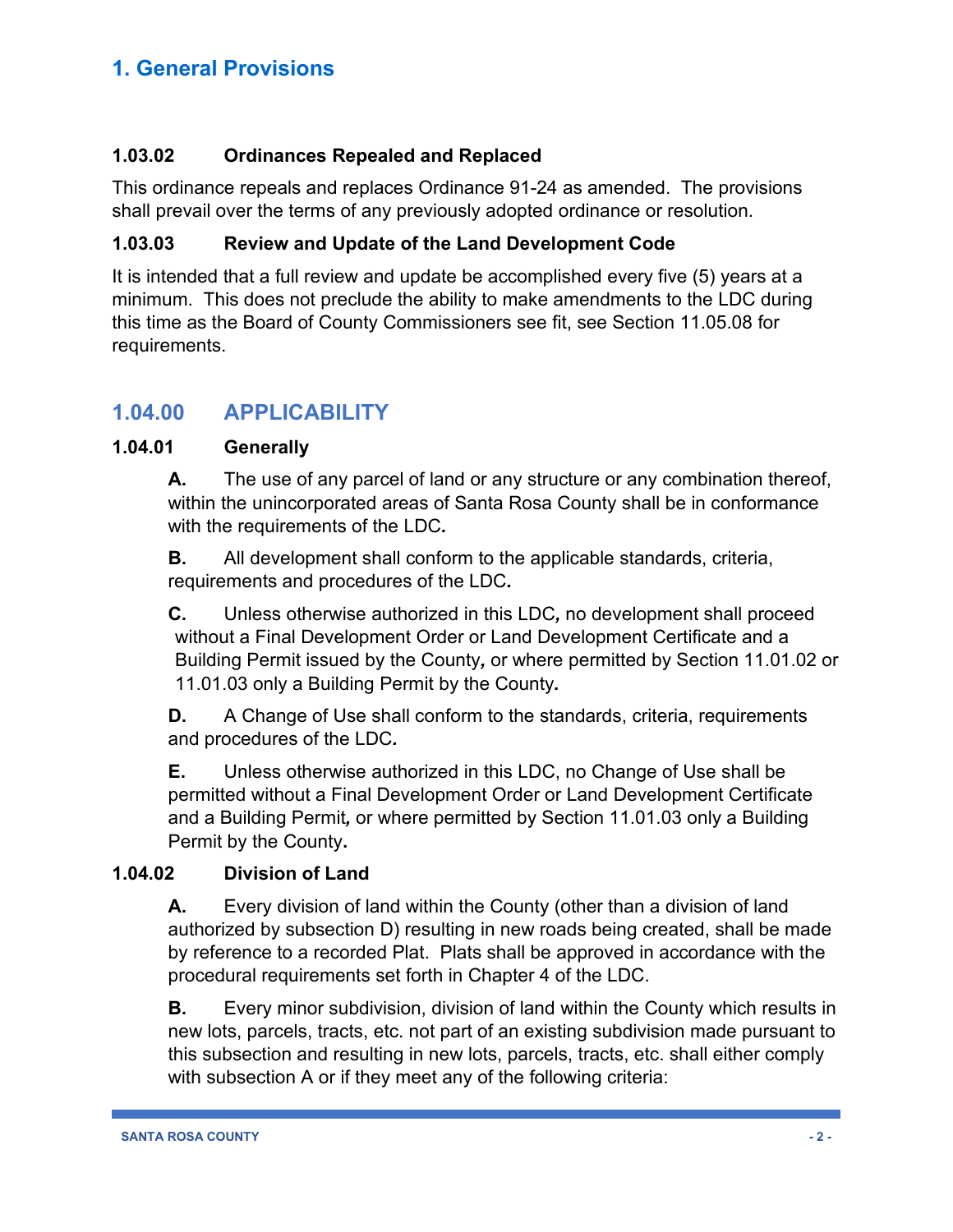**1.** If the land is located on an Access Management Corridor;

**2.** If the land is located in a Military or Public Airport Zone as specified in Chapter 8;

**3**. If the land is in the Garcon Point Protection Area as identified in the Santa Rosa County Comprehensive Plan;

4. If the new Lots, Parcels, Tracts, etc. are less than four (4) acres in size.

Owner/Developer will need to submit a drawing showing the metes and bounds descriptions of the lots, parcels, tracts, etc.; a sketch to scale showing the configuration, acreage and square footage of the original Lot and proposed division. For those divisions meeting criteria #4 above, an engineered drainage plan as required by Section 3.04.09.

Land conveyed in such developments may be described by metes and bounds, and shall be recorded by deed. This exemption will not apply to parcels located on deeded county right-of-ways where the actual roadway has not been constructed and has not been accepted for maintenance by the County and to parcels located on private roadways that were not approved by the County through the platting process, except those private roadways that existed as of April 24, 1986 and are shown and named on the County's original zoning maps.

**C.** The County shall not issue a Final Development Order, Land Development Certificate or a Building Permit for Development proposed on a Lot, Parcel, Tract, etc. established in violation of this LDC.

**D.** An assembly of platted lots may be disassembled (subdivided) without complying with either subsections A or B so long as no resulting lot bears a description or size other than as shown on a currently applicable, recorded Plat and each such resulting, previously platted lot complies in all respects with this LDC.

**E.** All lots of record four (4) acres or less must provide an engineered drainage plan (to scale) pursuant to Section 4.04.00 prior to (or concurrent) with building permit or land clearing submittal application.

#### **1.04.03 Relationship to the Comprehensive Plan**

**A.** The LDC is intended to implement the Santa Rosa County Comprehensive Plan through the establishment of procedures for review of proposed Development and through the adoption of standards and criteria for such Development.

**B.** Pursuant to Florida Statutes Ch. 163, Part II (Growth Policy), the LDC is based upon and implements the Comprehensive Plan. The Comprehensive Plan standing alone establishes only general guidelines and principles. It is not self-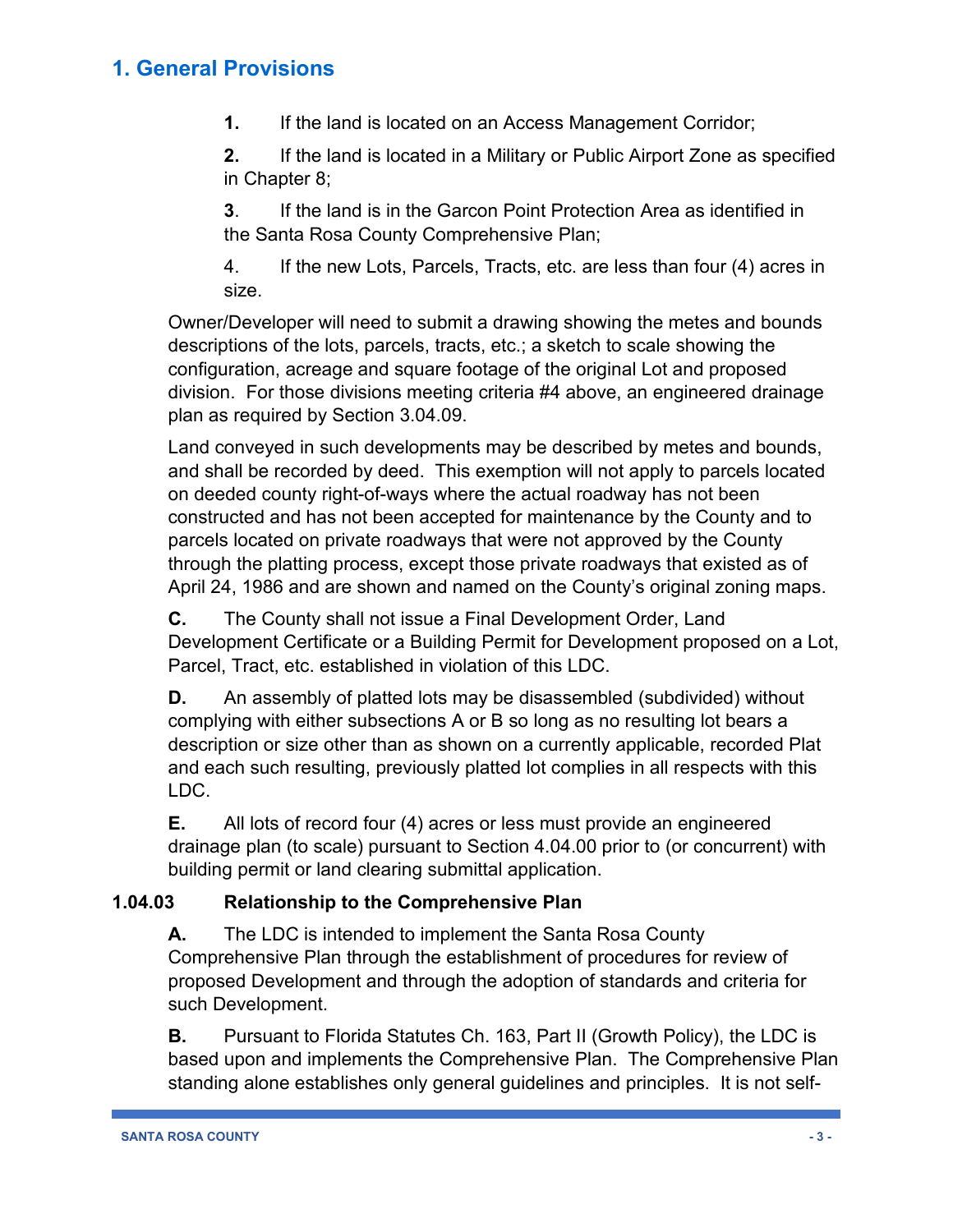executing. It is implemented by the LDC. The Comprehensive Plan is general, while the LDC is specific

**C.** The LDC is designed to implement the goals, policies and objectives of the Comprehensive Plan and is hereby deemed to be consistent and in accordance with the adopted Comprehensive Plan.

**D.** The LDC is intended to guide development in compliance with the goals, policies, and objectives of the Comprehensive Plan.

**E.** Any amendment to the text of the LDC shall be consistent with and in accordance with the Comprehensive Plan.

#### **1.04.04 Injunctive and Other Relief**

Upon verification by the Code Enforcement Director or their designee that any provision of this law are being violated, the Code Enforcement Director or their designees may notify in writing the person responsible for the violation, stating the provisions of this law being violated and shall order the necessary steps to abate the violations within a reasonable time. If the violation is not abated or abatement commenced and diligently pursued within the time specified, the Code Enforcement Director or their designee, may institute any appropriate action or procedure to bring about compliance with any of the provisions of this ordinance. This remedy is in addition to any other remedy available to the County.

### **1.04.05 Savings Clause**

Should any chapter, section, subsection, provision or clause of this LDC be declared by any court of competent jurisdiction to be unconstitutional or invalid for any reason whatsoever, the same shall not affect the validity of the LDC as a whole or any part thereof other than the part judicially determined to be invalid.

# **1.04.06 General Penalty for Violations**

**A.** Whenever in this Land Development Code or the ordinances of the County relating to the Land Development Code any act is prohibited or is made or declared to be unlawful or an offense, or whenever in this Land Development Code or the ordinances of the County relating to the Land Development Code the doing of any act is required, or the failure to do any act is declared to be unlawful, where no specific penalty is provided therefore, the violation of any such provisions of the Land Development Code or such ordinances of the County shall be punished by a fine. This section shall not apply to offenses which are recognized by the laws of the state as misdemeanors, the penalties for which are provided by the laws of the state, which state penalties shall likewise be applicable under this Land Development Code. Each day any violation of any of the provisions of this Land Development Code or of any ordinances of the County relating to the Land Development Code shall continue shall constitute a separate offense.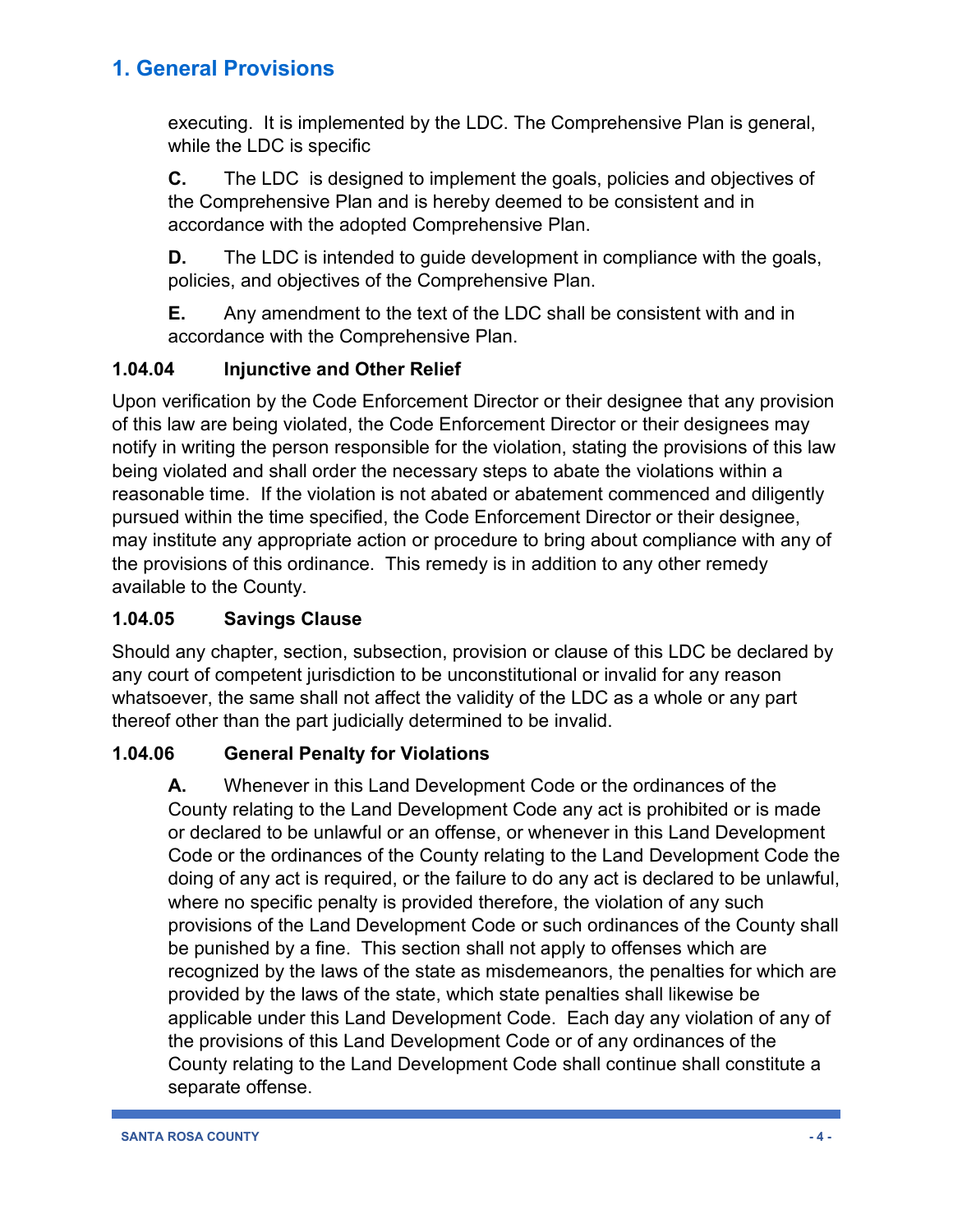**B.** In addition to the penalties provided in subsection (A), any conditions caused or permitted to exist in violation of any of the provisions of this Land Development Code or the ordinance of the County related to Land Development shall be deemed a public nuisance and may be abated by the County as provided by law, and each day that any such offensive condition continues shall be regarded as a new and separate offense.

# **1.05.00 PURPOSE**

The LDC is adopted for the purpose of promoting the health, safety and general welfare of the people of the County and to provide orderly growth management rules and regulations for the unincorporated areas of Santa Rosa County. This ordinance is not intended to terminate growth but rather to provide mechanisms for growth management in order to serve the citizens of Santa Rosa County and toward that end, this ordinance is to be construed to accomplish its stated purposes and objectives.

#### **1.05.01 Residential Districts Purpose**

The residential districts are designed to protect the health and safety of the public by providing sufficient space in appropriate locations to adequately meet the housing needs of the present and future population of the County, efficiently utilize the existing public ways and mitigate the effects of heavy traffic, protect residential areas against flood, fire, explosions, toxic and noxious matter, radiation, offensive noise, vibration, dust, and other particulate matter and glare. Protection against undue congestion by regulating density of population by requiring open space and landscaping where practical in order to open up residential areas to light and air and to enhance recreation and scenic qualities and facilitate surface drainage.

### **1.05.02 Commercial Districts Purpose**

The commercial districts are designed to promote the health and safety of the public by providing sufficient spaces for local retail services and trades catering specifically to the recurring shopping needs of the occupants of nearby residents and to protect both retail and service developments and nearby residences against flood, fire, explosion, toxic and noxious matter, radiation, offensive noise, vibration, dust, and other particulate matter and glare. Protection against undue congestion by regulating the intensity of retail and services developments consistent with their marketing functions, preserving open space and access to light and air and to provide sufficient and appropriate space, to meet the needs of the County's expected future economy and to encourage planned commercial development concentrated in regional, community and local commercial centers with adequate areas for vehicular and pedestrian circulation, open space and landscaped areas to facilitate surface drainage and enhance the scenic quality and to discourage a proliferation of commercial uses in non-commercial areas.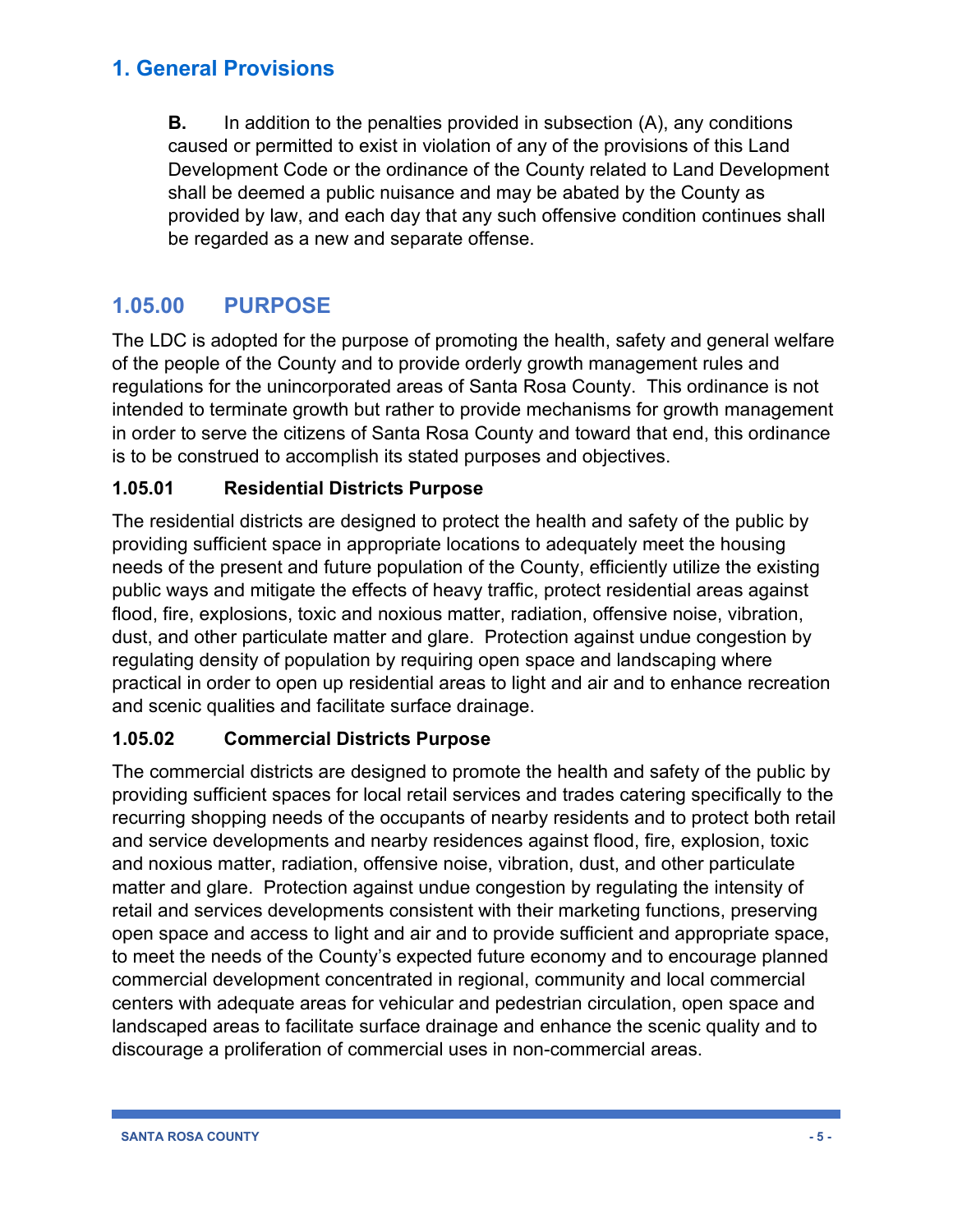#### **1.05.03 Industrial Districts Purpose**

The industrial districts are designed to promote the health and safety of the public by providing sufficient space in appropriate locations to meet the needs of the urbanizing area's expected economic expansion for all types of disruptive, industrial and related activities and to protect distributive, industrial and related activities as well as residential and related activities by providing for the separation of these uses and as far as possible provide that appropriate space needs for distributive and industrial activities by discouraging the use of such space for residential purposes. To permit industrial development which is reasonably free from danger of fire, explosions, toxic and noxious matter, radiation, dust, or other particulate matter, offensive noise, vibration, odorous matter, and glare by regulating the emission of such nuisances, through appropriate performance standards.

# **1.06.00 RULES OF INTERPRETATION**

#### **1.06.01 Generally**

The text within the LDC shall control where there is any conflict between text within the LDC and any caption, illustration or graphic presentation. Unless prohibited by context, references to any chapter, section or subsection shall include all subdivisions that chapter, section or subsection.

#### **1.06.02 Rules of Construction**

**A.** Words used in the present tense shall include the future tense; words used in the singular number shall include the plural number; and words used in the plural number shall include the singular number.

**B.** In computing any period of time prescribed or allowed by the LDC, the day of the act, event or default from which the designated period of time begins to run shall not be included. The last day of the period so computed shall be included unless it is a Saturday, Sunday or legal holiday. When the period of time prescribed or allowed is less than seven (7) days, intermediate Saturdays, Sundays and legal holidays shall be excluded in the computation.

**C.** A word importing the masculine gender only shall extend and be applied to female persons and to firms, partnerships and corporations, as well as to male persons.

**D.** The words "may" and "should" are always permissive and never mandatory.

**E.** The word "shall" is always mandatory and not merely permissive.

**F.** The word "month" shall mean thirty (30) calendar days.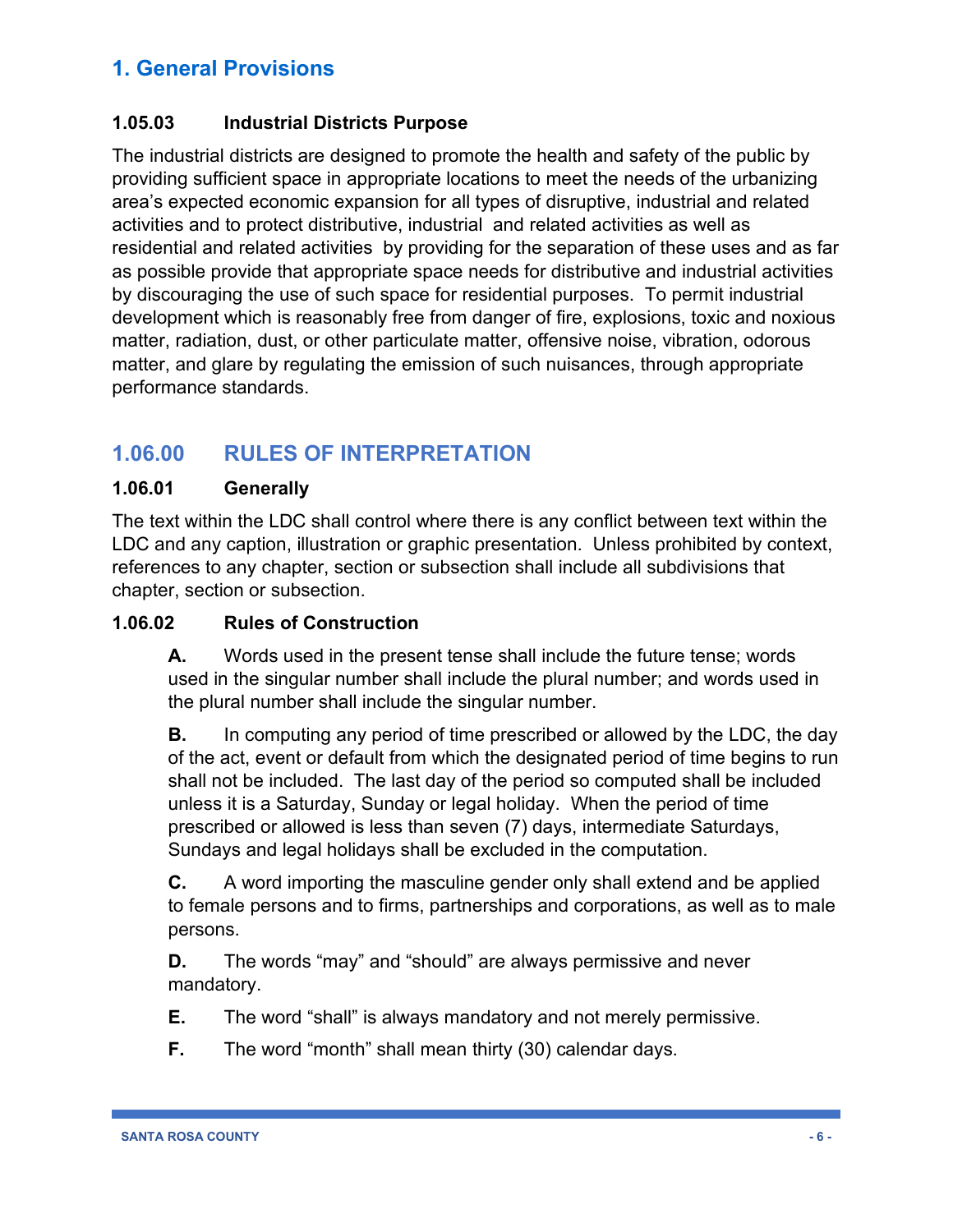**G.** The word "person" shall extend and be applied to associations, clubs, societies, firms, partnerships and bodies politic and corporate, as well as to individuals.

**H.** Whenever the LDC shall refer to a specific portion of the Code of Ordinances or the LDC itself, that reference shall include any subsequent amendment to the referenced portion or any subsequent provision superseding the provision.

#### **1.06.03 Responsibility for Interpretations**

All interpretations shall be the responsibility of the Planning Director.

#### **1.06.04 Rules for Interpretations of Boundaries**

Where uncertainty exists as to the boundaries of districts shown on the Zoning Map or any other map incorporated in or referenced by the LDC, the following rules shall apply:

**A.** Boundaries indicated as approximately following the centerlines of Streets, Alleys or other public rights-of-ways shall be construed to follow such centerlines. Where the Street, Alley or right-of-way has been vacated through official action of the governing body, the boundary shall be construed to follow the centerline of the vacated right-of-way.

**B.** Boundaries indicated as approximately following platted Lot Lines, section lines or tract lines shall be construed to follow those lines.

**C.** Boundaries indicated as approximately following City or Town limit lines shall be construes to follow such City or Town limit lines.

**D.** Boundaries indicated as following railroad lines shall be construed to be midway between the main tracks.

**E.** Boundaries indicated as following shorelines shall be construed to follow such shorelines and in the event of change in the shoreline shall be construed as moving with the actual shoreline.

**F.** Boundaries indicated as approximately following the centerlines of canals, streams or other bodies of water shall be construed to follow such centerlines.

**G.** Boundaries indicated as parallel to features described in sections 1.06.04.A through F above shall be construed as parallel to such features at the distance from the feature indicated on the Zoning Map. If a distance is not indicated on the Zoning Map, the distance shall be determined by the scale of the map.

**H.** Where interpretation is needed as to the exact location of boundaries of any mapped area, the Planning Director shall make the necessary interpretation.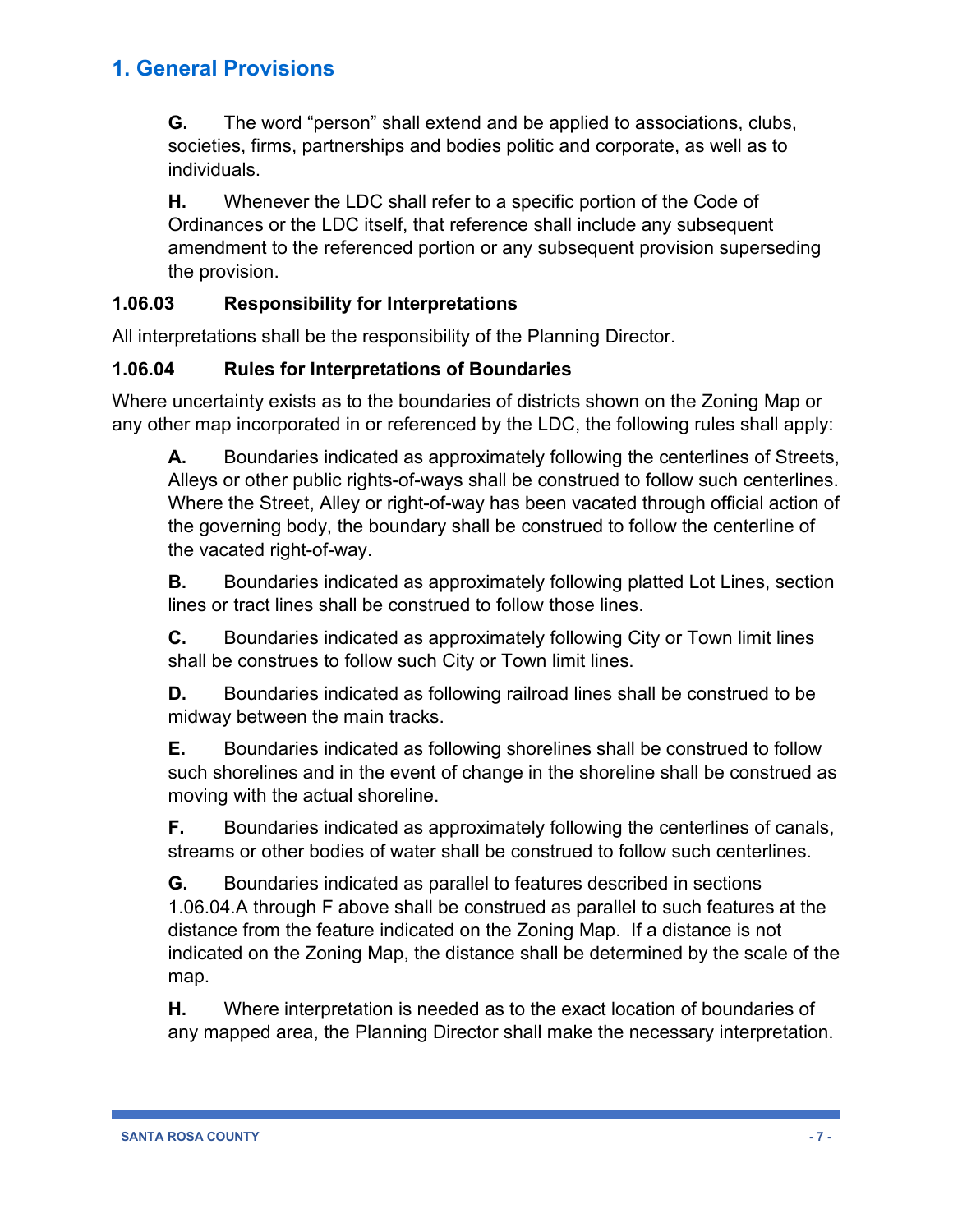#### **1.06.05 Applicability of Sign Code**

The County has adopted comprehensive regulations for Signs in the unincorporated areas of Santa Rosa County as part of this Land Development Code. Whenever this Land Development Code provides a regulation for a sign that meets the definitions of a sign as provided by the Sign Code, such requirement or regulation shall be subject to the Sign Code and such Sign shall comply with the Sign Code, unless that requirement or regulation states an express exemption from the Sign Code. In addition, if another section of the Land Development Code requires a sign that the Sign Code would not allow, the sign shall be allowed, but shall otherwise comply with and be subject to the requirements to the Sign Code.

# **1.07.00 ACRONYMS AND DEFINITIONS**

Words and phrases shall be construed according to the common approved uses of the language. Words with specific meaning in this LDC are defined below.

#### **1.07.01 Acronyms**

**ADA** – American with Disabilities Act

**BOCC –** Board of County Commissioners

**dbh –** diameter at breast height

- **DBPR –** Florida Department of Business and Professional Regulations
- **FAA –** Federal Aviation Administration
- **F.A.C. –** Florida Administrative Code
- **FBC –** Florida Building Code
- **FDEO –** Florida Department of Economic Opportunity
- **FDEP –** Florida Department of Environmental Protection
- **FDOT –** Florida Department of Transportation
- **FHA –** Federal Housing Administration
- **FS** Florida Statutes
- **GLA –** Gross Leasable Area
- **ITE –** The Institute of Transportation Engineers
- **LDC –** Land Development Code
- **MUTCD** Manual on Uniform Traffic Control Devices

**NWFWMD –** Northwest Florida Water Management District

**PUD –** Planned Unit Development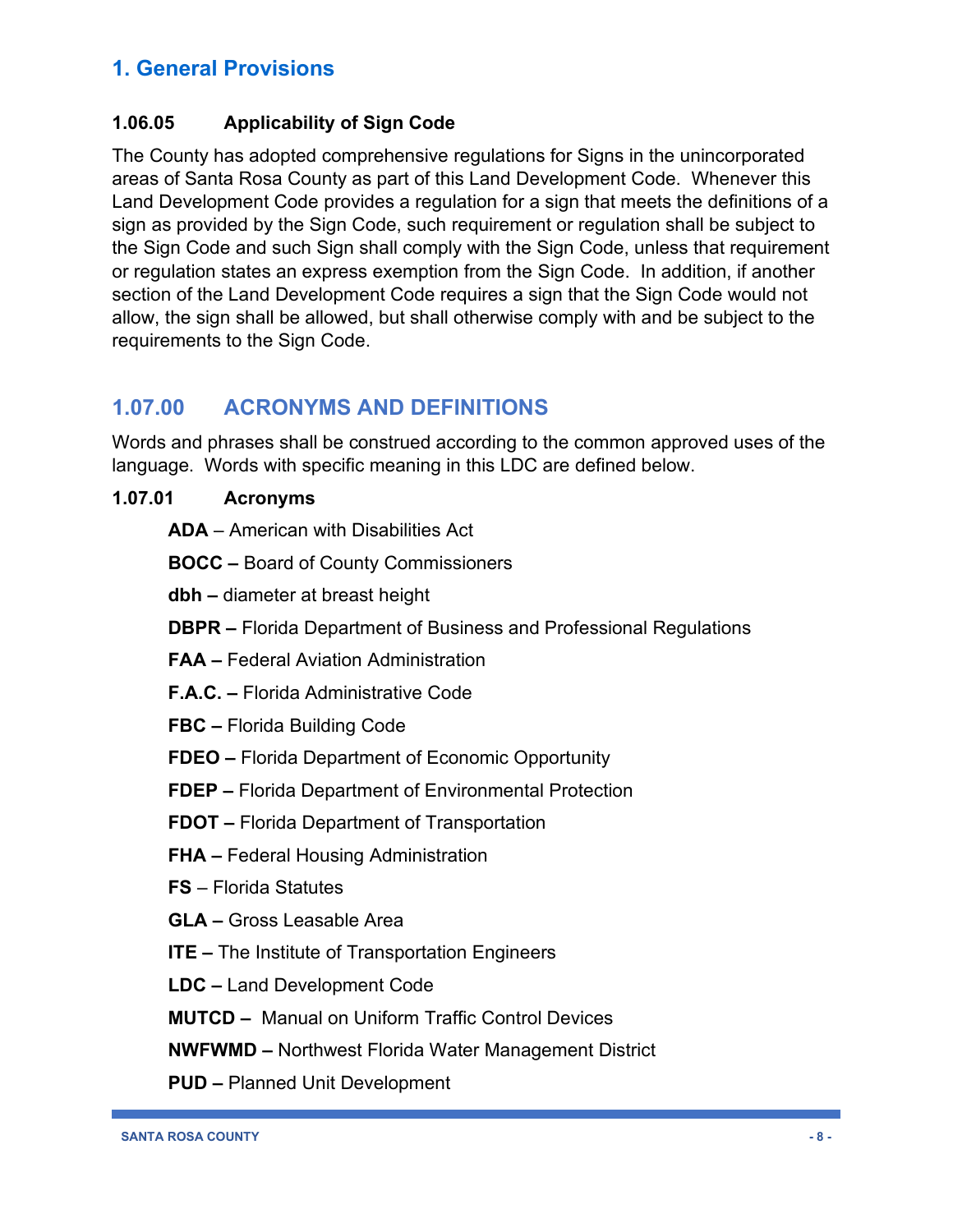**PBD –** Planned Business District

**USACE –** United States Army Corps of Engineers

**ZB –** Zoning Board

#### **1.07.02 Definitions**

As used in the LDC, the following terms shall have the meanings assigned to them. When one or more defined terms are used together, their meanings shall also be combined as the context shall require or permit. All terms not specifically defined shall carry their usual and customary meanings. Undefined terms indigenous to a trade, industry or profession shall be defined when used in such context in accordance with their usual and customary understanding in the trade, industry or profession to which they apply.

*Abandon –* To discontinue the Use or occupancy of a structure or Lot.

*Abandoned Well –* A well that has had it's use permanently discontinued or is in such disrepair that continued use for obtaining groundwater is impractical.

*Abutting/Contiguous Property –* Any property that is immediately adjacent to, touching.

*Access, Point of –* A driveway or other opening for vehicles into a public street.

*Access –* A way or means of approach to provide vehicular entrance or exit to a property.

*Accessory Dwelling Unit –* See Guest Cottage.

*Accessory Structure or Facility –* A structure, or facility that is located on the same Parcel of property as the Principal Structure, the Use of which is incidental to the Use of the Principal Structure and subject to the provisions in section 5.02.00. Examples of Accessory Structures are detached garages, carports, storage sheds, swimming pools, screened enclosures, pole barns, hay sheds. For the purposes of Section 3.02.00, Floodplain Management, the term includes only accessory structures used for parking and storage.

*Accessory Uses –* A Use or structure which is incidental to the Principal Use or structure and which is located on the same Lot as the Principal Use or structure and subject to the provisions of section 5.02.00.

*Accident Potential Zones (APZ's) –* Those areas which have been identified as being significantly impacted by accident potential from aircraft as it applies to public and military airfields.

*Addition (to an existing building) –* Any walled and roofed expansion to the perimeter of a building in which the addition is connected by a common load bearing wall other than a fire wall. If the walled and roofed addition is connected by a fire wall or is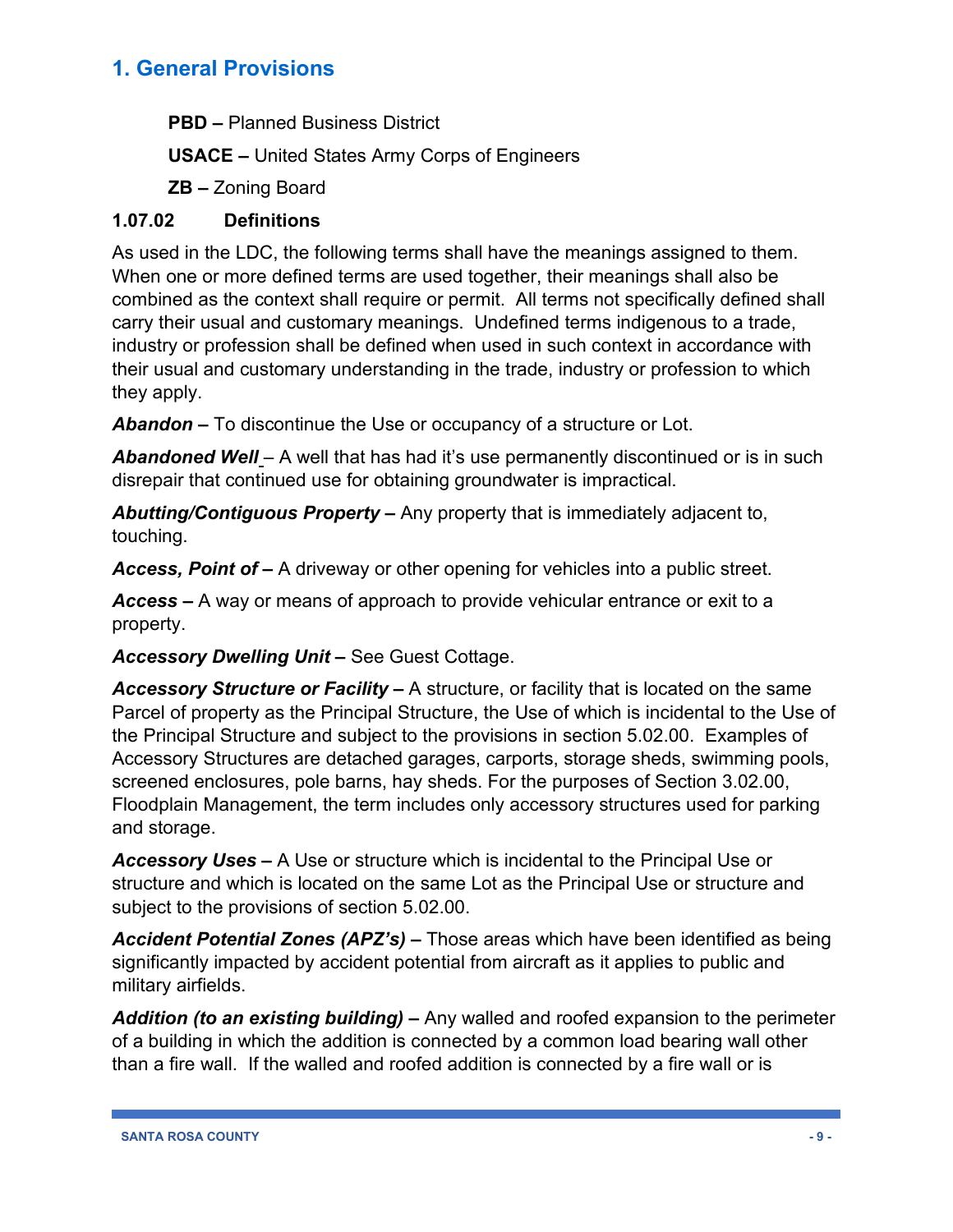separated by independent perimeter load bearing walls it is considered new construction.

*Administrative Services –* Community facility activities typically performed by not-forprofit private or public social services, charitable organizations and utility administrative offices.

*Adversely Affected Person or Aggrieved Person –* Any person, natural or otherwise, who is suffering or will suffer an adverse effect to an interest protected or furthered by one or more of the ordinances of the County, including but not limited to interests related to health and safety, police and fire protection**,** densities and intensities of Development, transportation facilities or recreational facilities. The alleged adverse effect may be shared in common with other members of the community at large, but must exceed in material degree the general interest in community good shared by all persons.

*Agriculture –* The production of food and/or fiber.

*Agriculture Related Activities –* Those activities which are customarily incidental or accessory to an agricultural use, including but not limited to, the maintenance of barns, storage sheds and farm equipment.

*Airport –* Any area of land or water designated and set aside for the landing and taking off of aircraft and utilized in the interest of the public for such purposes, including but not limited to:

- 1. Peter Prince Airport
- 2. NAS Whiting Field (North and South) (fixed-wing & rotary-wing)
- 3. Outlying Landing Field (OLF) Choctaw (Jet & fixed-wing)
- 4. OLF Harold (rotary-wing)
- 5. OLF Spencer (rotary-wing)
- 6. OLF Pace (rotary-wing)
- 7. OLF Santa Rosa (rotary-wing)
- 8. OLF Site X (rotary-wing)

*Airport Elevation –* The highest point of the airport's land area measured in feet above mean sea level.

*Airport Environs –* That area which has been identified as being significantly impacted by airport noise and accident potential.

*Airport Hazard –* Any structure or tree or use of land which would exceed the federal obstruction standards contained in C.F.R. Section 77.21 (scope) 77.23 (standards), 77.25 (civil airports), 77.28 (military airports), 77.29 (helicopters), FAA Handbook 7400.2C (Procedures for Handling Airspace Matters). and FAA circular 1500/5300-4B (zoning and grants) which obstructs airspace required for the flight of aircraft in landing and taking off at an airport or is otherwise hazardous to such landing or taking off of aircraft.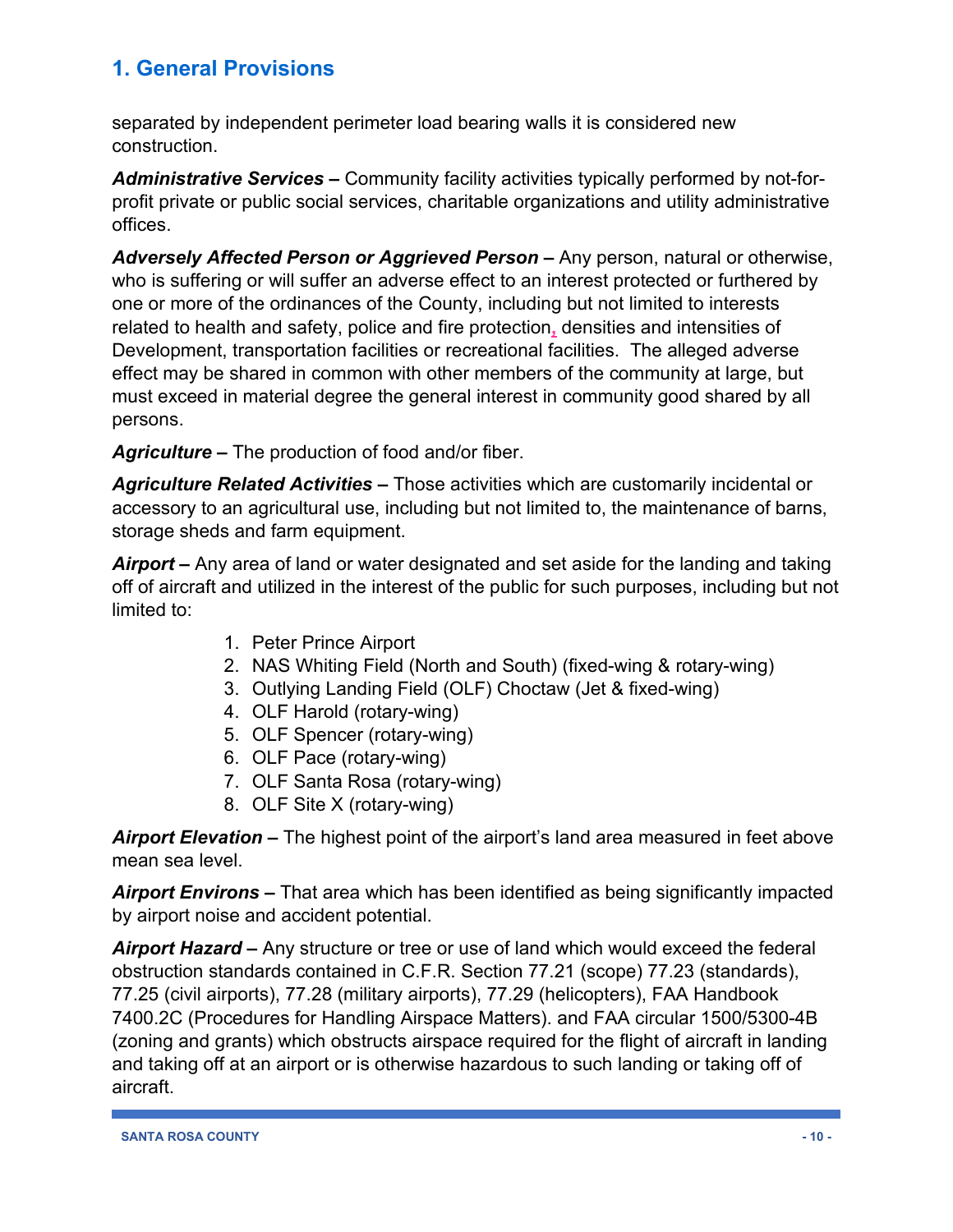*Airport Hazard Area –* Any area of land or water upon which an airport hazard might be established if not prevented by this ordinance.

*Airspace Height –* To determine height limits in all zones set forth in this ordinance, the data shall be above mean sea level elevation (AMSL) unless otherwise specified.

*Alcoholic Beverage –* A liquid brewed or distilled for human consumption containing more than one (1) percent alcohol by weight, including beer, wine and liquors.

*Alley –* A approved private way, not less than twenty (20) feet in width, which affords only a secondary access to abutting properties and which is not intended for general traffic circulation. A roadway which provides rear lot access to abutting properties. Alleys can provide the primary vehicular access to a property which fronts on a restricted access roadway or the secondary means of access to abutting property. Alleys are not intended for general traffic circulation, and on-street parking is prohibited. "No Parking" signs for each alley shall be maintained by the HOA. Alleys will not be accepted for maintenance by the County.

*All Weather Access -* A road with a hard driving surface (compacted clay, gravel or shell or asphaltic materials) when such road is designed and constructed in such a way as to permit runoff of stormwater from the driving surface under normal rainfall conditions. The driving surface must be free of water at 3" depths during normal rainfall events.

*Alteration –* Any construction which would result in a change in height or lateral dimensions of an existing structure.

*Alteration of a Watercourse –* A dam, impoundment, channel relocation, change in channel alignment, channelization, or change in cross-sectional area of the channel or the channel capacity, or any other form of modification which may alter, impede, retard or change the direction and/or velocity of the riverine flow of water during conditions of the base flood.

*Amusement –* A use, building or device intended or used primarily to entertain or amuse persons by means of physical or mechanical activity. Examples include but are not limited to carnival type concessions, rides such as roller coasters, go-cart rides, giant slides, bumper cars, helicopter rides or acceleration and bungee rides, arcades with game machines, rentals of personal water craft, sailboats, sailboards or water cycles, or miniature golf courses.

*Antenna –* A transmitting or receiving device used in telecommunications that radiates or captures electromagnetic waves.

*Antenna Support Structure* – Any building or other structure, other than a tower, which can be used for the location of Telecommunication Facilities.

*Apartment –* An independent housekeeping unit (room or suite of rooms) used exclusively for permanent or seasonal residential occupancy as a home or residence of one individual, family or household, and not including hotel rooms, motel rooms, lodging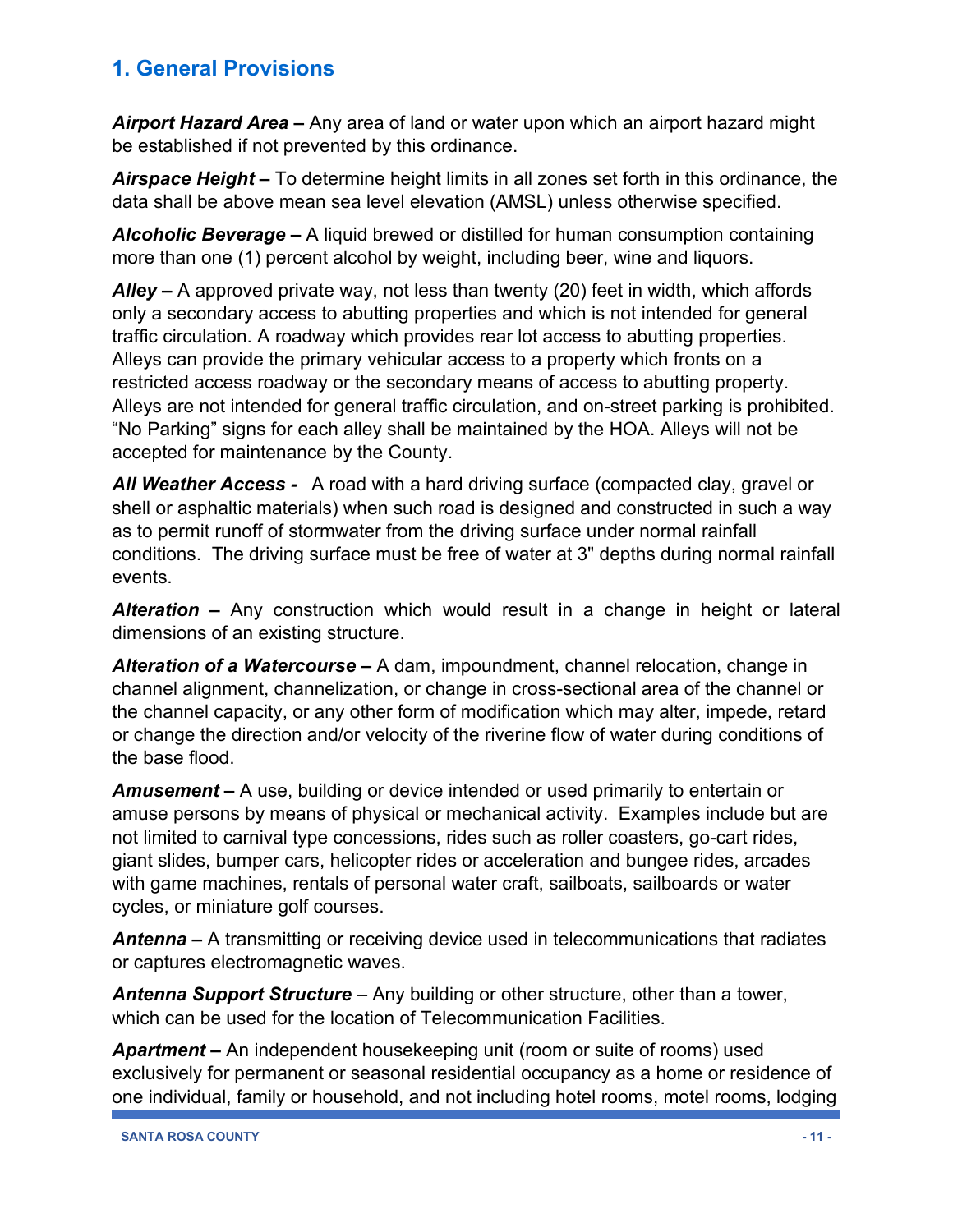rooms, or other living units used for short-term occupancy of less than six months and one day. Each apartment unit shall contain a kitchen area with sink, and the unit shall contain a bathroom with bath and toilet facilities.

*Apartment House –* A building with at least three (3) separate housekeeping units and certain mechanical conveniences such as heat, light, or elevator service in common.

*Appeal –* A request for a review of the Planning and Zoning Department's interpretation of any provision of this ordinance or a request for a variance.

*Appeal, Floodplain –* A request for a review of the Floodplain Administrator's interpretation of any provision of Section 3.02.00

*Appliance and Equipment Repair –* The repair or modification of a device or instrument designed to perform a specific function, especially an electrical device, such as a toaster, for household use. Small appliances shall be those devices or instruments of thirty (30) pounds or less in weight. Large appliances shall be those devices or instruments more than thirty (30) pounds in weight.

*Applicant* – Any person that applies for a development order, access management, coastal construction, conditional use, itinerant vendor, major land clearing, minor land clearing, parent parcel, rezoning, special exception, variance, communication tower and/or communication antenna development permit or any other application within the Planning and Zoning Department or Engineering Department.

*Application* – The process by which an applicant submits a request to rezone, develop, construct, build, or modify a property. An application includes all written documentation, verbal statements and representations, in whatever form or forum made by an applicant to the County concerning a request.

*Architect –* A person registered and currently licensed to practice architecture in the State of Florida.

*ASCE 24 –* A standard titled *Flood Resistant Design and Construction* that is referenced by the *Florida Building Code,* ASCE 24 is developed and published by the American Society of Civil Engineers, Reston, VA.

*Assisted Living Facility –* A system of housing and limited care that is designed for citizens who need some assistance with daily activities but do not require 24 hour nursing care.

*Automobile Rental Service –* The establishment primarily engaged in renting or leasing passenger automobiles.

*Automobile Services: Major –* The repair, alteration, restoration, towing or painting of automobiles, trucks, RVs, boats and other vehicles as a primary use. This use includes major engine/transmission repair, engine/transmission removal and replacement, and vehicle body work – repair facilities dealing with entire vehicles; such facilities typically provide towing, collision repair, other body work and painting services.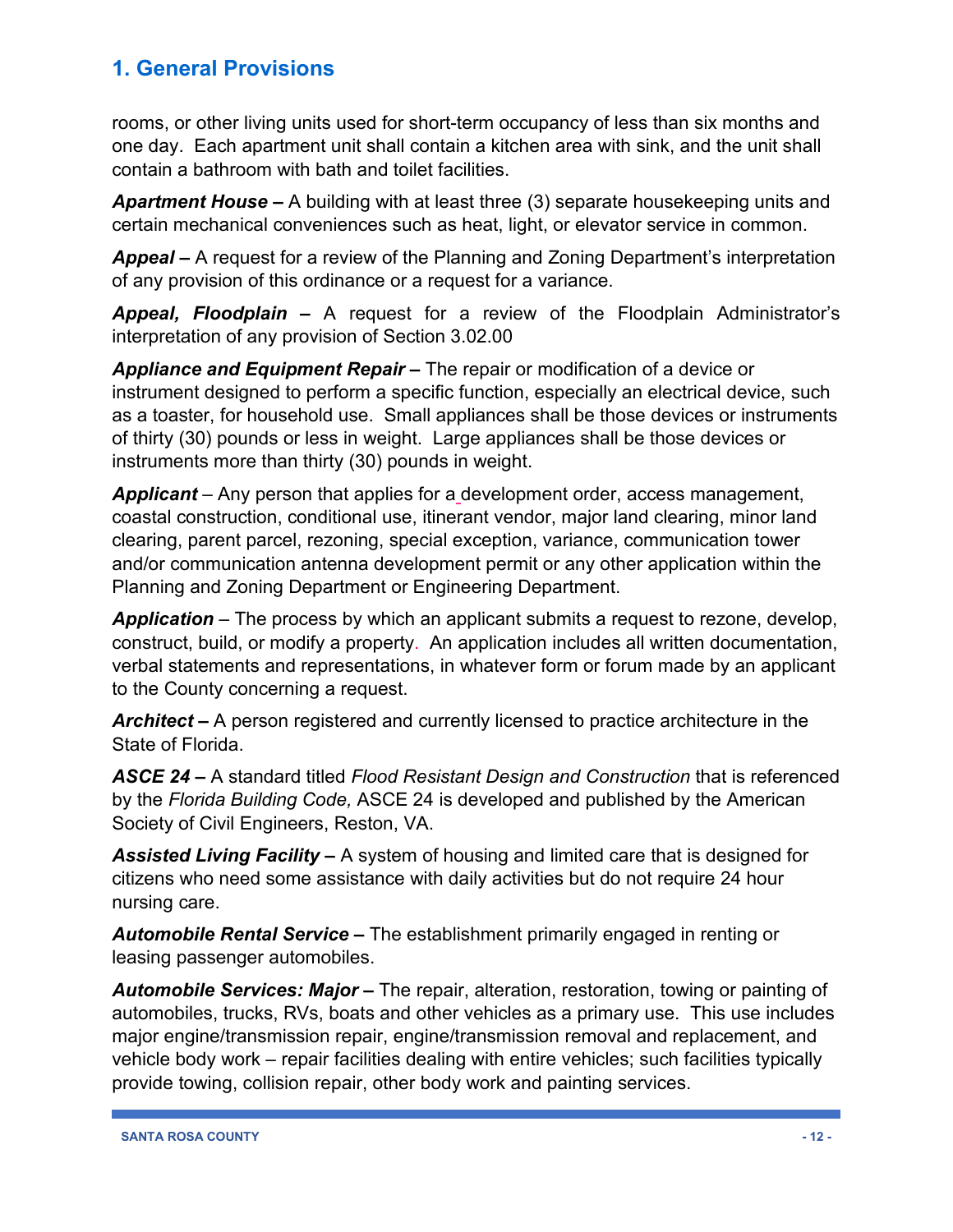*Automobile Services: Minor –* Minor facilities specialize in limited aspects of repair and maintenance (e.g. muffler and radiator shops, quick-lube shops, brake repairs, air conditioning repairs, tire installation and repair centers, tune-up shops and car wash facilities). Does not include repair shops that are part of a vehicle dealership on the same site.

*Average Grade –* The average elevation between the highest and lowest exposed portion of the foundation of a building. For single family and duplex structures, average grade shall be the average grade of the subject and abutting lots.

*Aviation Activities –* This classification includes the design, development, production and operation of aircraft; activities such as air operations; aircraft storage hangars and accessory uses; flying clubs; rental excursions of aircraft and air cargo.

*Background Traffic –* The most recently available annual average daily traffic volume for a roadway segment, growth adjusted to the current year ; plus "trips from approved development". Background traffic shall be adjusted for the: 1) Addition of newly approved development trips assigned to each roadway segment, and 2) Subtraction of trips associated with development orders which expired.

*Base Flood –* The flood having a one percent change of being equaled or exceeded in any given year.

*Base Flood Elevation –* The elevation of the base flood, including wave height, relative to the National Geodetic Vertical Datum (NGVD), North American Vertical Datum (NAVD) or other datum specified on the Flood Insurance Rate Map (FIRM). [Also defined in FBC, B, Section 202.]

*Basement (or Cellar) –* A story, whether or not suitable for living purposes, partly underground by having more than one-half (1/2) its clear floor-to-ceiling height below the mean grade. The distance from grade to ceiling shall be at least four (4) feet, six (6) inches.

*Beer –* The term beer or the term "malt beverage", as used in this Ordinance, shall extend to and include all brewed beverages containing malt.

*Block –* A tract of land bounded by street, alleys, shorelines, waterways or other definite boundaries.

*Boarding House –* A dwelling used for the purpose of providing meals or lodging or both to persons other than members of the family occupying such dwelling.

*Boat Basin –* A facility, for recreational purposes only and neither for profit nor to render any service customarily carried on as a business, which is designed and used for the security or mooring of watercraft or accessories is allowed, except for the storage of fuel used by such craft.

*Boat Repair Yard –* A place where construction or repair of vehicles (including engines) designed to be operated on the water occurs.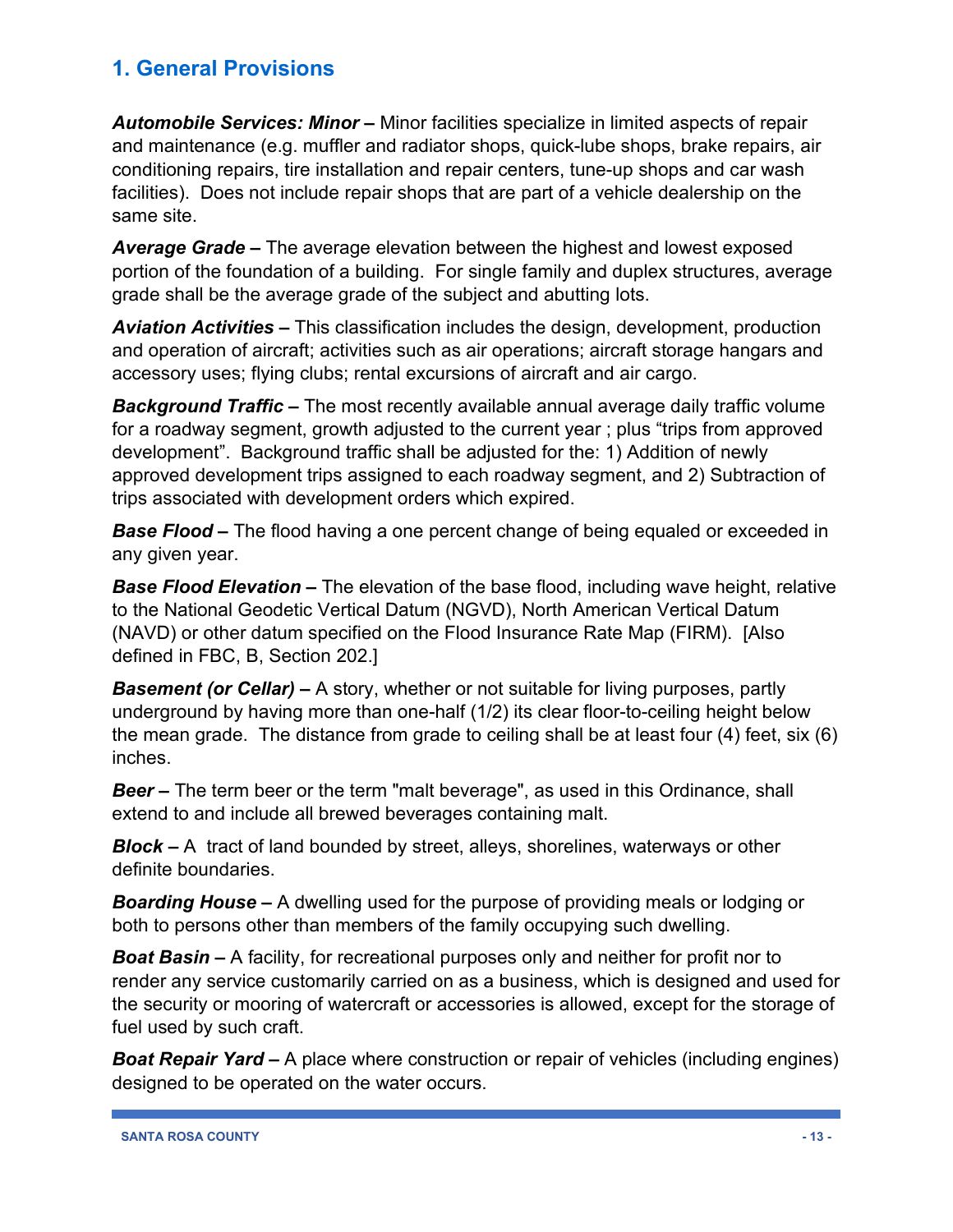*BOCC –* The Santa Rosa County Board of County Commissioners.

*Borrow Pit –* An area from which soil or other unconsolidated materials are removed and transported off the site to be used as fill for activities such as landscaping, building construction, highway construction and maintenance, or any other purpose. Excluded from this definition is excavation necessary and incidental to site development or building construction consistent with an approved development order.

*Buffer Strip –* A landscaped area of land separating two or more zoning districts or land uses.

*Buildable Area –* A building site area which shall be on a lot that is at least the minimum area required for the zone in which said lot is located. Such lot shall be consistent with all lot requirements within the respective zoning district. The term "buildable area" is not necessarily synonymous with the term "lot" as defined herein.

*Building –* Any structure having a roof supported by columns or walls and intended for the shelter, housing, or enclosure of any individual, animal, process, equipment, goods or materials of any kind, which is not intended to be moved once erected.

*Building Area –* The total ground area, taken on a horizontal plane at the mean grade level, of each building and accessory building, but not including uncovered entrance platforms, terraces and steps.

*Building Frontage –* The length of that side of the principal building on a premises which faces the frontage of that premises measured in a straight line and excluding any canopy or other portion of the building extending beyond its foundation.

*Building Height –* The vertical distance between the floor of the lowest habitable floor and the average of the height to the peak of the roof.

*Building Line –* The inner-most edge of any required yard or set back.

*Building Official –* The Director of the Building Department and all inspectors working under their authority.

*Building, Setback –* A **l**ine parallel to or concentric to the front lot line, tangent to the nearest part of the principal building, extending from side lot line to side lot line.

*Building Permit –* Written permission issued by the County to an applicant for the repair, replacement or improvement of land or a structure issued pursuant to one or more Building or life safety codes adopted by the County.

*Bulk Plant (Liquified Petroleum) –* The term bulk plant shall mean a facility, the primary purpose of which is the storage of liquified petroleum gas, and which facility has a bulk storage capacity of 2,000 gallons water capacity or more.

*Bulk Regulations –* Provisions of the zoning code which govern the size of buildings and other structures and their relationships to each other and lot lines. Bulk regulations include: regulations relative to height limitations, required yards, limitations on floor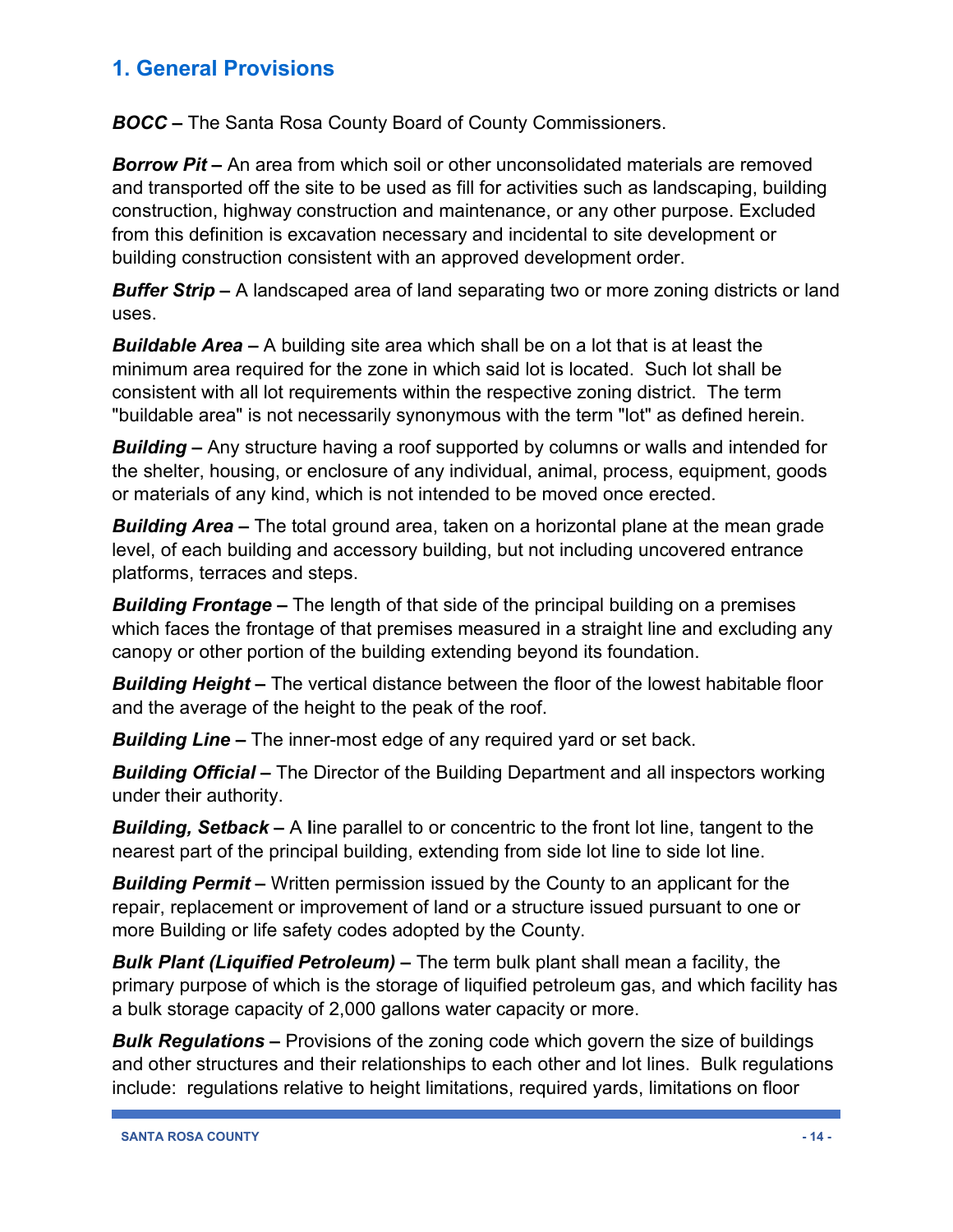area, building coverage, location of exterior walls with respect to lot lines, streets or other buildings, or other structural components and other similar development characteristics.

*Business and Professional Office –* Insurance and real estate brokerage services; photographic studio services, excluding sale of supplies and equipment; the provisions of advice, information or consultation of a professional nature (other than services classified as community facility activities or financial and banking services or medical services). This also includes executive management and administrative activities of private, profit oriented firms. These activities generally do not include the storage of goods and chattels for the purpose of sale.

*CMRS* – Commercial Mobile Radio Services, as defined in section 704 of the Telecommunications Act of 1996, which includes cellular, personal communications, specialized mobile radio, enhanced specialized mobile radio and similar services that currently exist or that may in the future be developed.

*Campground –* A place where buildings or sites for recreational vehicles or tents are rented for use as temporary living quarters for recreational purposes.

*Canopy Tree –* A canopy tree is defined as a plant species having an average mature crown spread of fifteen feet or greater, a mature height of over 25 feet when growing in Santa Rosa County and having a trunk(s) that eventually can be maintained in a clean condition, clear of lateral woody growth of five feet or greater.

*Cemetery –* A place dedicated to and used or intended to be used for the permanent interment of human remains or cremated remains. A cemetery may contain land or earth internment, mausoleum, vault, or crypt interment, a columbarium, ossuary, scattering garden, or other structure or place used or intended to be used for the internment or disposition of cremated remains; or any combination of one or more of such structures or places.

*Certificate of Occupancy –* Written permission issued by the County to an applicant indicating that a structure or improvement to land is complete and may be used, occupied or energized.

*Champion Tree –* A living tree measured to be the largest specimen of its species in the state as recorded in the champion tree registry of the University of Florida and the Division of Forestry, Florida Department of Agriculture and Consumer Services.

*Change of Use –* A process or result of replacing an existing use identified or similar to a use named in Table 2.03.02 with a different Use identified or similar to a different Use named in Table 2.03.02.

*Child/Adult Care Center –* An establishment where children or adults, other than members of the family occupying the premises, are cared for away from their own home by day or night. The term includes day nurseries or adult day care, but does not include foster homes.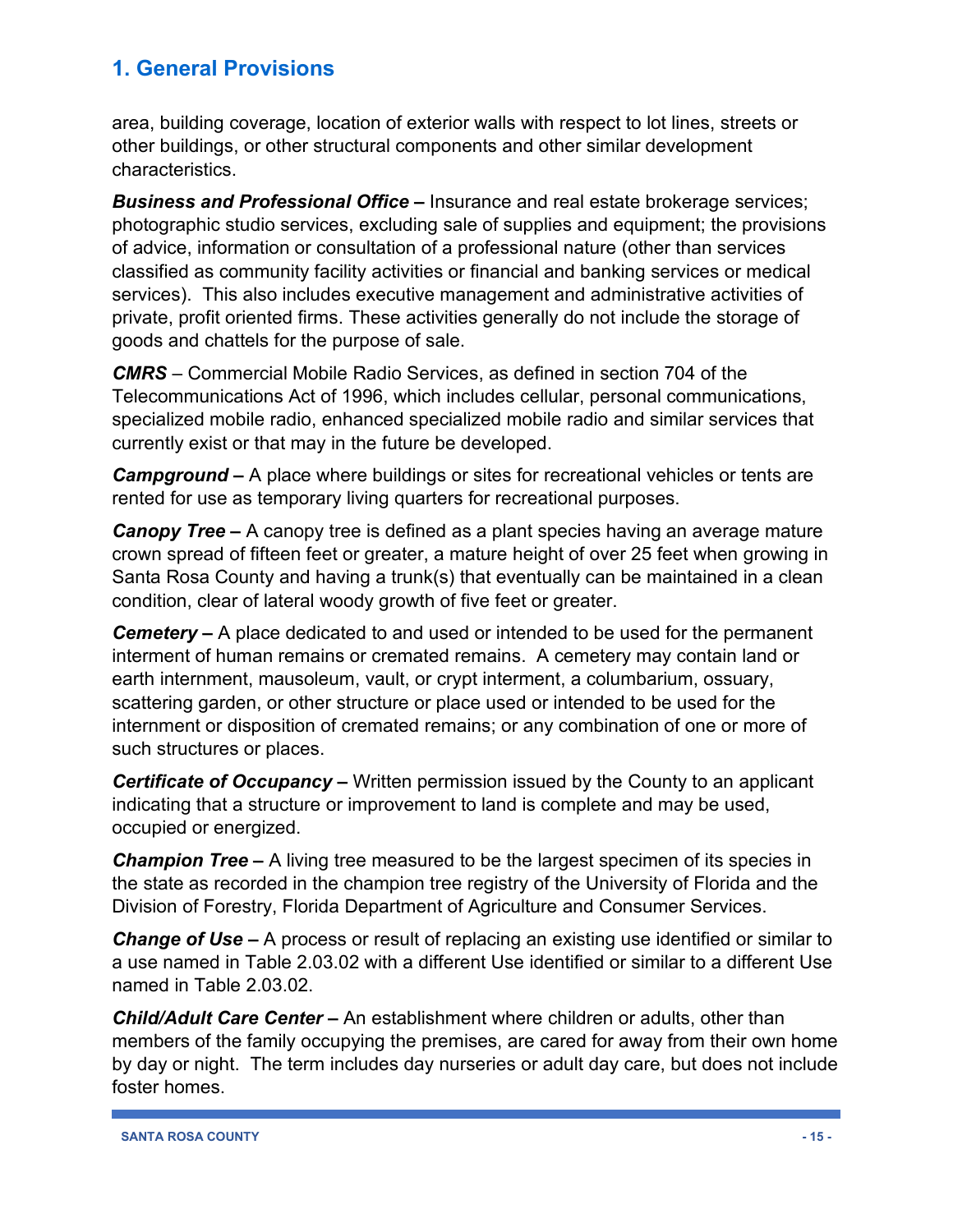*Child/Adult Care Facility –* Any child or adult care center (including day care or nursery school) or child/adult care arrangement that provides adult or child care for more than five children or adults unrelated to the operator and that receives a payment, fee or grant for any of the children receiving care, wherever operated and whether or not operated for profit. The following are not included:

- *1.* Public schools and non-public schools and their integral programs
- *2.* Summer camps having children in full time residence
- *3.* Summer day camps; and
- *4.* Religious schools normally conducted during vacation periods

*Child Care Facility – Family Day Care Home –* An occupied residence in which child care is regularly provided for children from at least 2 unrelated families and which receives a payment, fee, or grant for any of the children receiving care, whether or not operated for profit. A family day care home shall be allowed to provide care for one of the following groups of children, which shall include those children under 13 years of age who are related to the caregiver:

- (a) A maximum of four children from birth to 12 months of age.
- (b) A maximum of three children from birth to 12 months of age, and other children, for a maximum total of six children.
- (c) A maximum of six preschool children if all are older than 12 months of age.
- (d) A maximum of 10 children if no more than 5 are preschool age and, of those 5, no more than 2 are under 12 months of age.

*Church –* A building designed and/or used for public worship.

*Clinics (Medical) –* The provision of the therapeutic, preventive or corrective personal treatment services by physicians, dentists, and other licensed medical practitioners, as well as the provision of medical testing and analysis services. These services are provided to patients who are admitted for examination and treatment by a physician and with no overnight lodging.

*Club –* Activities typically performed by a group of persons for social or recreational purposes not operated for profit or to primarily render services which are customarily carried on as a business for profit.

*Cluster Housing –* A development in which homes are situated in groupings relatively close together, while larger areas of open space within the development form a buffer with adjacent land uses. Often this is accomplished through small individual lots, with the remainder of the land becoming common ground but it can include townhouses and condominiums.

*Coastal* **A Zone** – Flood hazard areas that are:

1. Within 200 feet of the mean high tide line in areas designated on Exhibit  $A^*;$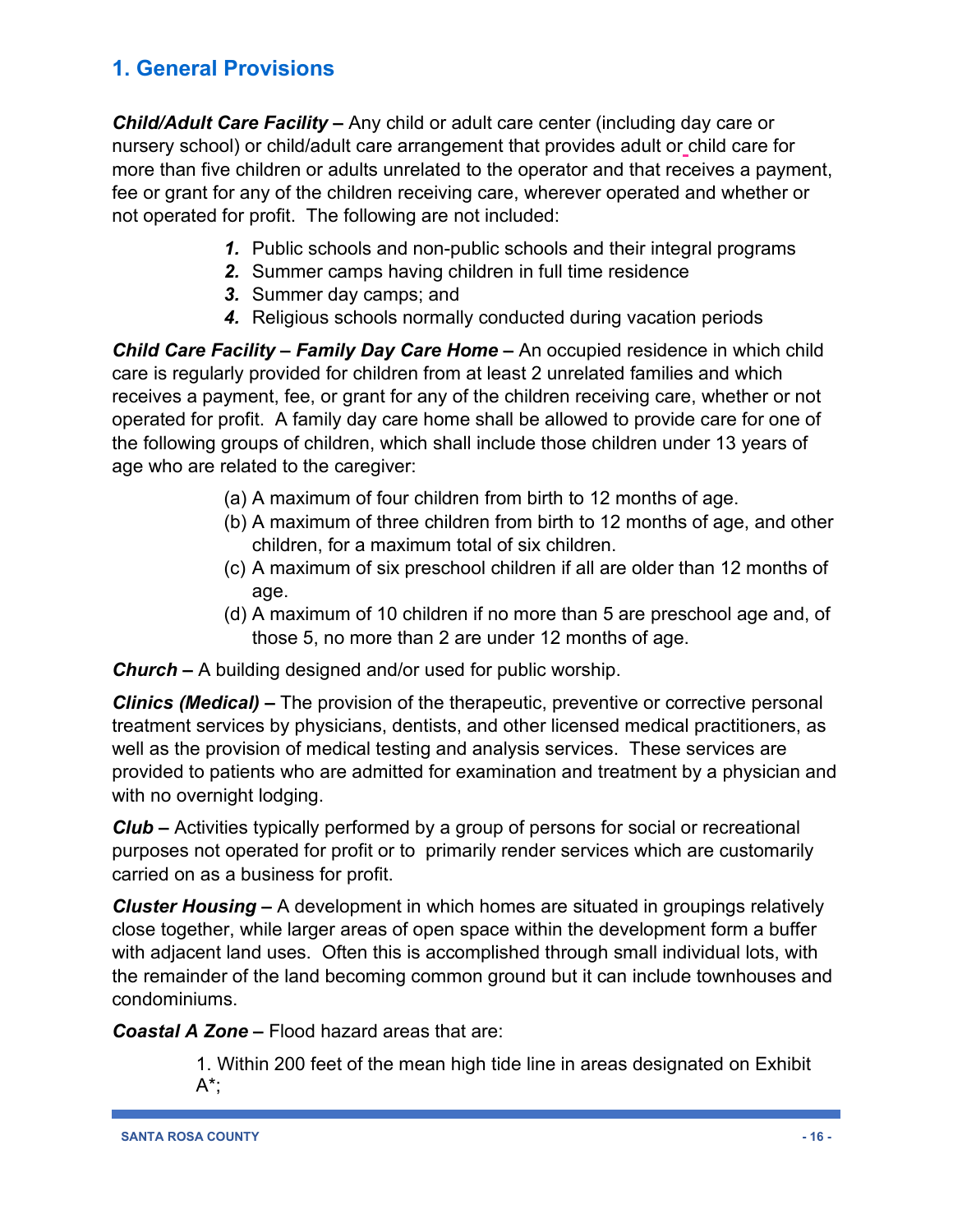2. Seaward of the Limit of Moderate Wave Action shown on the Flood Insurance Rate Map,

3. Designated Zone AE in the Navarre Beach Planning Area.

\*Note – The attached Exhibit A referenced in this section is not set out herein, but is an attachment to Ord. No. 2007-30 on file in the office of the county clerk.

*Coastal Construction Control Line –* The line established by the State of Florida pursuant to section 161.053, F.S., and recorded in the official records of the community, which defines that portion of the beach-dune system subject to severe fluctuations based on a 100 year storm surge, storm waves or other predictable weather conditions.

*Coastal High Hazard Area –* A special flood hazard area extending from offshore to the inland limit of a primary frontal dune along an open coast and any other area subject to high velocity wave action from storms or seismic sources. Coastal high hazard areas are also referred to as "high hazard areas subject to high velocity wave action" or "V Zones" and are designated on Flood Insurance Rate Maps (FIRM) as Zone V1-V30, VE, or V

*Code of Ordinances, County Code or Code –* Code of Ordinances of Santa Rosa County.

*Code Enforcement Officer –* The Code Enforcement Officer of the County or their designee.

*Collocation –* The mounting or installation of an Antenna on an existing tower, Building or structure for the purpose of transmitting and/or receiving radio frequency signals for communications purposes. The use of a communication tower by two or more CMRS license holders or by one license holder for more than one type of communication technology.

*Commercial Canopy –* A roof like cover that is intended for the shielding of parking areas, gas pumps, above ground storage tanks and areas from the elements.

*Commercial Use – Activity carried out for monetary gain.* 

*Commercial Amusement –* Active or passive recreation facilities by profit oriented firms.

*Commercial Subdivision* **–** Is the division of a lot or parcel of land into two or more lots, sites, or other divisions of land for the purpose of creating a development for commercial or business related purposes with a building(s) constructed on the land or lot.

*Communication Antenna* – Any system of electrical conductors designed to transmit and/or receive electromagnetic waves.

*Communication Tower* – A structure which does not exceed two hundred-fifty feet (250) feet in height (including antenna) measured from grade on which transmitting and/or receiving antennas are located. This term "communication tower" shall not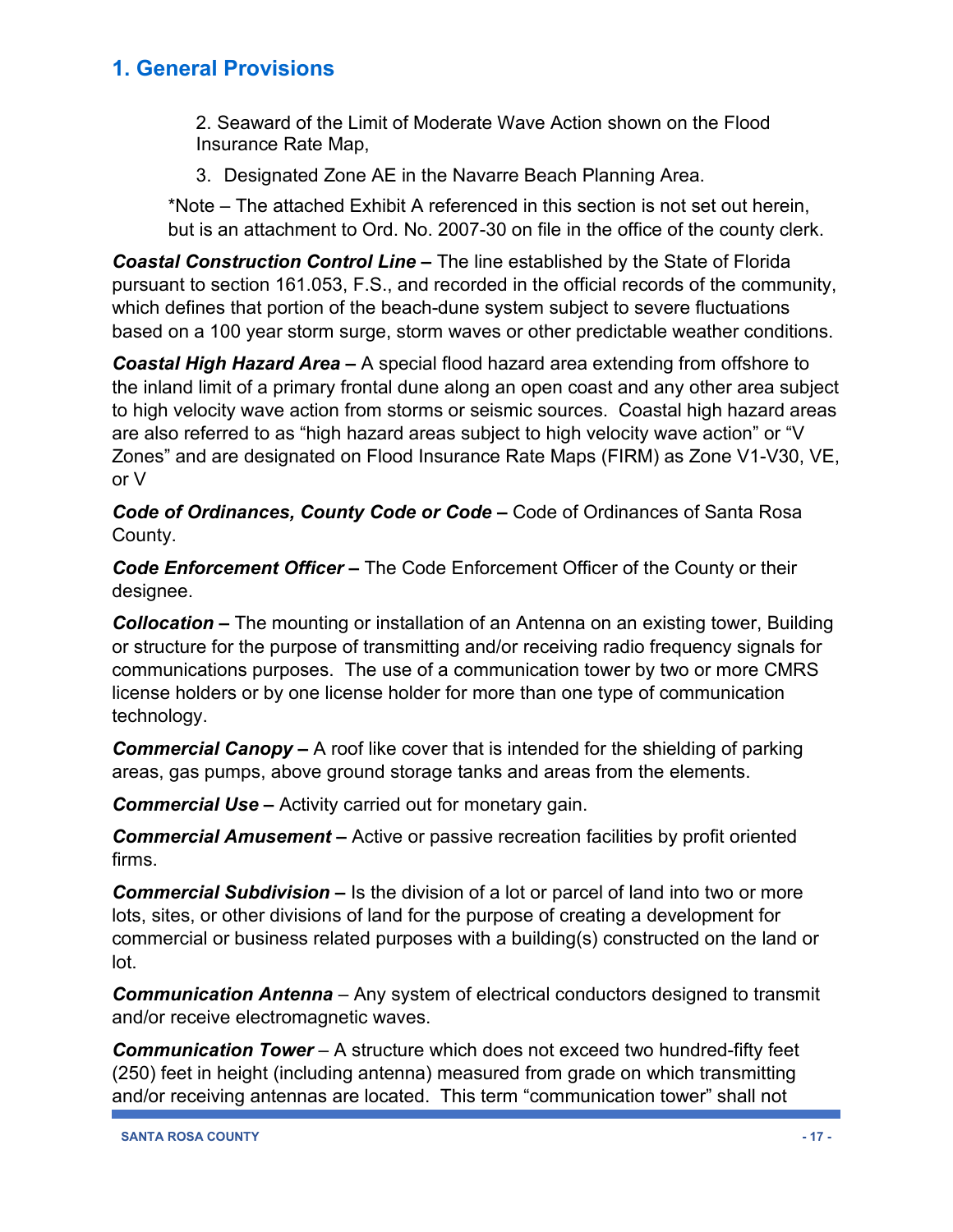include towers utilized by amateur radio operators licensed by the Federal Communication Commission (FCC). Communications towers are generally described as either monopole, lattice, or guyed.

*Community Center –* A stand-alone public owned facility that provides facilities, services and activities.

*Community Garden –* Any piece of land gardened by a group of people, utilizing either individual or shared plots on private or public land. The land may produce fruit, vegetables or plants grown for their attractive appearance.

*Community Residential Home –* A dwelling unit licensed to serve six (6) or fewer residents who are clients of the Department of Elderly Affairs, the Agency for Persons with Disabilities, the Department of Juvenile Justice, or the Department of Children and Family Services or licenses by the Agency for Health Care Administration who operate as the functional equivalent of a family, including such supervision and care by supportive staff as may be necessary to meet the physical, emotional, and social needs of the residents. Homes licensed by the Agency for Health Care Administration that provide a living environment for 7 to 14 unrelated residents shall be considered *Licensed Facilities or Special Residential Facilities.*

*Community Water System* – Community water systems are those public water systems which serve at least 15 service connections used by year-round residents or regularly serves at least 25 year-round residents.

*Conditional Use –* A conditional use is a permitted use but is permitted only if certain conditions are satisfied. The Zoning Board reviews and acts on petitions for conditional uses and makes recommendations to the County Commission who then makes the final determination (see Section 5.07.00 et. seq.).

*Construction –* The act of any building, clearing, filling, excavation or substantial improvement in the size of use of any structure or the appearance of any land. When appropriate to the context, "construction" refers to the act of construction or the result of construction.

*Construction and Demolition Debris –* As defined by 403.703, Florida Statute.

*Construction and Demolition (C&D) Debris Disposal Facility –* A site, location, tract of land, or structure used solely for the disposal of construction and demolition (C&D) debris for which applicable state and local permits are required.

*Construction Materials –* Any material which is used for construction purposes. Materials include manufactured products such as components fittings, items of equipment and systems; naturally occurring materials such as stone, timber and thatch; fabric; mud and clay; cement, metals, bricks; aggregates; and concrete.

*Contiguous –* Sharing a common border, touching

*County –* County shall mean Santa Rosa County, Florida.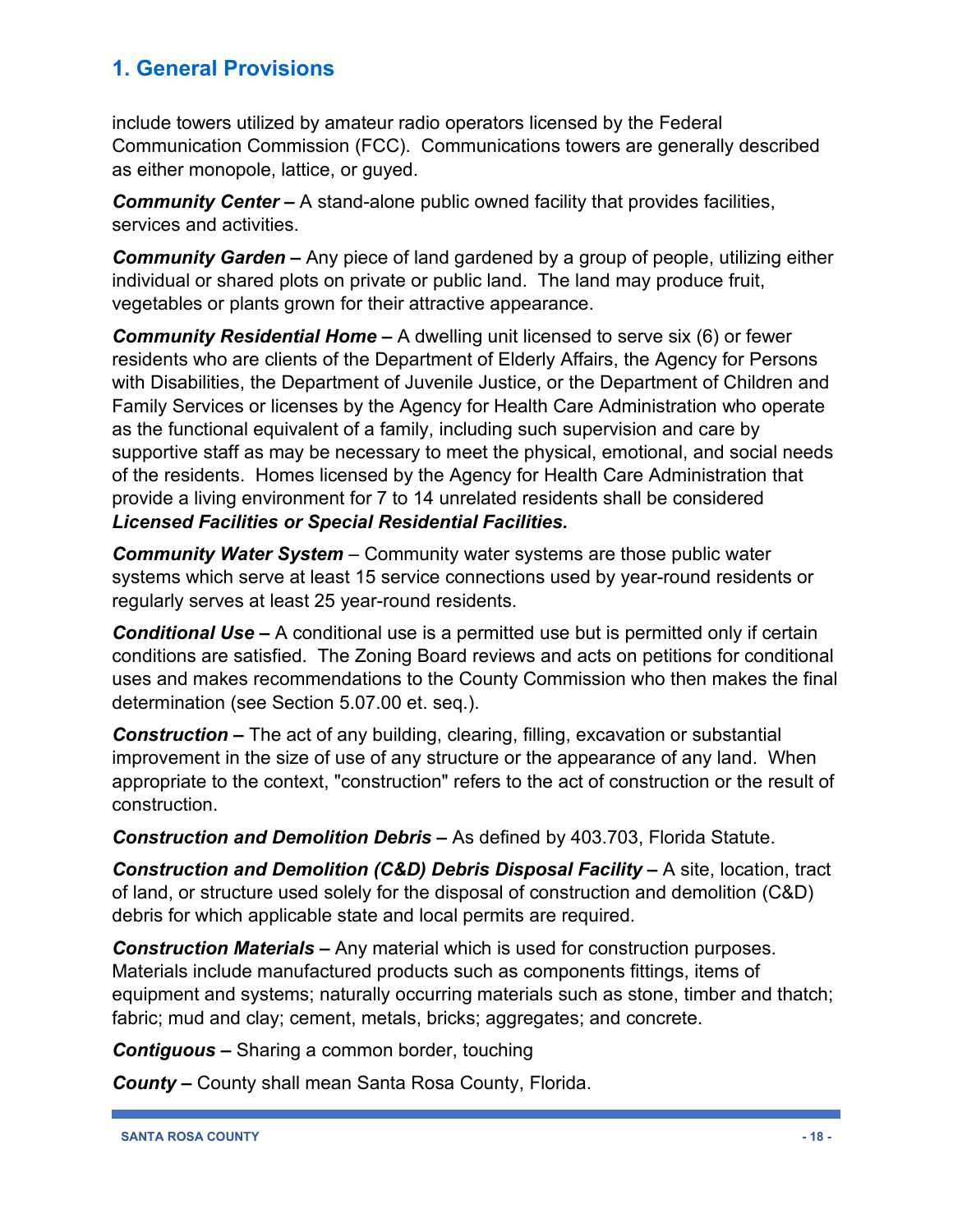*Crossfit Club –* A place of business that features a high-intensity fitness program incorporating elements from several sports and types of exercise usually involving a workout program that integrates multiple sports and training regimens all in one.

*Crosswalk –* Any portion of a roadway at an intersection or elsewhere distinctly indicated for pedestrian crossing by signals, lines or other markings on the road surface.

*Crossroad Communities (Residential)* – Residential Crossroads Communities would allow residential development up to four units per acre within one mile of identified crossroads and the Town of Jay.

*Cultural Center –* An area for the display, preservation and exhibition of objects of community and cultural interest in one or more of the arts or sciences. Cultural centers include museums, art galleries, libraries and similar uses.

*Day-Night Average Sound Level (Ldn) –* A basic measure for quantifying noise exposure, namely: The A-weighted sound level averaged over a 24-hour time period, with a 10 decibel penalty applied to night time (10:00 p.m. to 7:00 a.m.) sound levels.

*dBA –* The unit of corrected noise level measured in accordance with the "A-weighting scale" which replicates the response characteristics of the ear.

*Decibel* – A unit for measuring the relative loudness of sound or sound pressure equal approximately to the smallest degree of difference of loudness or sound pressure ordinarily detectable by the human ear, the range of which includes about 130 decibels on a scale beginning with 1 for the faintest audible sound. Abbreviated dB.

*Density* – The number of dwelling units permitted per acre and expressed in terms of gross or net acreage.

*Derelict Vehicle –* A vehicle that exhibits a defect, damage or deterioration sufficient to preclude proper operation on the highway.

*Design Flood –* The flood associated with the greater of the following two areas:

1. Area with a floodplain subject to a 1-percent or greater chance of flooding in any year; or

2. Area designated as a flood hazard area on the community's flood hazard map, or otherwise legally designated.

*Design Flood Elevation –* The elevation of the "design flood," including wave height, relative to the datum specified on the community's legally designated flood hazard map. In areas designated as Zone AO, the design flood elevation shall be the elevation of the highest existing grade of the buildings perimeter plus the depth number (in feet) specified on the flood hazard map. In areas designated as Zone AO where the depth number is not specified on the map, the depth number shall be taken as equal to 2 feet.

*Developer* – An individual, partnership, corporation or other legal entity, or agent thereof, who undertakes the activities covered by this ordinance.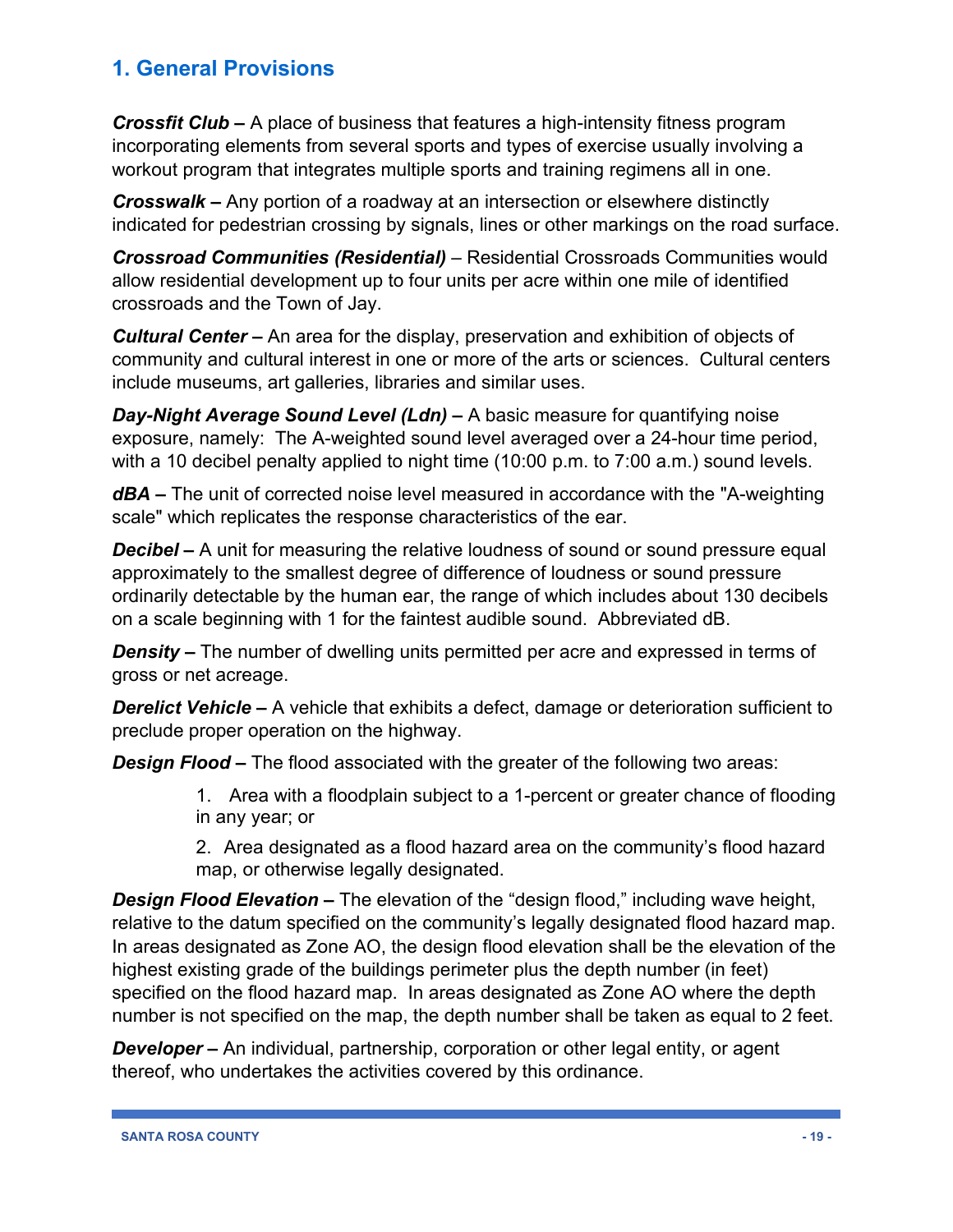*Development –* Any man-made change to improved or unimproved real estate including, but not limited to, buildings or other structures, tanks, temporary structures, mining, dredging, filling, major land clearing, grading, paving, excavating, drilling operations other land disturbing activities or permanent storage of materials, but not including routine maintenance activities.

**Distribution Center –** An establishment engaged in the receipt, storage and distribution of goods, products, cargo and materials.

*Drip Line –* The circumferential vertical plane defined by the farthest points of foliage extending from the trunk of a tree.

*Dormitories –* A room, apartment or building containing sleeping accommodations operated for the use of students enrolled in an educational institution.

*Drive-In Restaurant –* An establishment where food is served to persons in vehicles for consumption on or off-premises.

*Drive-In or Drive-Through Facilities –* Those establishments where persons receive goods or services or drop off goods while remaining in a vehicle.

*Drive-Through –* That portion of a driveway through which the driver or passenger of a motor vehicle may conduct business or transfer items with an occupant of a building either through a window or through a device such as a mechanical drawer or a pneumatic tube.

*Driveway (or Drive) –* A vehicular use area used for traffic circulation internal to a developed site.

*Driveway Connection –* That part of a vehicular use area located between the paved portion of any public, vehicular right-of-way owned, maintained or controlled by the County and the nearest private property line.

*Drop-Off –* That portion of a driveway incorporating an area where passengers may disembark from a vehicle.

*Dry Cleaners –* An establishment where the process of removing stains from wearing apparel, textiles, fabrics, rugs, etc. is carried on. It may include the process of dyeing clothes or fabrics.

*Dune –* A mound or ridge of loose sediments, usually sand-size sediments, lying landward of the beach and deposited by any natural or artificial mechanism.

*Dwelling Unit (DU) –* One or more rooms, designed, occupied or intended for occupancy as separate living quarters, with cooking, sleeping and sanitary facilities provided within the dwelling for the exclusive use of a single family maintaining a household.

*Dwelling (Multiple) –* A structure or group of structures on a parcel or building lot designed for occupancy by three (3) or more families living independently of each other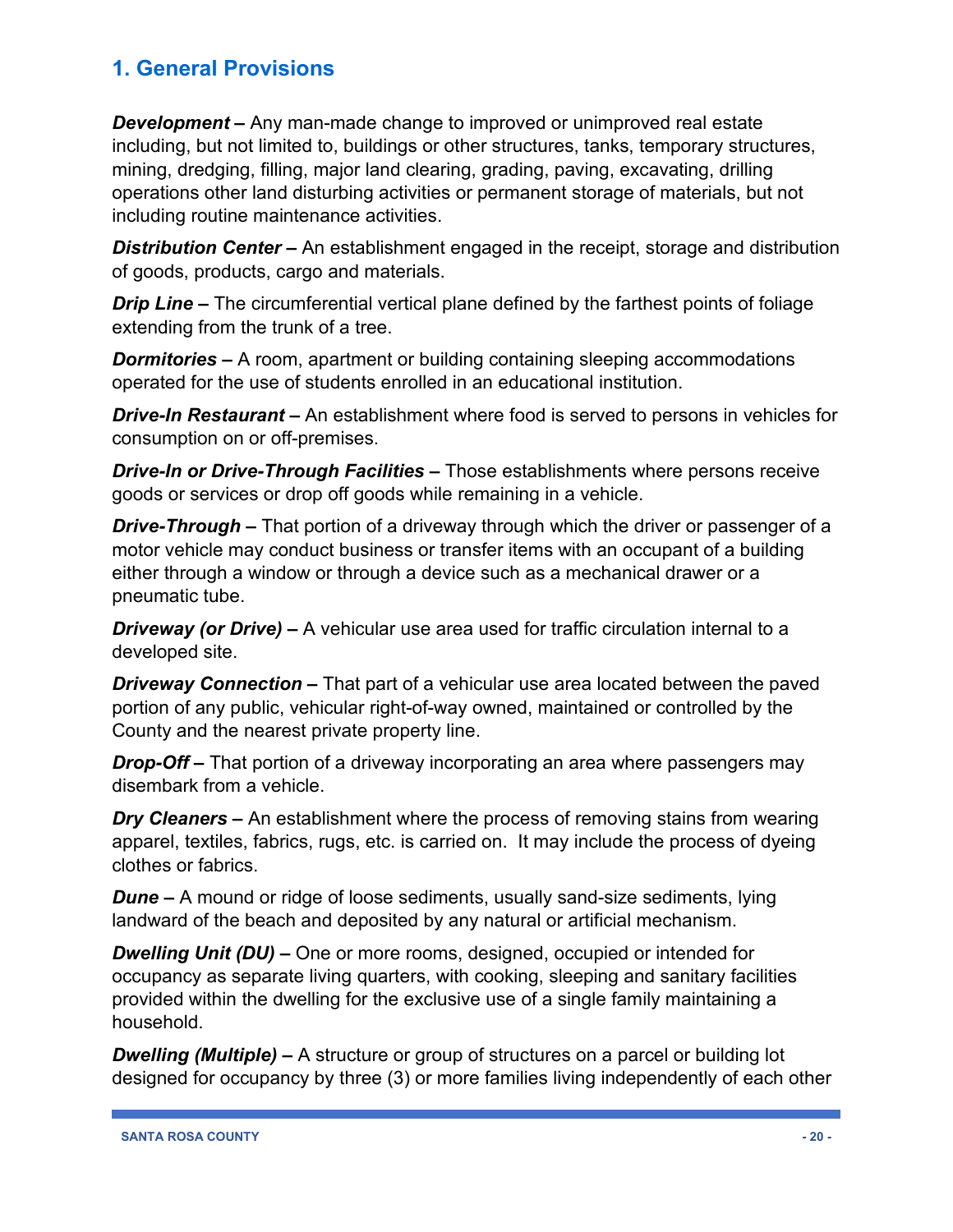and which individually or collectively comprise three (3) or more apartments (see "Apartment").

*Dwelling (Single Family) –* A detached building designed for or occupied exclusively by one family as a housekeeping unit.

*Dwelling (Two Family, Duplex) –* A detached building designed for or occupied exclusively by two (2) families only living independently of each other.

*Easement –* An interest in land owned by another which entitles the holder to a specific use or enjoyment.

*Eaves –* The extension or overhang of a roof, measured from the outer face of the supporting wall or column to the farthest point of the overhanging structure.

*Educational Institution –* A place for systematic instruction with a curriculum the same as customarily provided in a public school or college. These activities include nursery school and kindergarten facilities designed to provide a systematic program to meet organized training requirements.

*Efficiency Apartment –* A housekeeping unit consisting principally of one room and alcoves, equipped with kitchenette and bath.

*Elevations –* Means the height measured above mean sea level. All mean sea level (msl) elevations in this ordinance shall be measured from certified bench marks throughout the area.

*Enclosed Living Area –* Defined by measurements made from outside of exterior walls. Screened porches, garages, patios, and closets not opening to the interior shall not be construed to mean enclosed living area.

*Encroachment, Flood –* The placement of fill, excavation, buildings, permanent structures or other development into a flood hazard area which may impede or alter the flow capacity of riverine flood hazard areas.

*Enforcement Official –* The County Administrator or their designee.

*Engineer* – A person registered and currently licensed to practice professional engineering in the State of Florida. Radio frequency engineers do not have to be licensed by the State, however their qualifications must include specific experience with the field and employment or retention by the telecommunications provider in a professional, technical capacity.

*Essential Service* – The provision, by public utility, or communication services to the public related to fire safety, law enforcement, weather, provisions of electric, natural gas, water, or sanitary sewer service, or other circumstances affecting the health, safety, or welfare of the public.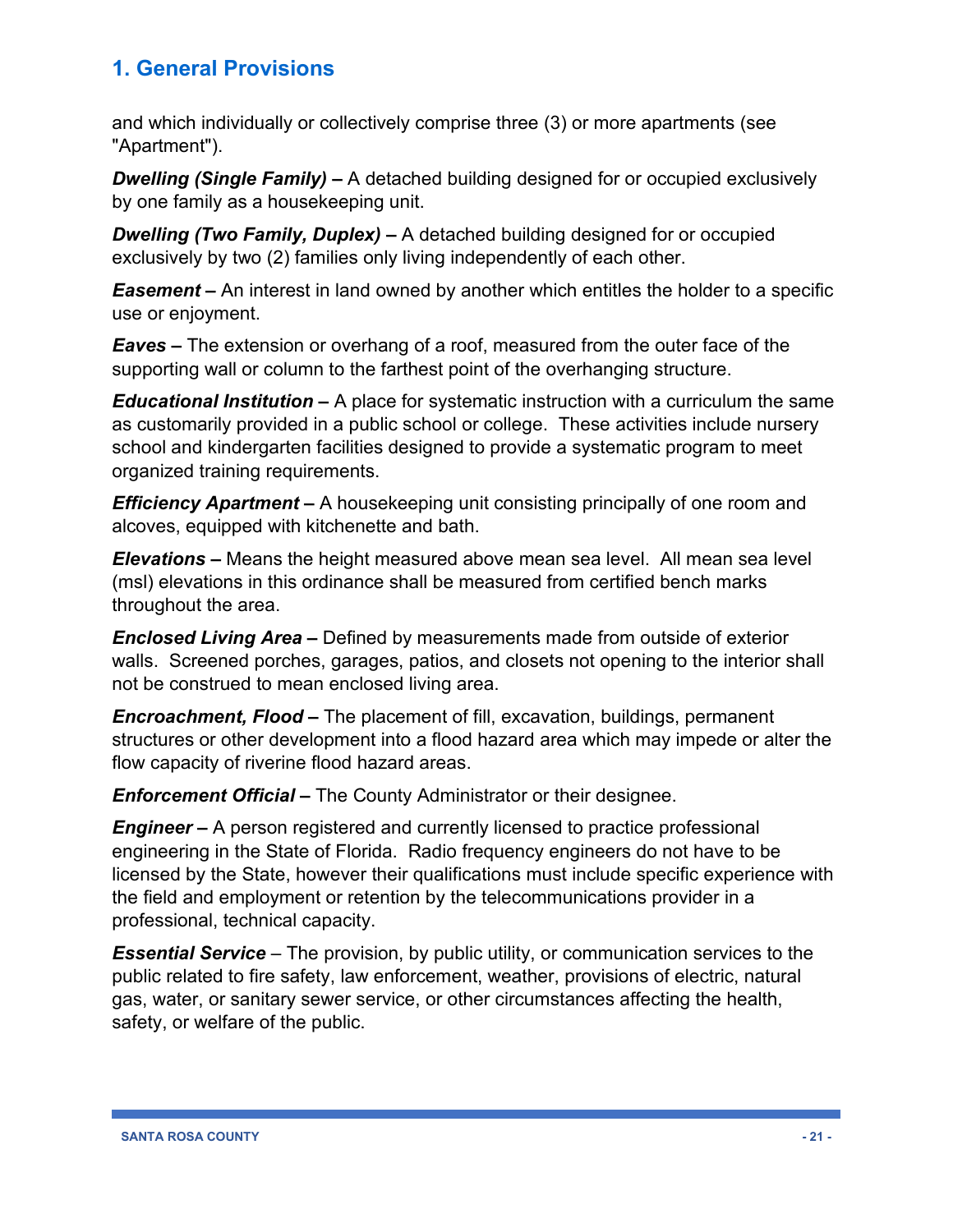*Existing Building and Existing Structure –* Any buildings and structures for which the "start of construction" commenced before June 26, 1976. [Also defined in FBC, B, Section 202.]

*Expansion to an Existing Mobile Home Park –* The preparation of additional sites by the construction of facilities for servicing the lots on which the mobile homes are to be affixed (including the installation of utilities, the construction of streets, and either final site grading or the pouring of concrete pads).

*Façade –* The portion of any exterior elevation of a building extending from finished grade to the top of the parapet wall or eaves, extending the entire width of the building elevation and exposed to public view.

*Family –* Two or more individuals related by blood, marriage or adoption and not more than four unrelated persons living together as a single housekeeping unit and doing their cooking on the premises, as distinguished from a group occupying a boarding house, lodging house or hotel, as herein defined.

*Federal Emergency Management Agency (FEMA) –* The federal agency that, in addition to carrying out other functions, administers the National Flood Insurance Program.

*Fence –* A structure functioning as a boundary or barrier usually made of posts, boards, wire, rails, or netting. A fence differs from a wall in not having a solid foundation along its whole length.

*Financial and Banking Services –* Including full service banking; drive-in banking; loan companies; savings and loan services and stock brokerage services.

*Finished Floor Elevation (FFE) –* The top of the structural slab and its elevation above sea level.

*First Floor Level –* Lowest floor of structure, as it relates to land use and zoning requirements.

*Flood or Flooding –* Means a general and temporary condition of partial or complete inundation of normally dry land areas from:

1. The overflow of inland tidal waters;

2. The unusual and rapid accumulation or runoff of surface waters from any source.

*Flood Damage-Resistant Materials –* Any construction material capable of withstanding direct and prolonged contact with floodwaters without sustaining any damage that requires more than cosmetic repair.

*Flood Hazard Area –* The greater of the following two areas:

1. The area within a floodplain subject to a 1 percent or greater chance of flooding in any year.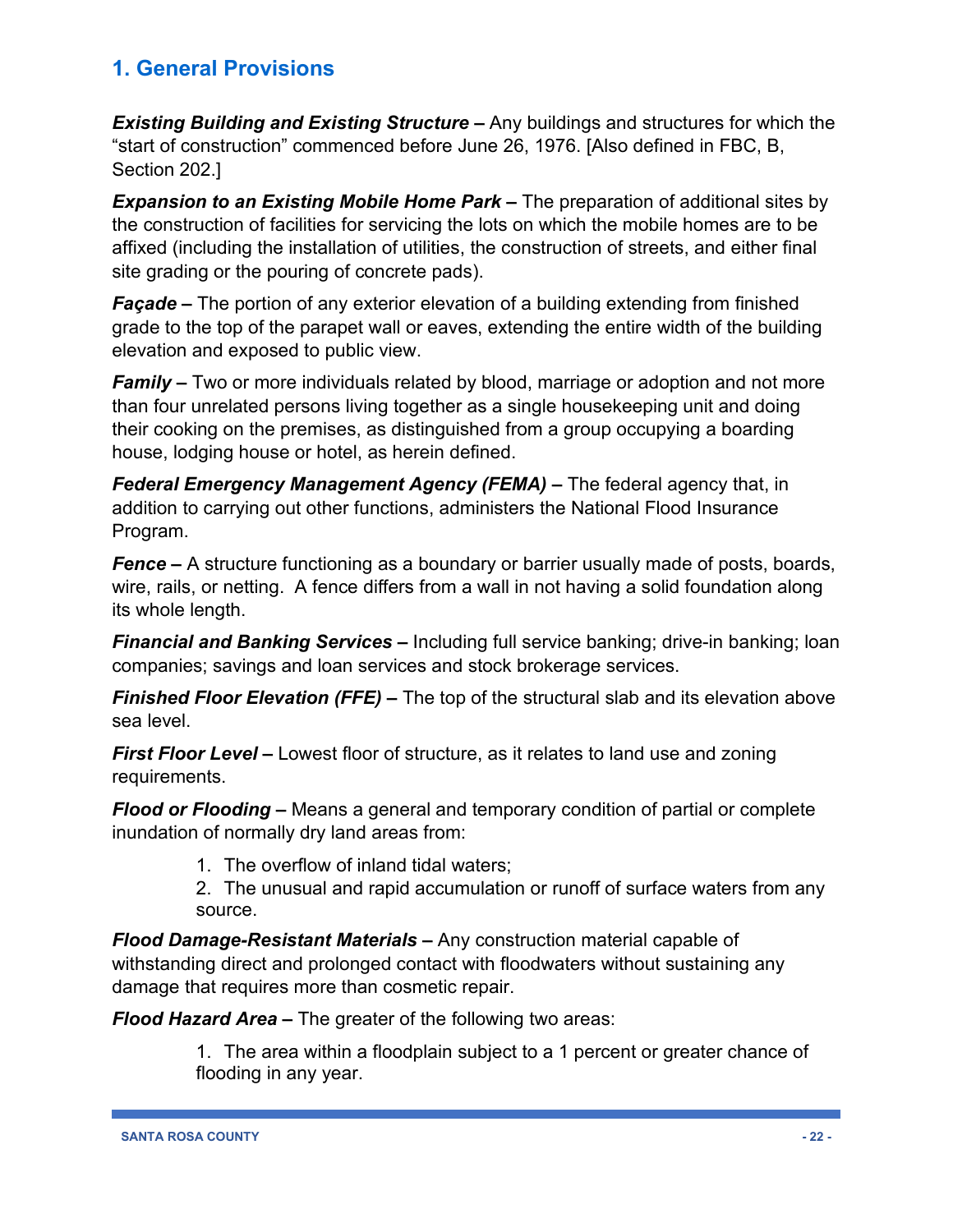2. The area designated as a flood hazard area on the community's flood hazard map, or otherwise legally designated.

*Flood Insurance Rate Map (FIRM) –* An official map of a community, on which the Federal Emergency Management Agency has delineated both the areas of special flood hazard and the risk premium zones applicable to the community.

*Flood Insurance Study (FIS) –* The official report provided by the Federal Emergency Management Agency. The report contains the Flood Insurance Rate Maps, flood profiles, as well as the Flood Boundary Floodway Map and the water surface elevation of the base flood.

*Floodplain Violation –* The failure of a structure or other development to be fully compliant with Santa Rosa County's flood plain management regulations. A structure or other development without the elevation certificate, other certifications, or other compliances required and presumed to be in violation until such time as that documentation is provided.

*Floodplain Administrator –* The office or position designated and charged with the administration and enforcement of this ordinance (may be referred to as the Floodplain Manager).

*Floodplain Development Permit or Approval –* An official document or certificate issued by the community, or other evidence of approval or concurrence, which authorizes performance of specific development activities that are located in flood hazard areas and that are determined to be compliant with this ordinance.

*Floodway –* The channel of a river or other riverine watercourse and the adjacent land areas that must be reserved in order to discharge the base flood without cumulatively increasing the water surface elevation more than one foot.

*Floodway Encroachment Analysis –* An engineering analysis of the impact that a proposed encroachment into a floodway is expected to have on the floodway boundaries and base flood elevations; the evaluation shall be prepared by a qualified Florida licensed engineer using standard engineering methods and models.

*Floor –* The top surface of an enclosed area in a building (including basement), i.e., top of slab in concrete slab construction or top of wood flooring in wood frame construction. The term does not include the floor of a garage used solely for parking vehicles.

*Floor Area –* The usable floor area of any dwelling unit, including outside walls, but exclusive of basements, garages or porches.

*Floor Area, Gross –* Total floor area of all stories of any structure including halls, stairways, elevator shafts, and other related uses, measured to outside faces of exterior walls.

*Floor Area, Minimum –* The area included within the surrounding walls of a building exclusive of vent shafts, courts, carports, garages, breezeways, patios, stairwells, and the like.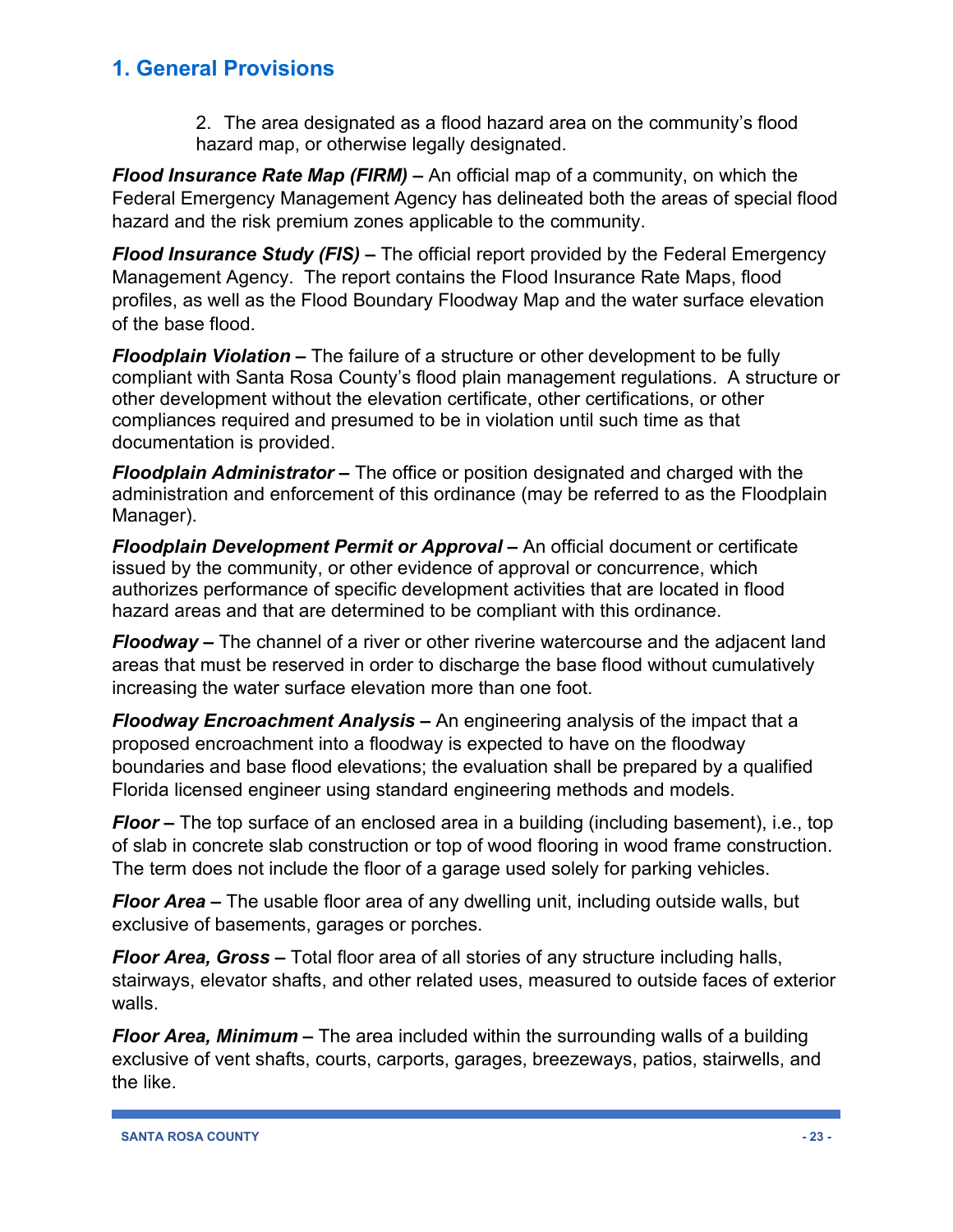*Florida Building Code –* The family of codes adopted by the Florida Building Commission, including: Florida Building Code, Building; Florida Building Code, Residential; Florida Building Code, Existing Building; Florida Building Code, Mechanical; Florida Building Code, Plumbing; Florida Building Code, Fuel Gas.

*Footprint –* The surface area enclosed or covered by the footing, foundation or outermost projection for any floor of a building whichever area is greatest.

*Forestry* – The cultivation and harvesting of trees. The term shall not include the retail sale of trees or similar products.

*Foster Care Facility –* A Licensed Facility under this chapter that provides a family living environment including supervision and care necessary to meet the physical, emotional, and social needs of its residents. The capacity of such a facility may not be more than three residents.

*Frontage –* All of the property abutting any street, measured along the right-of-way.

*Functional Area of Intersection –* Physical area of the intersection, plus the vehicle storage queue area and the driver PIEV (perception, identification, evaluation, and volition) decision distance. Reference the Transportation Research Board Access Management Manual for further guidance.

*Functionally Dependent Use –* A use which cannot be used for its intended purpose unless it is located or carried out in close proximity to water, including only docking or port facility necessary for the loading and unloading of cargo or passengers, shipbuilding,and ship repair. The term does not include long-term storage, manufacture, sales, or service facilities.

*Funeral Homes –* Undertaking and funeral services involving the care and preparation of the deceased prior to burial, excluding cremators, crematory operations and columbaries.

*Garage (Private) –* A detached accessory building or portion of a principal building for the parking or temporary storage of automobiles of the occupants of the premises, including carport.

*Garage (Service and Repair) –* A building or portion thereof, used to provide major automotive repair not permitted as a part of a limited vehicular service and maintenance activity (see Section 6.03.03(P)). A storage and repair garage shall be classified as a limited impact manufacturing activity as defined in Section 6.03.04(B)(4).

*Garage (Storage) –* A building designed or used for the storage of automobiles. Services other than storage shall be limited to refueling, lubrication, washing, waxing and polishing.

*Garage (Parking) –* Governmental or private commercial building or structure solely for the off-street parking or storage of operable motor vehicles.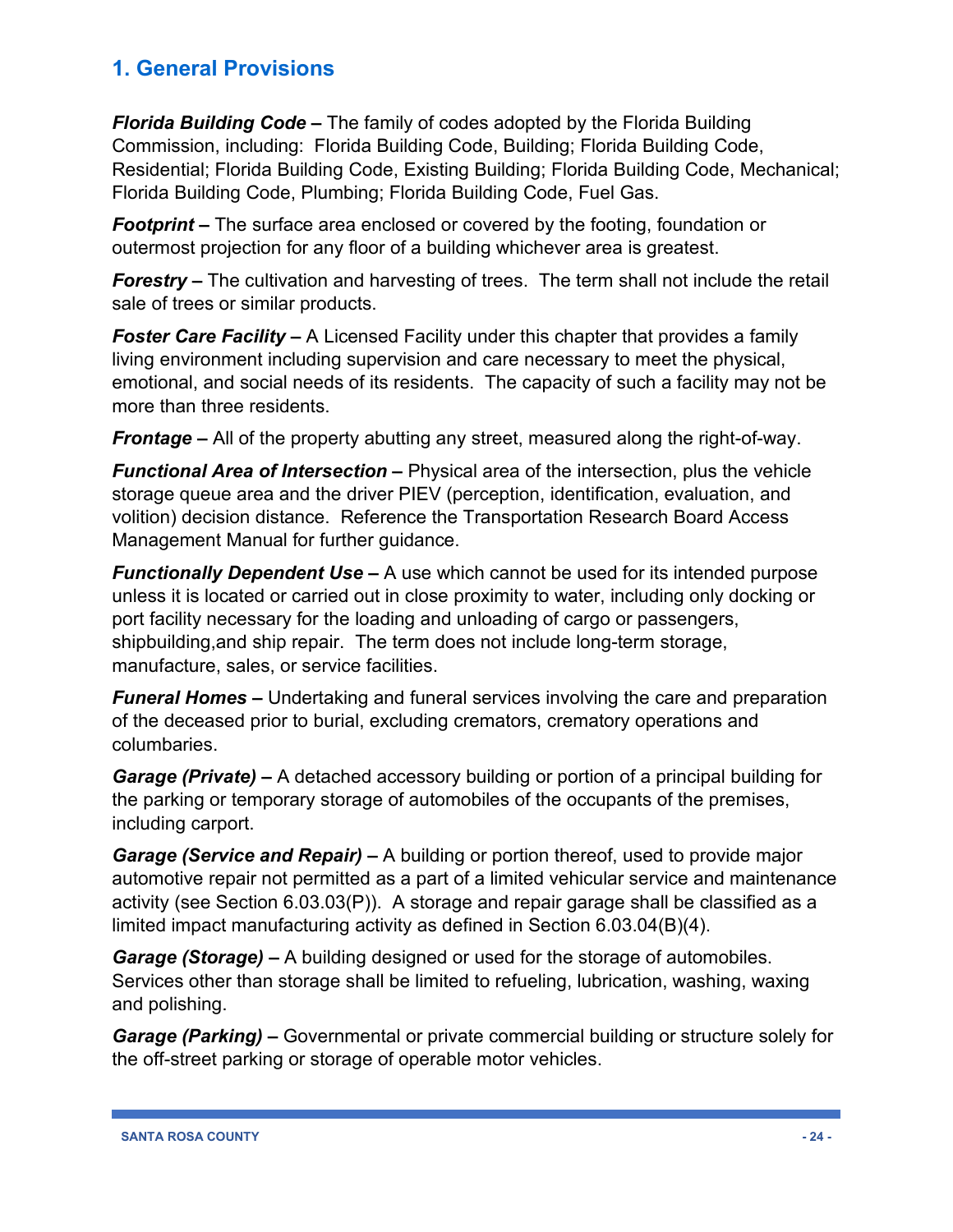*Gazebo –* A covered structure with open sides and designed to provide a shady resting place.

*General Industrial –* This classification includes activities such as heavy manufacturing, saw mills, asphalt and concrete plants, truck or bus terminal, service maintenance and storage facilities, solid waste disposal facilities, and salvage yards; manufacturing of products, primarily from extracted or raw material, or bulk storage and handling of such products and materials.

*General Retail Sales and Services –* Retail sale or rental from the premises of goods or both goods and services for personal, informational, or instructional service; department stores; hardware stores (without large scale warehousing); decorating services and sales; carpet stores, dry goods stores; personal sales and services; household goods and services; dry cleaning establishments using only non-flammable Class IV solvents; lawn and garden supplies; office equipment and supplies, and other similar goods and services.

*Golf Course –* A tract of land for playing golf, improved with tees, greens, fairways, hazards and which may include club houses and shelters. Commercial miniature golf courses and driving ranges and similar facilities are excluded from this activity as defined.

*Grade –* The level, contour, or slope of the finished or natural surface of the ground.

*Grandfathered --* a clause which permits the operator of a business or a land owner to be exempt from restrictions on use if the business or property continues to be used as it was when the law was adopted. This also pertains to approvals that have not expired but were obtained prior to the adoption of the new Land Development Code.

*Grass – Narrow*-leaved green herbage typically grown as lawns.

*Greenbelt –* An open area which may be cultivated or maintained in a natural state surrounding development or used as a buffer between land uses or to mark the edge of an urban or developed area.

*Gross Acre –* The horizontal area of 43,560 square feet that includes all surfaces.

*Gross Acreage –* The total number of acres within the perimeter boundary of a parcel of land.

*Ground Cover –* Plants, other than turf grass, normally reaching an average maximum height of not more than twenty-four (24) inches at maturity.

*Ground Story or Ground Floor -* The story having its floor level closest to grade at the entry of the building shall be considered the ground story or ground floor.

*Group Home (Community Residential Facility) –* A dwelling unit licensed to serve residents who are clients of the Florida Department of Elderly Affairs, the Florida Agency for Persons with Disabilities, the Florida Department of Juvenile Justice, or the Florida Department of Children and Families or licensed by the Florida Agency for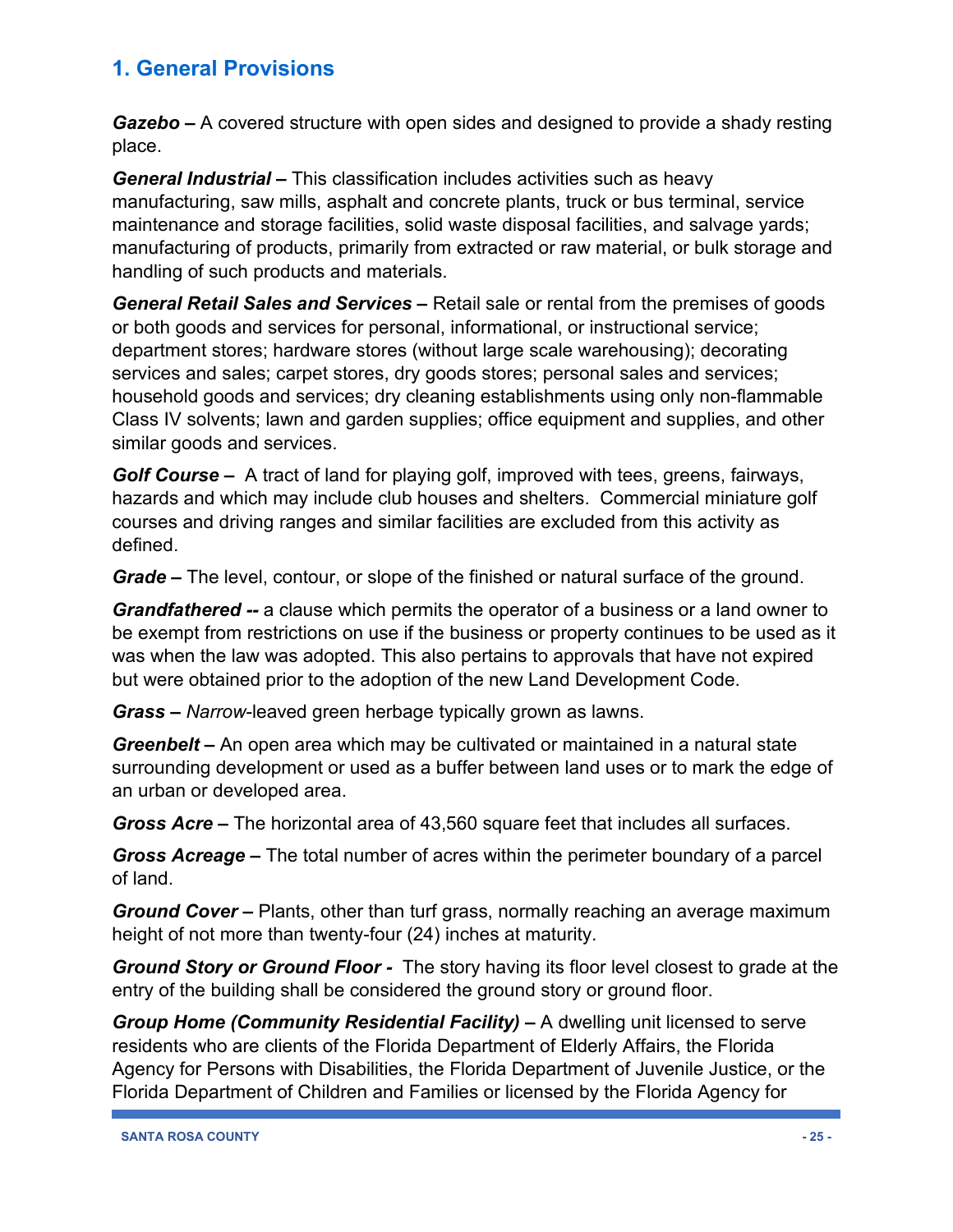Health Care Administration. Such facilities shall be located consistent with the requirements of Chapter 419, F.S. as follows:

(a) Group homes which provides a living environment for six (6) or fewer unrelated residents are deemed a single family dwelling unit may be located in single family or multifamily residential districts;

Group homes housing seven (7) or more residents shall be deemed multi-family dwelling units and permitted in any zoning district where multi-family dwellings are permitted, including the mixed-use land use categories.

*Guest Cottage –* A building occupying not more than 50% of the total floor area square footage of the main building. It shall comply with the general building height and yard regulations for main buildings. No mobile home or recreation vehicle as defined herein shall be considered as a guest cottage. An accessory building used for living quarters (guest house, guest cottage or accessory dwelling unit (ADU) must meet the requirements of the Florida Building Code.

*Guest House (or Boarding House) –* Any structure including converted dwellings in which less than ten rooms, with or without meals, are rented or otherwise provided for compensation to transients for their temporary care and lodging.

*Habitable, First Floor –* The first floor usable for living which includes working, sleeping, eating, cooking or recreation, or any combination thereof. A floor used only for storage purposes is not a habitable floor.

*Health Club –* A place of business with equipment and facilities for exercising and improving physical fitness, including gymnasiums, indoor athletic service and similar uses.

*Heavy Equipment* – Refers to heavy-duty vehicles, specially designed for executing construction tasks, most frequently ones involving earthwork operations or other large construction tasks. Examples of heavy equipment could be backhoes, treaded tractors, dump trucks, and front end loaders this is not all inclusive.

*Heavy Industry –* The manufacturing of goods associated with mining, paper production, petroleum, chemicals, leather tanning, pulp or paper mills, fertilizer, ready mix concrete, transportation equipment, or electric power generation.

*Height –* The overall height of a structure, including any appurtenance thereon, and for the purposes of determining the height limitations set forth herein, the datum shall be mean sea level elevation unless otherwise specified. The height for a building shall be the vertical distance from the lowest habitable floor elevation to the highest finished roof surface in the case of flat roofs or to a point at the average height of the highest roof having a pitch.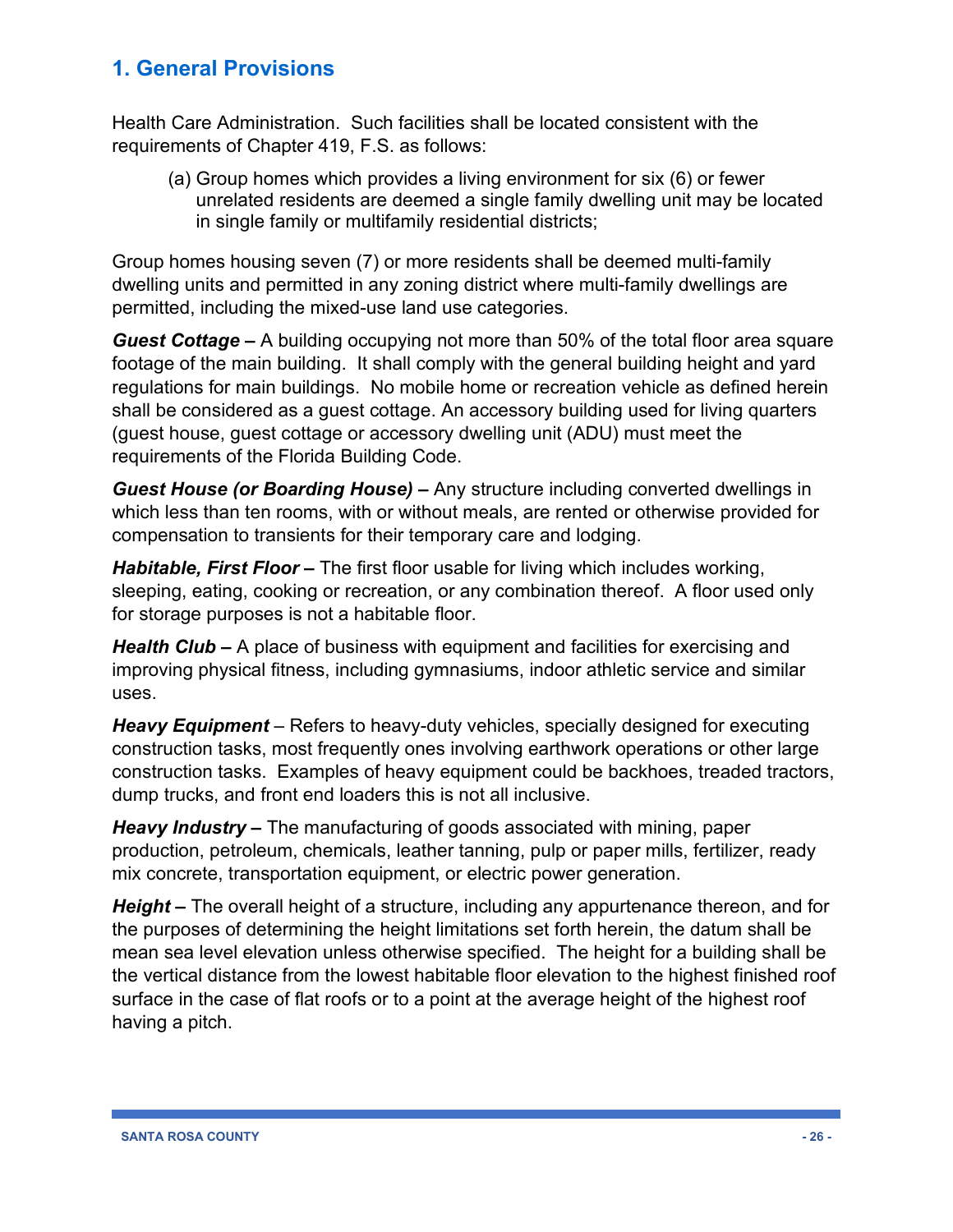*Heritage Tree –* A living tree of special protected status, 48 inches in diameter in North and Central Santa Rosa County and 24 inch in diameter in South Santa Rosa County or greater at four and one half  $(4 \frac{1}{2})$  feet above grade.

*Highest Adjacent Grade –* The highest natural elevation of the ground surface, prior to construction, next to the proposed walls or foundation of a structure.

*Historic Structure –* For the purpose of Section 3.02.00, any structure that is determined eligible for the exception of the flood hazard area requirements of the *Florida Building Code, Existing Building,* Chapter 12 Historic Buildings.

*Home Occupation –* Any activity carried out for gain by a resident conducted as an accessory use in the resident's dwelling unit.

*Hospital –* A building where medical and surgical diagnosis or treatment is available to persons under the care of doctors and nurses and as an integral part of the institution, related facilities, central service facilities and staff offices can be accommodated.

*Hotels and Motels –* A building or other structure used, maintained, or advertised as a place where ten (10) or more rooms are offered on a short term or transient basis for sleeping or living accommodations and which may include as an accessory use one or more main dining room areas.

*Hotel/Motel Unit –* One or more rooms designed, occupied or intended for sleeping purposes by a transient guest.

*Housekeeping Unit –* (See Dwelling).

*Impervious Surface –* "Impervious" for purposes of applying permitting thresholds and exemption criteria means surfaces that do not allow, or minimally allow, the penetration of water, including semi-impervious areas, but excluding wetlands or other surface water. For other purposes, "impervious" means all artificial surfaces that are not pervious. Included as examples are building roofs and normal concrete asphalt pavements, sidewalks, awnings, etc..

*Incidental –* Accompanying but not a major part of something; of less importance.

*Institutions –* A not-for-profit establishment for public use.

*Intersection –* The area, whether or not signalized, within which vehicles traveling different roadways joining at any angle might collide.

*Irrigation System –* A permanent artificial watering system designed to transport and distribute water to plants.

*Kennel, Veterinary or Animal Hospital, or Animal Shelter –* (1) The commercial business of breeding, buying, selling or boarding animals permitted in the County as pets, (2) a licensed Veterinary or Animal Hospital where a licensed veterinarian is in charge, or (3) a facility to shelter or board animals permitted in the County as a pet.

*Kindergarten –* A building used for the instruction of pre-school-aged children.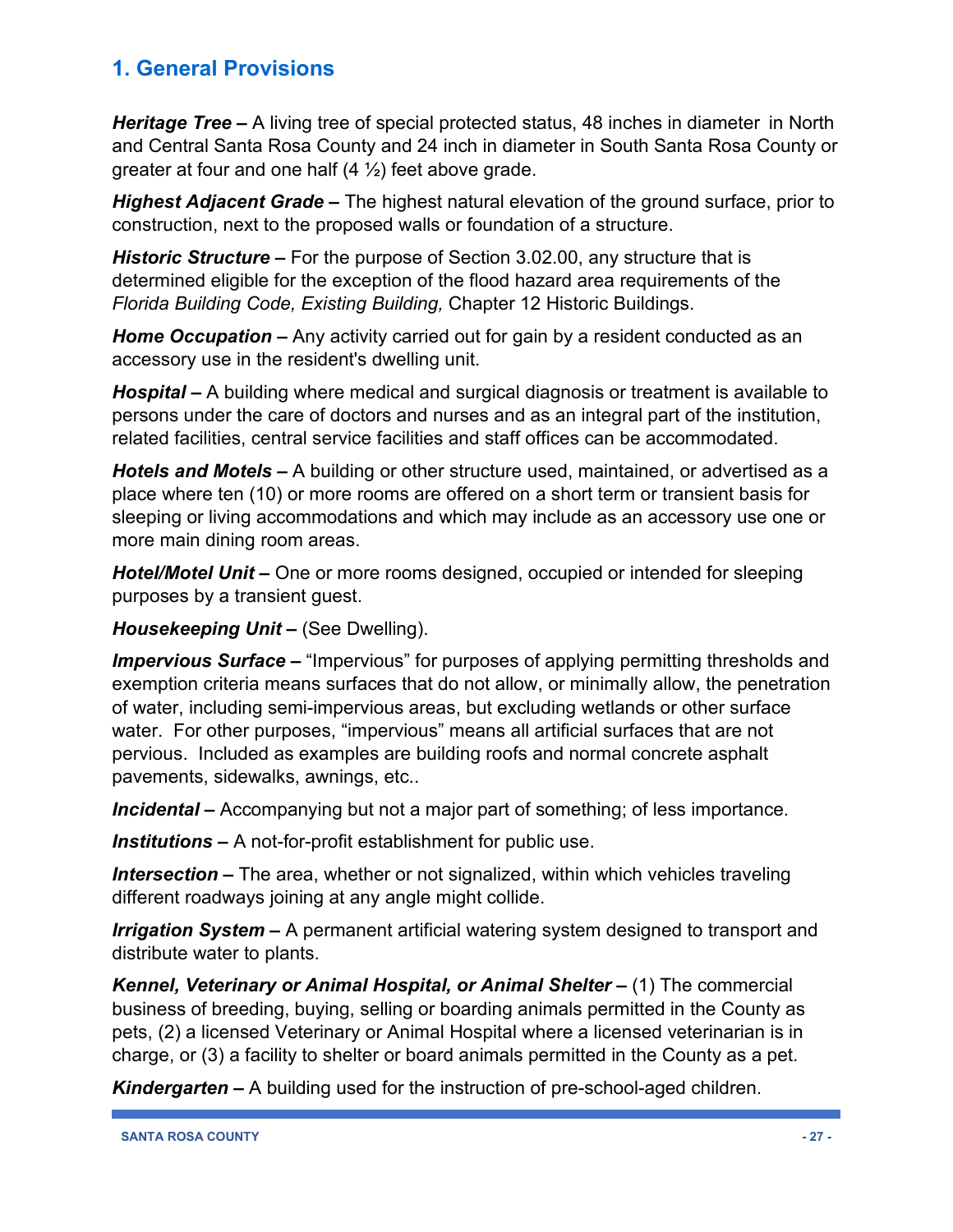*Land Area –* The total land area within the property lines of a lot.

*Land Clearing Activity (Major) –* Any activity involving the clearing, cutting, movement of soil, including stump removal, "root raking", excavation, filling or grading of land, or any other activity which alters land topography or vegetative cover. Also referred to as land disturbing. The term does not include routine maintenance activities; routine agriculture, silviculture activity in an agriculture zoning district; silviculture activity that has a Florida Division of Forestry Management Plan; or minor land clearing as defined herein.

*Land Clearing Activity (Minor) –* Any activity that removes vegetative ground cover without disturbing the soil and without the removal of protected trees. The term does not include routine agriculture, silviculture activity in an agriculture zoning district, silviculture activity that has a Florida Division of Forestry Management Plan; or routine maintenance activity in any zoning district. Minor land clearing activities are exempt in agriculture zoning districts or on property with a single family residence or duplex located on it.

*Land Clearing Debris –* Rocks, soils, tree remains, trees and other vegetative matter which normally results from land clearing or land development operations

*Land Clearing Debris (LCD) Disposal Facility –* A site or facility used for the disposal of land clearing debris for which applicable state and local permits are required per 62- 701.83 F.S. for OFF-site disposal of yard trash.

*Land Development Certificate (or Development Order) –* A certificate issued by a Santa Rosa County official indicating that a proposed use of land is in conformity with the land use regulations as contained herein and is in conformity with the adopted Comprehensive Plan.

*Land Disturbing –* See Land Clearing (Major)

*Land Surveyor –* A land surveyor registered and currently licensed by the State of Florida.

*Landfill –* A solid waste disposal facility (distinguished from Construction & Demolition Debris and Land Clearing Debris Disposal Facilities) as defined in Chapter 62-701.200, Florida Administrative Code, for which specific permits are required.

*Landscape –* The surroundings of a structure which provide setting for that structure.

*Landscaping –* An act of modifying a landscape, or features used in such modification such as, but not limited to trees, lawns, vegetation and grade changes.

*Laundry, Self-Service –* A business that provides coin operated washing, drying, dry cleaning and/or ironing machines for hire to be used by customers on the premises.

*Letter of Map Change (LOMC) –* An official determination issued by FEMA that amends or revises an effective Flood Insurance Rate Map or Flood Insurance Study, Letters of Map Change include: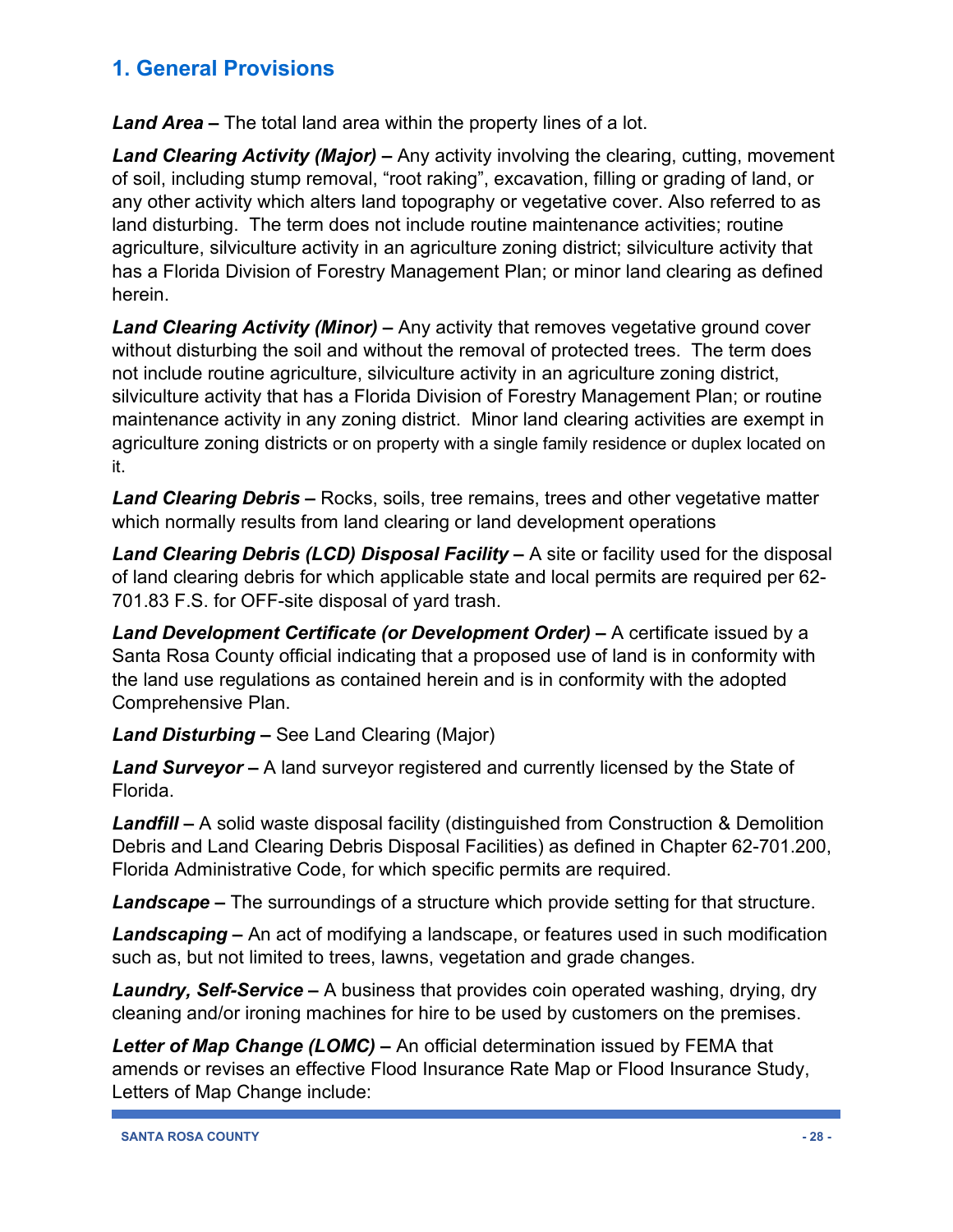1. Letter of Map Amendment (LOMA): An amendment based on technical data showing that a property was incorrectly included in a designated special flood hazard area. A LOMA amends the current effective Flood Insurance Rate Map and establishes that a specific property, portion of a property, or structure is not located in a special flood hazard area.

2. Letter of Map Revision (LOMR): A revision based on technical data that may show changes to flood zones, flood elevations, special flood hazard area boundaries and floodway delineations, and other planimetric features.

3. Letter of Map Revision Based on Fill (LOMR-F): A determination that a structure of parcel of land has been elevated by fill above the base flood elevation and is therefore, no longer located within the special flood hazard area. In order to qualify for this determination, the fill must have been permitted and placed in accordance with the community's floodplain management regulations.

4. Conditional Letter of Map Revision (CLOMR): A Formal review and comment as to whether a proposed flood protection project or other project complies with the minimum NFIP requirements for such projects with respect to delineation of special flood hazard areas. A CLOMR does not revise the effective Flood Insurance Rate Map or Flood Insurance Study; upon submission and approval of certified as-built documentation, a Letter of Map Revision may be issued by FEMA to revise the effective FIRM.

*Licensed Facility –* A location providing day or residential care or treatment for elderly persons or disabled adults. The term "facility" may include, but is not limited to any hospital, training center, state institution, nursing home, assisted living facility, adult family care home, adult day care center, group home, mental health treatment center, or continuing care community.

*Light-Duty Truck –* As defined in 40 C.F.R. 86.082-2, any motor vehicle rated at 8,500 pounds Gross Vehicular Weight Rating or less which has a vehicular curb weight of 6,000 pounds or less and which has a basic vehicle frontal area of 45 square feet or less, which is:

1. Designed primarily for purposes of transportation of property or is a derivation of such a vehicle, or

2. Designed primarily for transportation of persons and has a capacity of more than 12 persons; or

3. Available with special features enabling off-street or off-highway operation and use.

*Light Industry or Light Industrial –* Research and Development activities, the manufacturing, compounding, processing, packaging, storage, assembly and/or treatment of finished or semi-finished products from previously prepared materials.

*Limited Impact Industrial –* Activities such as processing, fabrication, assembly, packaging, wholesaling, warehousing, storage and distribution; limited manufacturing, fabricating, or assembling of parts or products, primarily from previously prepared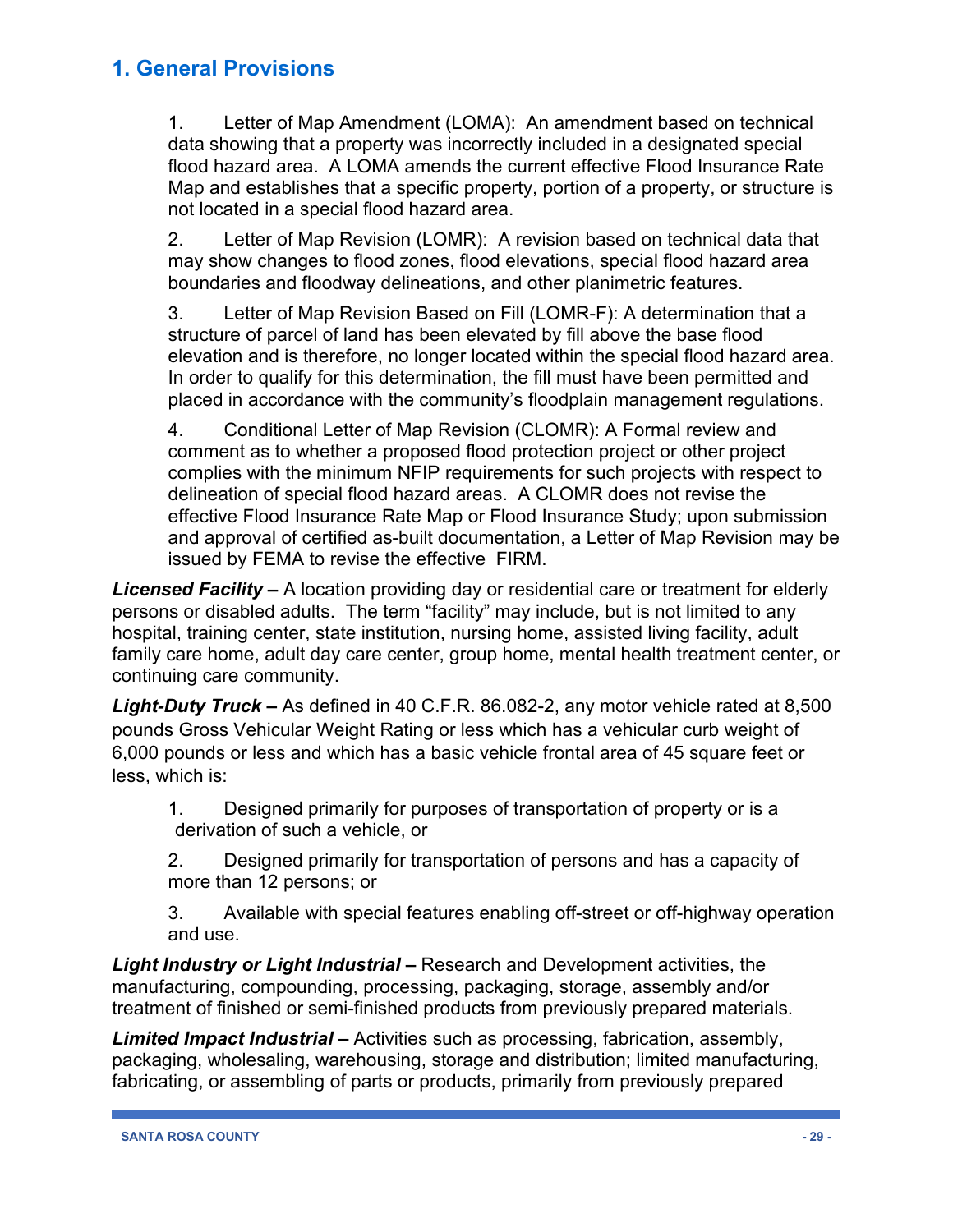materials; and service establishments such as heavy machinery or heavy equipment rental, laundry or dry cleaning, which are other than convenience sales services. Activity is performed in a fully enclosed building whenever practical and outdoor storage is allowed when visually screened. This classification excludes basic industrial processing from raw materials.

*Limited Vehicular Service and Maintenance –* Establishments such as gas stations for the dispensing of motor fuels and related products as retail and having pumps, underground storage tanks and other facilities for such activity and which may include the retail sale of minor automobile parts and accessories such as tires, batteries, spark plugs, fan belts, shock absorbers, mirrors, floor mats, cleaning and polishing materials and similar items, and which may include the inspection, servicing or minor repair of motor vehicles. These services shall not include body repair and painting, frame straightening, or tire recapping or vulcanizing.

*Liquified Petroleum Gas –* The term liquified petroleum gas shall mean and include any material which is composed predominantly of the following hydrocarbons, either by themselves or as mixtures: propane, propylene, butanes (normal butane or isobutane), and butylenes (including isomers).

*Liquor –* The term liquor, when used herein, shall be taken to include the words "distilled spirits" and shall extend to and include all spirituous beverages created by distillation and by mixture of distilled beverages by what is commonly termed "blending."

*Loading Space –* A space on the lot or parcel of land accessible to an alley or street.

*Lot –* A parcel of land situated in a platted subdivision occupied or intended for occupancy by one or more principal buildings or structures with or without accessory buildings and structures; including open space and parking spaces required by this Ordinance. A lot also may be defined by a metes and bounds description when such lot is not within a platted subdivision.

*Lot (Corner) –* A lot abutting upon two or more streets at their intersection.

*Lot (Depth) –* The depth of a lot is the distance measured in the mean direction of the side lines of the lot from the midpoint of the front lot line to the midpoint of the opposite main rear line of the lot.

*Lot (Double Frontage or Through Lot) –* A lot having a frontage on two nonintersecting streets, as distinguished from a corner lot.

*Lot (Flag) –* A lot fronting on or abutting a public road and where access to the public road is by a narrow private strip of land.

*Lot (Interior) –* A lot other than a corner lot.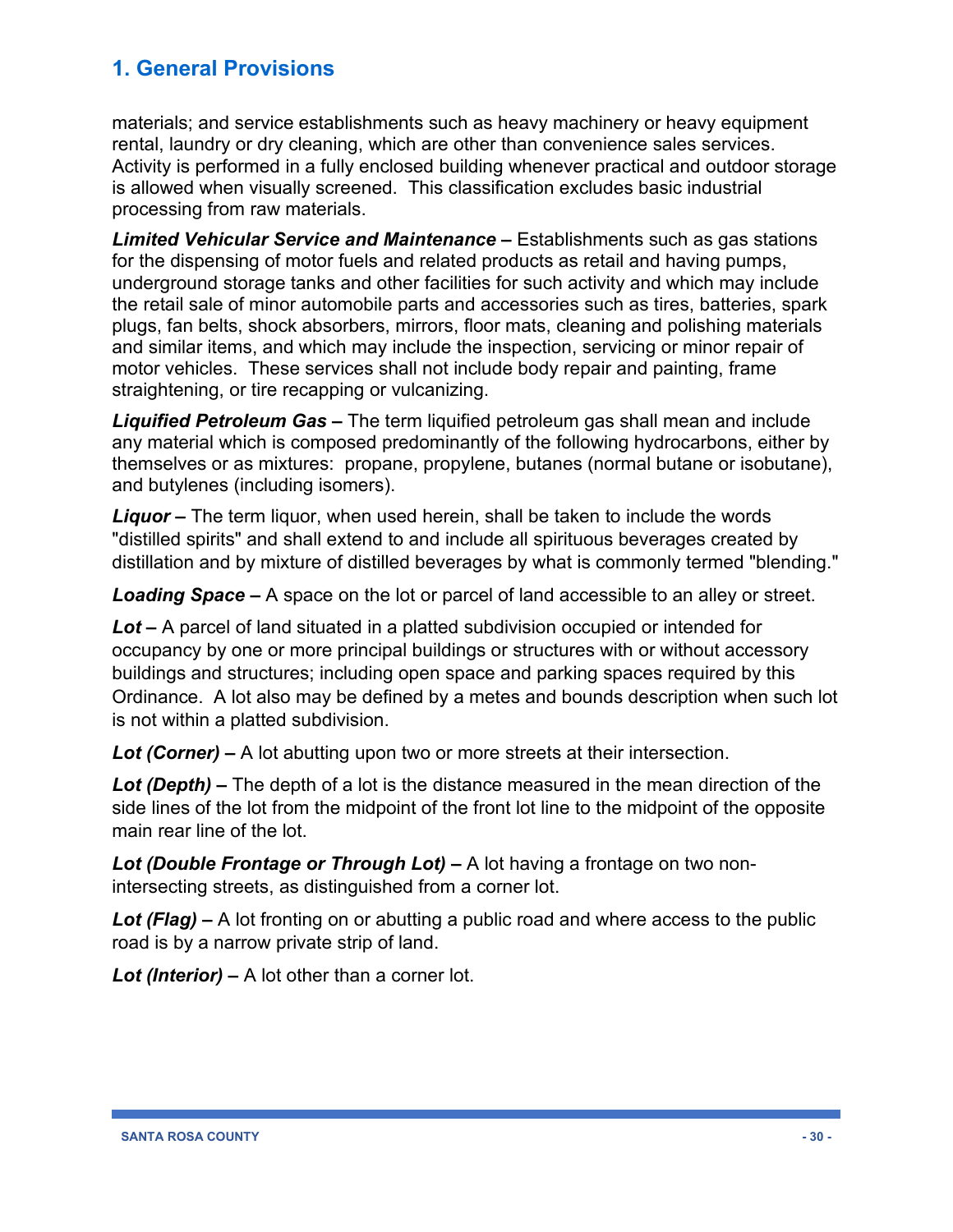#### **Examples of Lot Types**



*Lot (Lines) –* The lines bounding a lot.

*Lot (of Record) –* A lot which is a part of a subdivision, the map of which has been recorded in the Office of the County Clerk of Santa Rosa County or a lot described by metes and bounds, the description of which has been thus recorded.

*Lot (Width) –* The distance between the side lot lines; measured along the minimum front building setback line when a front yard is required in these regulations; otherwise, the lot width shall be the mean horizontal distance of the lot measured at right angles to the depth.

*Lowest Floor –* The lowest floor of the lowest enclosed area (including basement). An unfinished or flood resistant enclosure, usable solely for parking of vehicles, building access or storage in area other than a basement area is not considered a building's lowest floor; provided, that such enclosure is not built so as to render the structure in violation of the applicable non-elevation design requirements of the Florida Building Code or ASCE24.

*Mailed Notice –* Notice as specified in sections 11.03.02.

*Manufactured Home –* A structure, transportable in one or more sections, which is eight (8) feet or more in width and greater than four hundred (400) square feet, and which is built on a permanent, integral chassis and is designed for use with or without a permanent foundation when attached to the required utilities. The term "manufactured home" does not include a "recreational vehicle" or "park trailer." [Also defined in 15C-1.0110, F.A.C.]

*Manufactured Home Park or Subdivision –* A parcel (or contiguous parcels) of land divided into two or more manufactured home lots for rent or sale.

*Marina –* A public facility which provides secured moorings or dry storage for watercraft for value (a fee).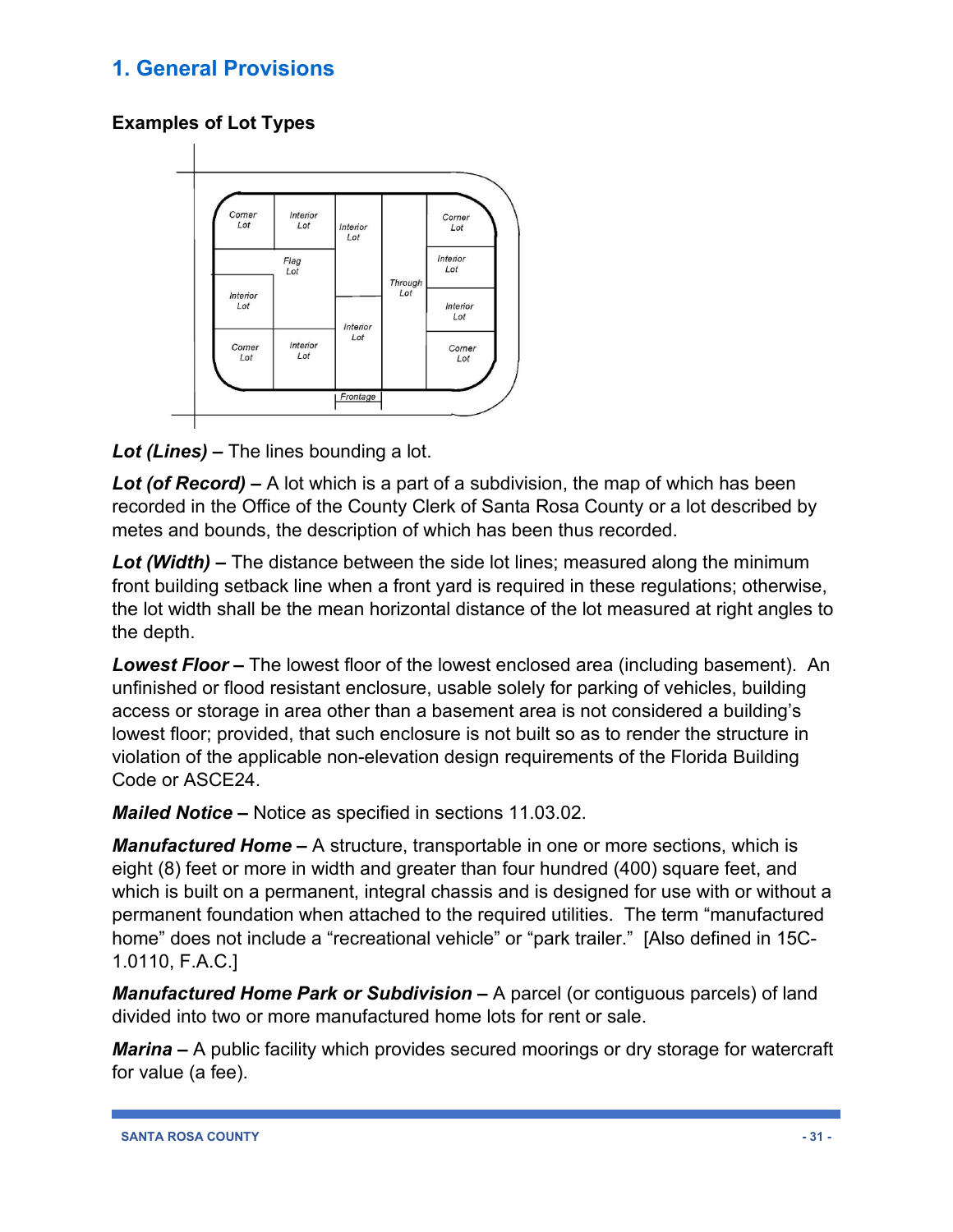*Marina (Recreational and Commercial) –* Public facilities located adjacent to a public navigable waterway and which are provided with slips and/or moorings for securing, servicing or repairing of watercrafts, but excluding industrial craft. Major repairs, such as construction or rebuilding of boats, installations of new bottoms or substantial structural additions or alterations, are prohibited as they are industrial activities.

*Marina (Industrial) –* Public facilities located adjacent to a public navigable waterway and which are provided with slip and/or moorings for major repairs such as construction or rebuilding of boats.

*Marina (Private) –* Facility associated with a private development as an amenity to the development and not open to the public

*Market Value –*The value of buildings and structures, excluding the land and other improvements on the parcel. Market value is the Actual Cash Value (like-kind replacement cost depreciated for age, wear and tear, neglect, and quality of construction), determined by a qualified independent appraiser,or tax assessment value adjusted to approximate market value by a factor provided by the Property Appraiser.

*Marquees or Canopies -* Any shelter, cover or projection extending beyond the outer face of the building wall designed and intended to be used for protection of entrances, walkways or windows.

*Mean Sea Level (MSL) –* The average height of the surface of the Gulf for all stages of the tide, usually determined from hourly readings; or the mean between high and low tides as established by the National Geodetic Vertical Datum of 1929.

*Medical Marijuana Dispensary –* A dispensary is a location (whether business or nonprofit) where patients can access cannabis (marijuana) in a legal and safe manner. Users get assistance from experts who find an optimal dosage and recommend the delivery method to achieve the optimal results when using medical marijuana.

*Medical Services –* The provision of therapeutic, preventative or corrective personal treatment services by physicians, dentists and other licensed medical practitioners, as well as the provision of medical testing and analysis services. These services are provided to patients who are admitted for examination and treatment by a physician and with no overnight lodging.

*Mini-warehouses or Self Storage Facilities –* One (1) or more structures containing two (2) or more exclusive, private access warehouse spaces.

*Minor Subdivision –* Minor subdivisions refer to any division of one parcel of land into two or more parcels in which all parcels have adequate existing county-maintained or county-approved street frontage and require no new streets or change in existing public streets. Parcels fronting on a deeded or platted right-of-way where the actual roadway has not been constructed and has not been accepted for maintenance by the County shall not qualify as minor subdivisions. For the purposes of this definition, countyapproved street frontage shall include private named streets that were in existence as of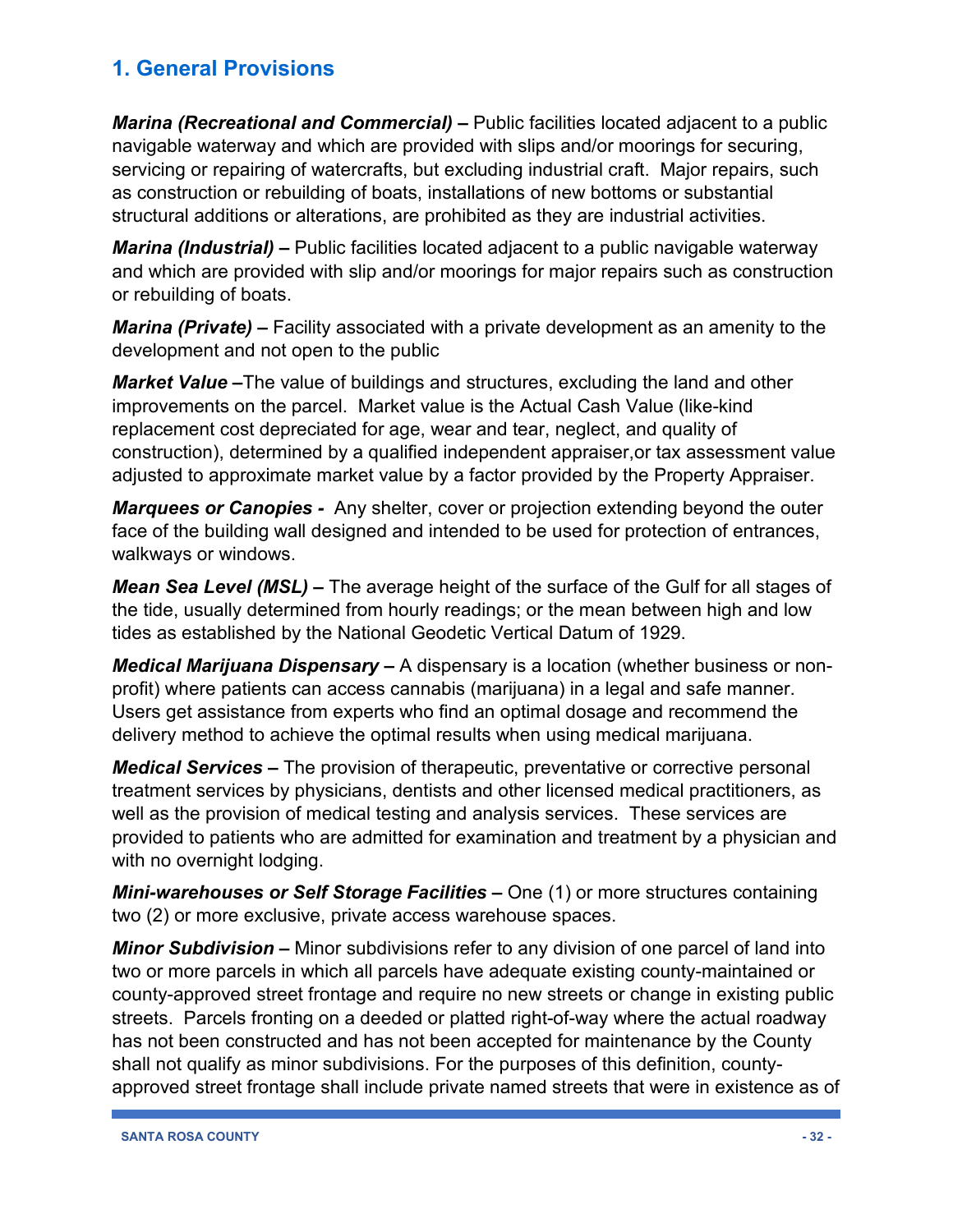April 24, 1986, and are shown and named on the County's original zoning maps, and private roads and their associated rights-of-way that have been approved by the County through the platting process.

*Mobile Home –* A structure transportable in one or more sections which is eight (8) body feet or more in width and which is built on an integral chassis and designed to be used as a dwelling when connected to the required utilities and includes the plumbing, heating, air conditioning, and electrical systems contained therein and is constructed to standards as promulgated by the United States Department of Housing and Urban Development and bearing the "H.U.D." insignia.

*Mobile Home Park or Subdivision –* A parcel (or contiguous parcels) of land divided into two or more mobile home lots for rent or sale. A new mobile home park or subdivision means a mobile home park or subdivision for which the construction of facilities for servicing the lots on which the mobile homes are to be affixed (including at a minimum, the installation of utilities, the construction of streets, and either final site grading or the pouring of concrete pads).

*Modular Home –* A residential structure, built in sections (modules) at a factory, assembled on site and bearing the insignia DBPR or its successor regulatory state agency on the inside of the home's electrical panel, designed for, erection or installation on a site-build permanent foundation.

*Motor Vehicle –* A self-propelled free moving vehicle, usually with four or more wheels, primarily for conveyance on a street or roadway.

*Mulch –* Non-living organic or synthetic materials customarily used in landscape design to retard erosion to retain moisture. Material such as straw, wood fiber, seed and hay, have been found to be very effective in preventing soil erosion. Bark chips and shredded bark by products of timber processing often are used as landscape mulches. They may be applied by hand or with a mulch blower.

*Mylar –* Shall mean a stable polyester film resistant to chemicals and heat. It shall be at least 0.003 inches thick.

*Native Vegetation –* Plants which occur naturally or have evolved in Santa Rosa County without assistance from humans.

*Net Acreage –* The total number of acres within the perimeter boundary of a parcel of land excluding, but not limited to, right-of-way, easements and lakes.

*New Construction –* Structures for which the "start of construction" commenced on or after the effective date of this ordinance. However, for the purposes of administration of the flood resistant construction requirements of Chapter Three and the *Florida Building Code*, structures for which the "start of construction" commenced on or after June 26, 1975 and includes any subsequent improvements to such structures.

*New Development –* Development of essentially vacant land, regardless of whether preexisting improvements have been removed from such land.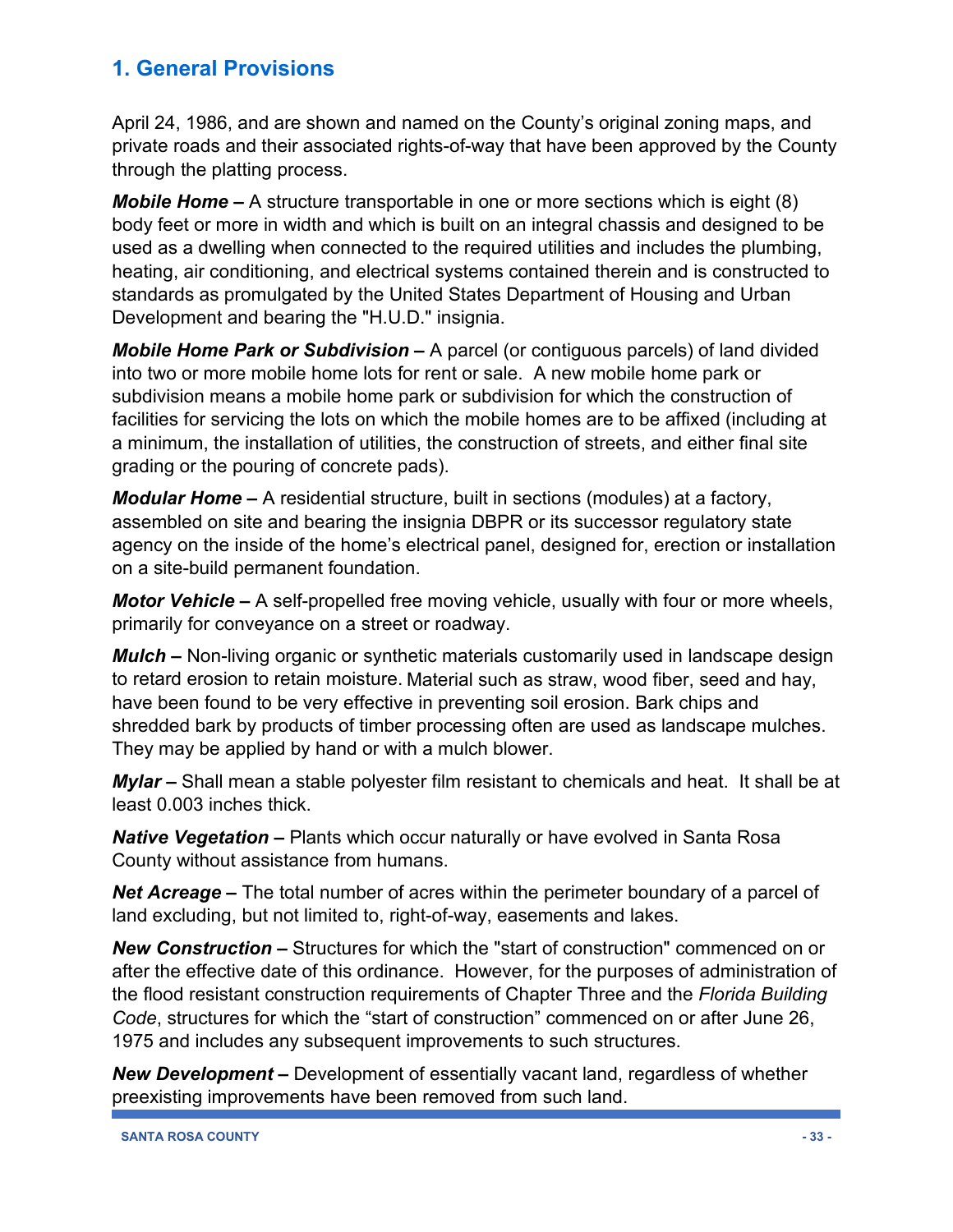*Non-complying Building or Structure –* Any building or other structure which is a lawful use (permitted or non-conforming) but which does not comply with all applicable provisions of this Ordinance including bulk regulations, Performance Standards, or other requirements, either on the effective date of this Ordinance or as a result of any subsequent amendment.

*Non-conforming Use –* A use of a building or structure or of a tract of land which, at the time of the commencement of the use, was a permitted use in the zoning district, or any legal change thereto from time of the commencement thereof until the effective date of this Ordinance, but which does not, on the effective date of this Ordinance, conform to any one of the current permitted uses of the district in which it is located.

*Nursing Home (Rest Home or Convalescent Home) –* Activities customarily performed by a home for the elderly or infirm in which three or more persons not of the immediate family are received, kept or provided with food, shelter and care for compensation. This activity shall not include state licensed volunteer adult foster care homes in which three or less foster adults are placed. Neither does the principal activity include hospitals, clinics or similar institutions devoted to the diagnosis and treatment of the sick or injured.

*Obstruction –* Any structure or tree which exceeds permissible height limitations or is otherwise hazardous to the landing or taking off of aircraft.

*Open Space –* Land or portions of land to be preserved and protected, whether municipally or privately owned and perpetually maintained for active or passive recreation or to meet lot coverage requirements. Includes, but is not limited to the following terms: developed recreation, natural and landscaped areas, common open space, etc.

*Overlay District* – A special district which addresses special land use circumstances or environmental safeguards and is superimposed over the underlying existing zoning districts. Permitted uses in the underlying zoning district shall continue subject to compliance with the regulations of the overlay district.

*Owner* – The owner of the fee simple title of record, a binder, under a contract by agreement for deed, or a lessee under a written lease.

*Parapet –* A false front or wall extension above the roof of a building.

*Parcel* – A lot or contiguous group of lots in single ownership or under single control, and considered a unit for purposes of development.

*Parking Garages –* A public or private commercial building or structure solely for the off-street parking or storage of operable motor vehicles.

*Parking Lot (Off-Street Public or Private) –* An open area at ground level providing two or more parking spaces with or without a parking fee and in which no sales are permitted.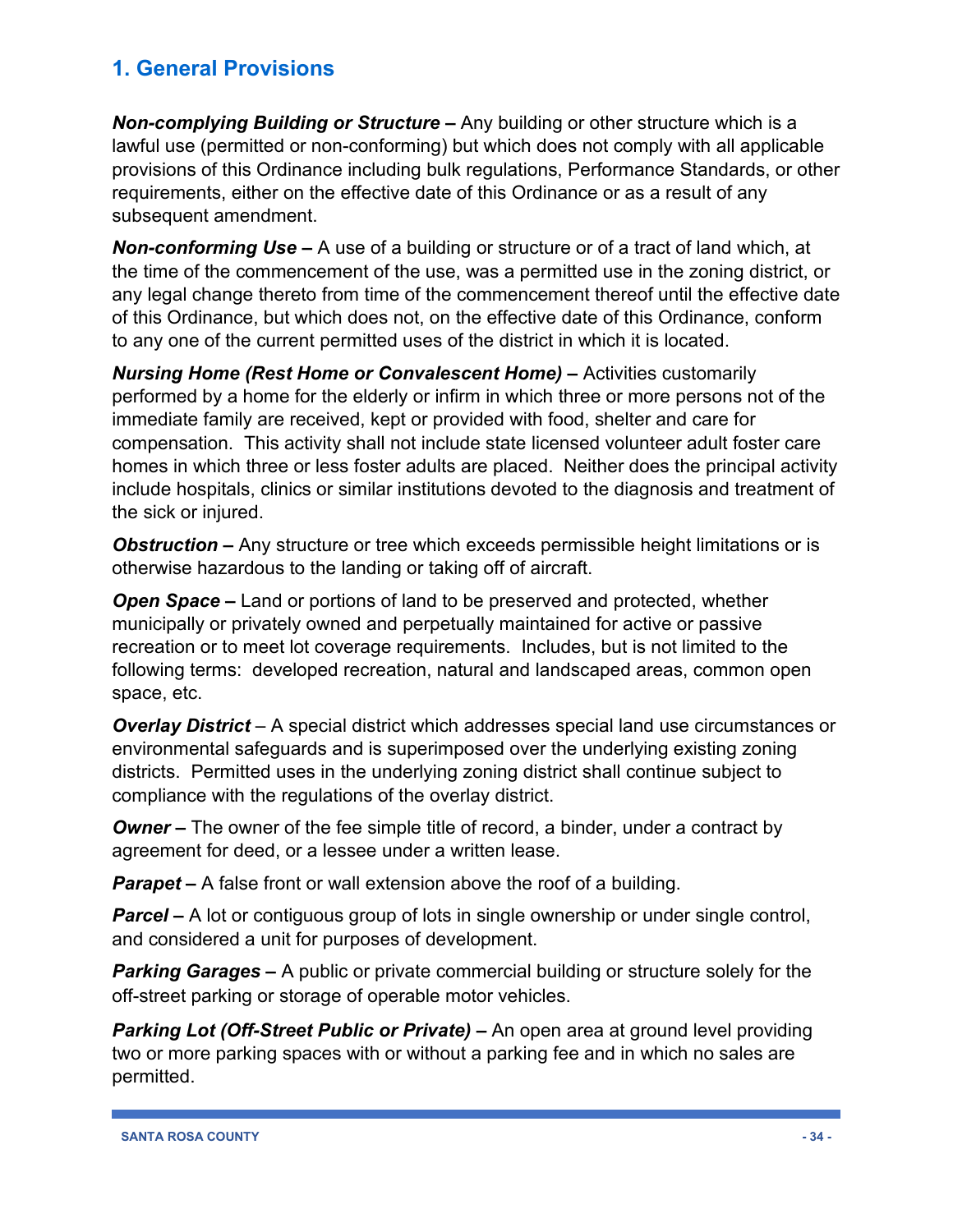*Park Model Home –* A unique trailer type RV that is designed to provide long-term or permanent placement at a destination where an RV could use. Park model homes are also known as recreational park trailers and are built on a single chassis mounted on wheels and which has a body width not exceeding fourteen (14) feet. They are certified by their manufacturer to comply with the American National Standards Institute (ANSI) A119.5 Park Model Recreational Vehicle Standard. Park model RVs are titled as vehicle. Also known as Park Trailer's and defined in F.S. 320.01.

*Parking Space –* An area used for and sufficient in size to store one automobile.

*Park Trailer –* See Park Model Home definition

**Patio Home –** A house in a suburban setting that is part of a unit of several houses attached to each other, typically with shared walls between units and with exterior maintenance and landscaping provided through an association fee. Patio homes are similar architecturally to townhouses or condo, only in miniature. Townhouses and condos are typically at least two stories high, patio homes typically max out at one to one and a half stories.

*Permissible Use (Permitted Use) –* Any use authorized in a particular zoning district or land use category, a permitted use, conditional use, or special exception use.

*Person –* Any individual, firm, co-partnership, corporation, company, association, jointstock association, or body politic, and includes any trustee, receiver, assignee or other similar representative thereof.

*Personal Service –* A beauty parlor, shop, or salon, barber shop, massage, reducing or slenderizing studio, steam or Turkish baths or similar use.

*Pit/Solid Waste Disposal Facilities –* This classification includes activities such as borrow pits, resource extraction or mining, solid waste disposal facilities, and such activities.

*Place of Worship –* Activities customarily performed in a building where persons regularly assemble for religious worship and which building, together with its accessory buildings and uses, is maintained and controlled by a religious body organized to sustain public worship.

*Planned Business District (PBD)* – An area of land of at least fifteen (15) acres devoted by its owner to development as a single entity for a number of dwelling units, and/or commercial uses in accordance with a plan which does not necessarily comply with the provisions of this ordinance with respect to lot size, lot coverage, setbacks, off-street parking, bulk or type of dwelling, density and other regulations.

#### *Planned Business District and Planned Unit Development Definitions –*

*Common Open Space* – An area of land, or an area of water, or combination of land and water within the area of a Planned Business Development or Planned Unit Development districts which is designed an intended for the use of enjoyment of residents or users of the Planned Business Development or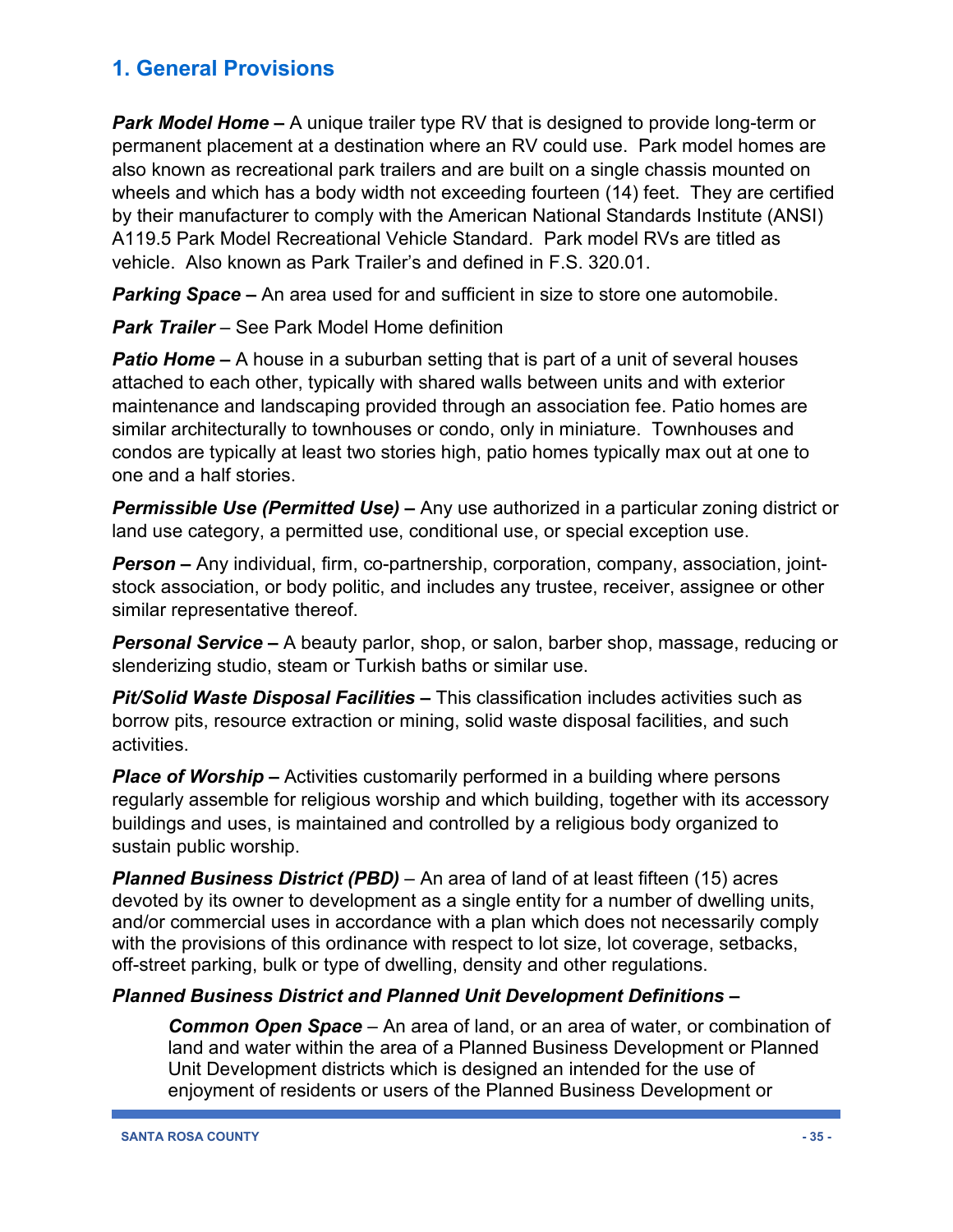Planned Unit Development in common. Common open space may contain such recreation structures and improvements as are desirable and appropriate for the common benefit and enjoyment of residents or users of the Planned Business Development or Planned Unit Development.

*Gross Acreage –* The total number of acres within the perimeter boundaries of a Planned Business Development or Planned Unit Development.

*Land Owner* **–** The legal or beneficial owner or owners of all the land proposed to be included in a Planned Business Development or Planned Unit Development: the holder of an option or a contract to purchase; or a person having possessory rights of equal dignity (such as a lease) will be deemed to be a land owner for the purpose of this Section.

*Net Acreage* – The total number of acres within the perimeter boundaries of a Planned Business Development or Planned Unit Development excluding areas devoted to streets, rights-of-way, easements, lakes, public and private open space and recreation areas.

*Plan* – Plans for development of land approved for Planned Business District or Planned Unit Development shall be processed in accordance with procedures established in the Santa Rosa County Subdivision Regulations. The preliminary development plan is to be submitted to the Santa Rosa County Planning and Zoning Department and County Engineer with the preliminary plat. The final development plan is submitted in the same manner for final plat approval.

*Planned Unit Development Project (PUD) –* An organized comprehensive program for flexible planning approval of improvements on a parcel of land in compliance with basic and specific development objectives and regulations, allowing individualized land use and site plans.

*Plant Nurseries and Landscape Services –* Cultivation and sale of flowers, shrubs, trees and plants at wholesale, retail or both, as well as provision of related consultative services.

*Plat* – A map or drawing depicting the division of lands and lots, blocks, tracts, or sites being a complete exact representation of the boundary lines, streets, easements and other information in compliance with the Florida Plat Act and applicable County ordinances including this code.

*Political Subdivision –* Any county, city, town, village or other political subdivision or agency thereof, of any district, port commission, port authority or other such agency authorized to establish or operate airports in the state.

*Pond (Lake/Surface Water Storage) –* A natural or man-made body of open water. Soil removed for the construction of man-made ponds must remain on the site from which it was removed.

*Portable Storage Unit –* Any container designed for the storage of personal property which is typically rented to owners or occupants of property for temporary use and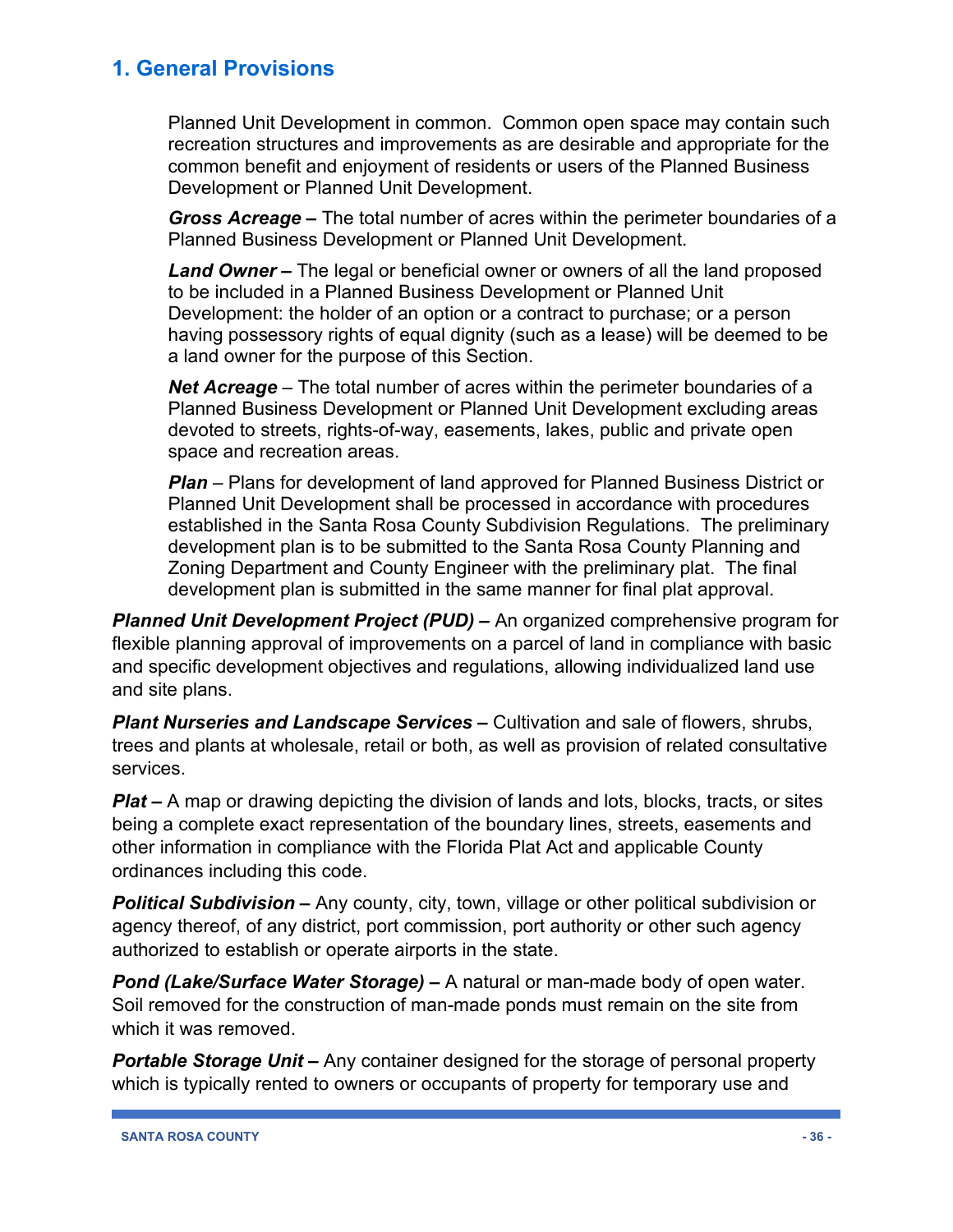which is delivered and removed by truck. Examples of Portable Storage Units include but are not limited to moving and storage containers, road and storage trailers and steel shipping containers.

*Premises –* Any land together with any structures occupying it.

*Principal Building –* The building in which the principal use of the lot on which it is situated is conducted.

**Principal Use or Structure –** The primary activity or the structure in which the primary activity occurs.

*Product Display –* A special presentation of the products a business is selling that is used to attract and even entice consumers. The nature of these displays can vary between industries. This is not intended to display the entire inventory, but a sample of each of the items offered for sale.

*Project Parcel –* That tract of real property comprising the gross acreage of all the land and water areas of a given project or development, including open space and parking. (See Gross Acreage).

*Property Line –* The recorded boundaries of a lot or tract of land under one ownership.

*Protected Tree –* A living tree eight (8) in diameter at a point four and one-half feet above ground level, unless being of size to be classified as a "heritage tree" as defined in this LDC or a "champion tree" as defined by the Florida Department of Agriculture and Consumer Services, Division of Forestry.

*Public/Private Utilities and Public Facilities –* Buildings, structures, equipment, or uses of land which are customary and necessary to the maintenance and operation of essential public services and major capital improvements, including transportation, sanitary sewer, electric and gas transmission systems, water distribution, collection and disposal, law enforcement, fire protection, communication, drainage, potable water, educational, parks and recreational, health systems and facilities, solar electrical generation facilities, and similar services and facilities.

*Public Supply Potable Water Well* – Public supply potable water well is any water well which supplies water for human consumption to a community water system.

*Reasonable Access –* The minimum number of access connections, direct or indirect, necessary to provide safe access to and from the thoroughfare, as consistent with the purpose and intent of this LDC and any applicable plans and policies of the County.

*Recreation –* Uses devoted to public or private parks, playgrounds, golf courses, dedicated beaches and similar uses.

*Recreational Vehicle –* A vehicle, including a park trailer, which is: [See section 320.01, F.S.)

1. Built on a single chassis;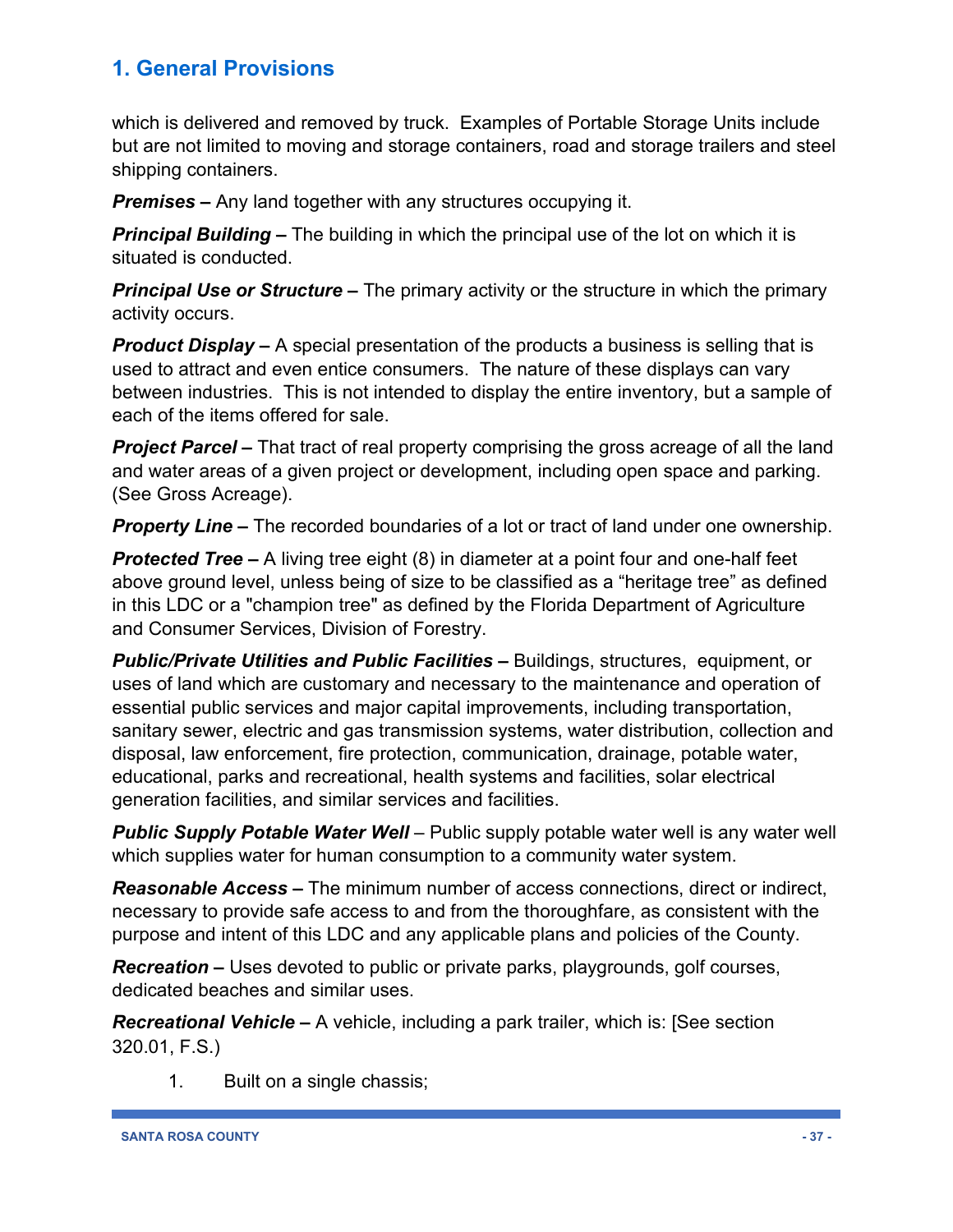2. Four hundred (400) square feet or less when measured at the largest horizontal projection;

3. Designed to be self-propelled or permanently towable by a light-duty truck; and

4. Designed primarily not for use as a permanent dwelling but as temporary living quarters for recreational, camping, travel, or seasonal use.

*Recreational Vehicle Park (Campground) –* A licensed business entity engaged in the rental of two (2) or more parking spaces for temporary (6 months or less) parking of recreational vehicles.

*Redevelopment –* Development of pre-existing buildings or other improvements that in aggregate will equal or exceed the applicable threshold set forth below:

1. For a parcel containing one or more pre-existing buildings consisting of less than a total of 2,000 square feet, aggregate expansion equal to or exceeding fifty-one percent (51%) of the total square footage of buildings or

2. For a parcel containing one or more pre-existing buildings consisting of a total of 2,000 square feet or more, aggregate expansion equal to or exceeding thirty-five percent (35%) of the total square footage of the building,

3. If there are multiple buildings on a site, the combined square footage of all buildings shall be used.

4. For a parcel containing pre-existing improvements, any development that increases the number of required parking spaces by the lesser of ten (10) percent or ten (10) or more spaces.

#### *Regulated substances*.

**1.** Any liquid or water soluble substance or material that, by reason of its toxic, caustic, corrosive, or other properties may degrade the water quality of public potable water supply wells and wellfields.

**2.** Regulated substances shall include, but are not limited to, those liquid or water soluble substances, in their reportable quantities, as set forth in the U.S. Environmental Protection Agency (EPA) lists, as amended from time to time, entitled:

The List of Extremely Hazardous Substances and Their Threshold Planning Quantities (40 CFR part 355, Appendix A), and

List of Hazardous Substances and Reportable Quantities (40 CFR, Table 302.4).

**3.** When the reportable quantity of a regulated substance is indeterminate, this section shall only apply whenever the aggregate sum of all quantities at any one time exceeds five gallons where said substance is a liquid, or 25 pounds where said substance is a solid.

*Research and Development –* Establishments primarily engaged in the research, development and controlled production of high technology electronic, industrial or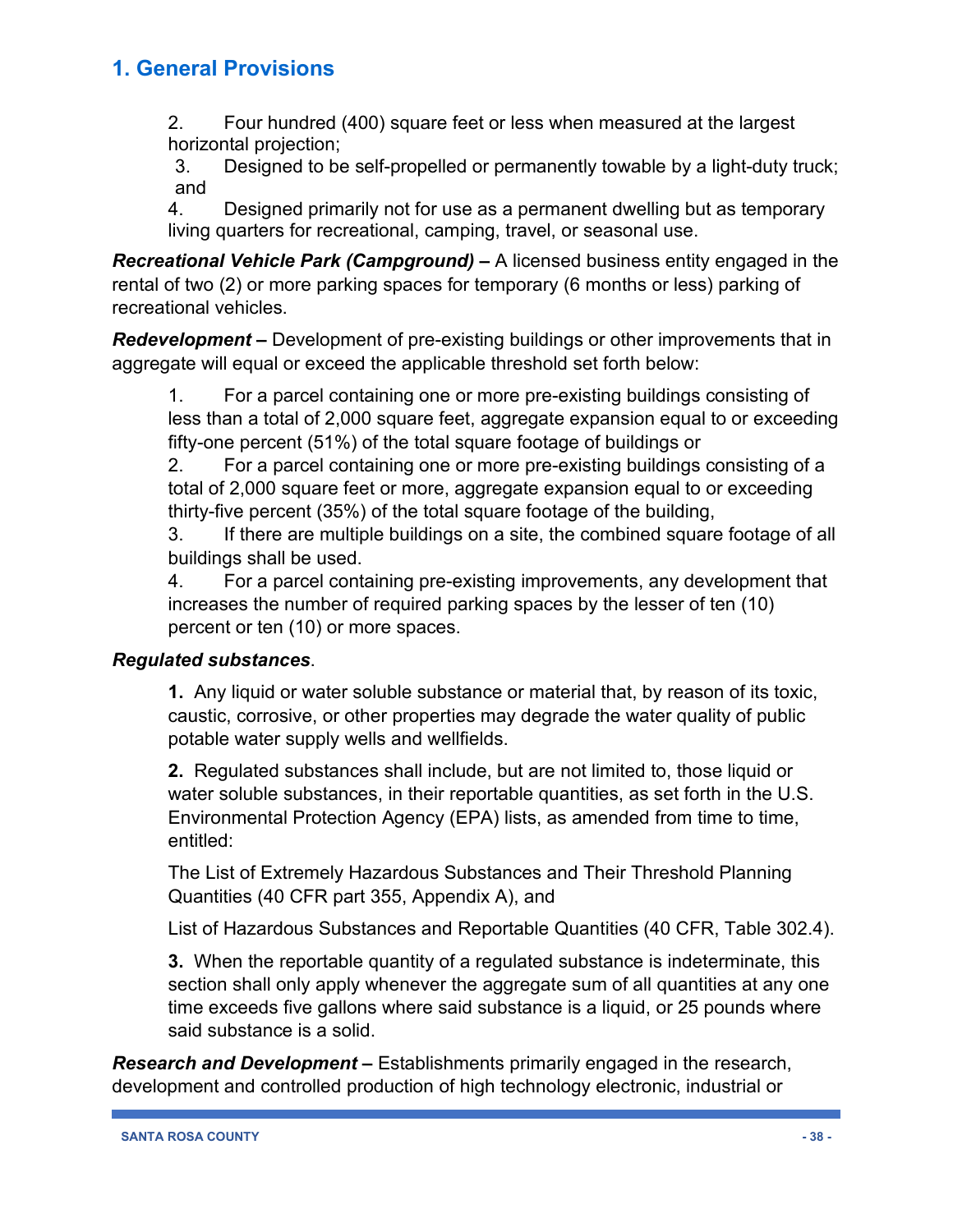scientific products or commodities for sale. Uses include aerospace and biotechnology firms, and non-toxic computer component manufacturers. This classification also includes assembly, testing and repair of components, devices, equipment, systems, parts and components; research and development laboratories including biochemical and chemical development facilities, pharmaceutical, and medical research.

*Residential Dock or Pier –* A dock or pier constructed adjacent to a residential lot for gratis recreational purposes and/or mooring of private boats.

#### *Resource Extraction –* (See Borrow Pit)

*Restaurant –* Establishment designed to serve foods and beverages which are consumed on the premises within the confines of the principal building or where the design or principal method of operation includes two or more of the following:

1. Customers, normally provided with an individual menu are served generally in non-disposable containers by a restaurant employee at the same table or counter at which said items are consumed.

2. Ice cream parlors and other small specialty restaurants having floor area exclusively within a shopping or office center and sharing common parking facilities with other businesses within the center.

3. A cafeteria or cafeteria type operation where foods or beverages generally are served in non-disposable containers and consumed within the restaurant building.

4. Customers purchase food or beverages for carry out, pick-up or drive-thru.

5. Foods or beverages served generally in edible containers or in paper, plastic, or other disposable containers for consumption within the restaurant or for carry-out consumption.

*Restricted Sales and Services –* Small limited item shops and stores limited to retail sales of frequently needed small convenience items or services typically needed on a frequent and recurring basis such as barber and beauty care, small scale drug stores, dry cleaning pick up stations (excluding cleaning and repair services); specialty food shops such as wine and cheese stores, imported food shops, or similar unique limited item shops (excluding general food market stores); interior decorators with or without display and with no warehousing. This is intended to accommodate shops with limited inventory of goods directed expressly to a special market area including:

- 1. A household market in the immediate vicinity as opposed to county wide.
- 2. A specialized market with customized service demand; or

3. A tourist oriented market area in the immediate vicinity. Scuba shops, repair shops, motor vehicle parts, health spas, wholesale, warehousing, and discount stores and similar general sales stores are expressly excluded.

*Restrictive Covenants –* Private regulations recorded with the final plat or deed, which limit or otherwise govern the use, intensity and development patterns of the land within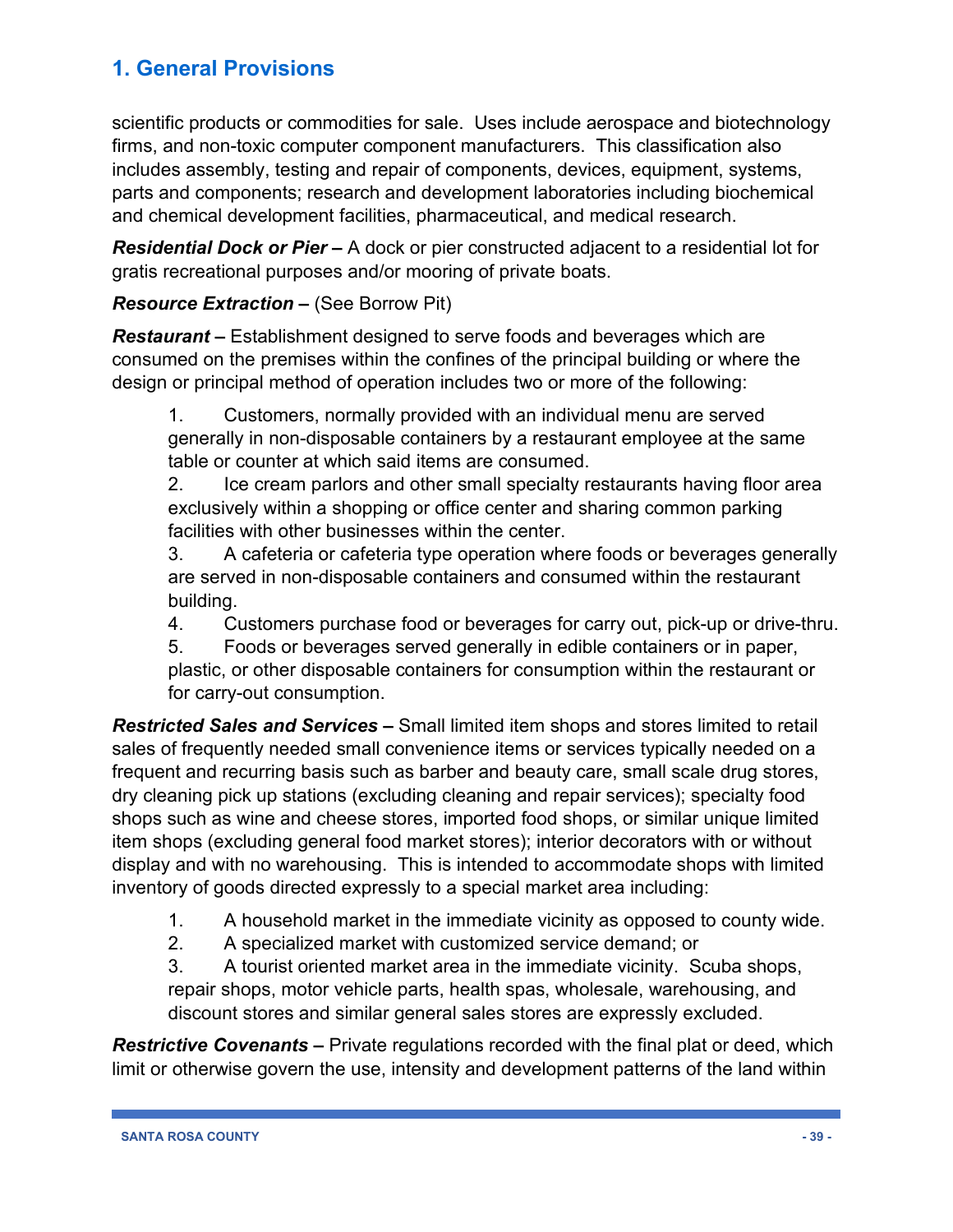a subdivision or parcel of land for a specified time. Restrictive covenants are not enforced by Santa Rosa County Code Enforcement and are considered a civil matter.

*Retail Sales and Services –* Business activities customarily providing retail convenience goods. Any such uses shall include department stores, variety stores, drug and sundry stores, restaurants, delicatessens, cafeterias, grocery and markets, gift shops, wearing apparel, home and auto supply, furniture and appliances, package stores, cocktail lounges, taverns, newsstands, book and stationery stores, shoe repair shops, luggage shops, bakeries and candy shops (provided that products made on the premises are sold on the premises), camera and photo supply shops, radio and television sales and service, art shops, pawn shops, electrical and lighting, laundry and dry cleaning pick up stations, coin operated or self service laundry, farm and garden supplies.

*Rezoning –* To change the zoning district classification of a parcel or parcels.

*Road –* see STREET definition

*Roof Line –* The upper most line of the roof, including mansard roofs, or a building, or in the case of an extended facade, the upper most height of said facade. However, in the case of a slanted roof or A-frame type roof, roof line refers to the lower most edge of said roof.

*Rural Activity Centers (Commercial) –* Specific limited commercial development within one mile of identified crossroads and the Town of Jay. Examples of permitted uses include small scale retail and grocery stores, restaurants, day care centers, gas stations, and feed stores.

*Sand Dunes –* Naturally occurring accumulations of sand in ridges or mounds landward of the beach.

*Self Service Storage Facility –* Any real property designed and used for the purpose of renting or leasing individual storage space to tenants who are to have access to such space for the purpose of storing and removing personal property. No individual space may be used for residential purposes.

*Service Station –* Any business engages primarily in the servicing of automotive vehicles, including the sale and delivery of fuel, lubricants and other products necessary to the operation of automotive vehicles. This term also includes the sale and installation of accessories, tires, batteries, seat covers and tire repair, cleaning facilities, minor engine tune up, wheel balancing and aligning, brake service, convenience stores with gas pumps, gas stations with or without repair facilities, and gas stations with or without fast food or drive-through restaurants.

*Setback Line (Street) –* That line that is the required minimum distance from the street right-of-way line or any other lot line that establishes the area within which the principal structure must be erected or placed.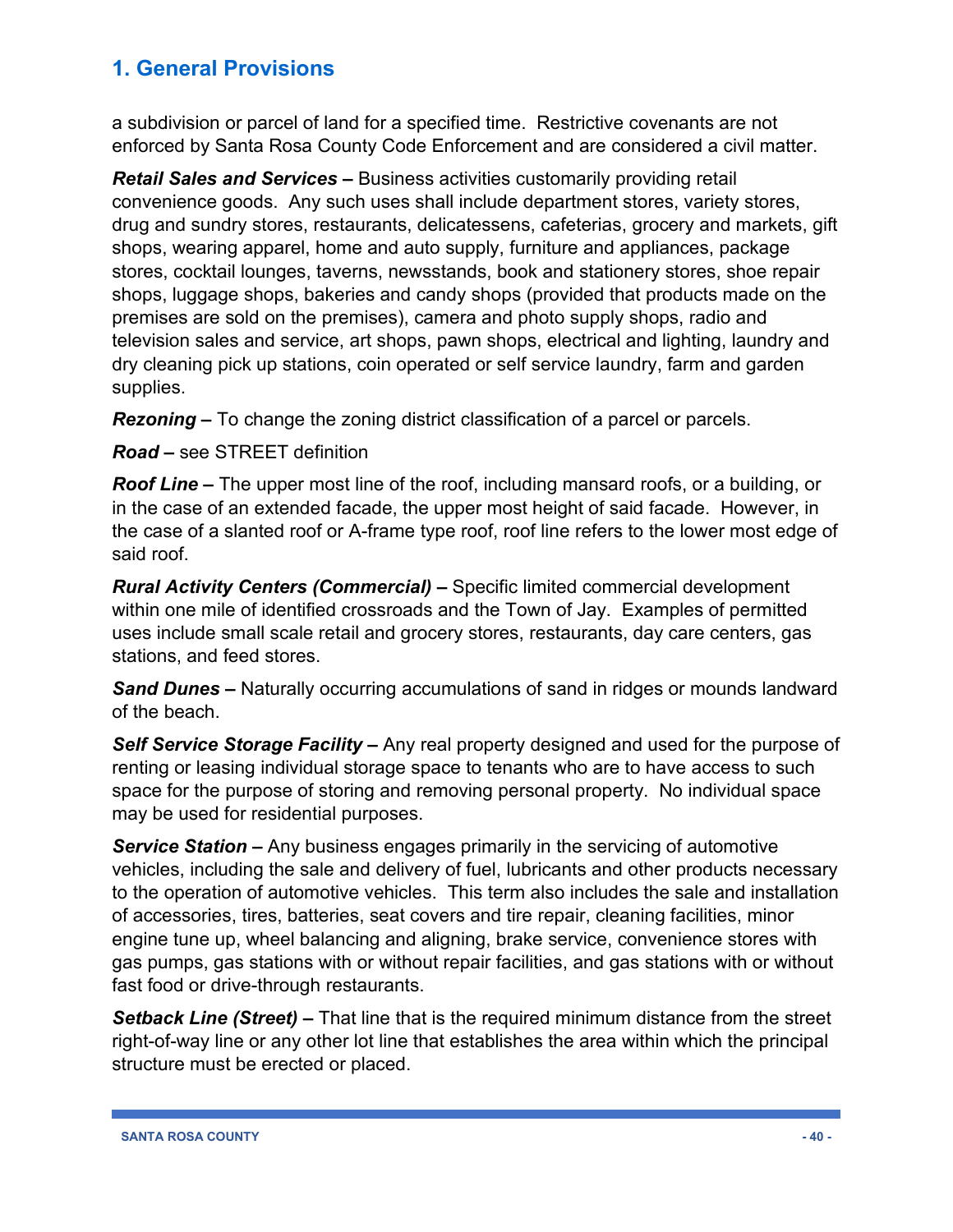*Shopping Center –* A group of commercial establishments planned, constructed and managed as an entity with customer and employee parking provided on-site, provision for goods delivery separated from customer access, and designed to serve a community or neighborhood.

*Shrub –* A low woody plant usually with several permanent stems instead of a single trunk, normally reaching a maximum height of not more than five (5) feet.

*Sign –* Any device, attached or free-standing structure, or any combination of device or structure, made or any material, with or without a written message, figure, painting, drawing, logo symbol or other form, designed, placed, intended, or used to inform or attract attention. Including but not limited to all flags, banners, streamers, excluding flags and insignia of any government, state, county, city or agency thereof.

*Silviculture –* Activities related to the growing or harvesting of trees and that have obtained an Agriculture silviculture designation from the Property Appraiser or silviculture activity that has a Florida Division of Forestry Management Plan.

*Site –* A plot of land suitable for development, or on which a building or buildings has been built.

**Site Plan –** A plan, to scale, showing uses and structures proposed for a parcel of land required by this code this can include an Engineered plan. A site plan includes, but is not limited to, lot lines, streets, building sites, reserved open space, parking, existing buildings, major landscape features and proposed utility lines and easements.

*Small Wind Energy System –* A wind energy conversion system consisting of a wind turbine, structural support, and associated control or conversion electronics designed to supplement other electricity sources for a home, farm, or small business. The power generated is used for individual use, on-site by the property owner. The turbine may be roof or tower mounted.

*Solar electrical generation facility or facilities* - A production facility for electrical power that utilizes photovoltaic modules (panels) to convert solar energy to electricity whereby electricity that is produced is delivered to the transmission system and consumed off-site. Solar electrical generation facilities consist principally of photovoltaic modules, a mounting/racking system, power inverters, transformers, and associated components. Solar generation is generally the principal use of the property, but solar electrical generation facilities may also include administration/maintenance buildings, transmission lines, substations, collector yards, energy storage equipment, and related accessory uses and structures. For the use of this code Solar electrical generation facilities are considered a use by right within the Agricultural zoning districts. Solar electrical generation facilities are subject to all applicable regional, state and federal regulations.

*Solid Waste –* As defined by 403.703, Florida Statute.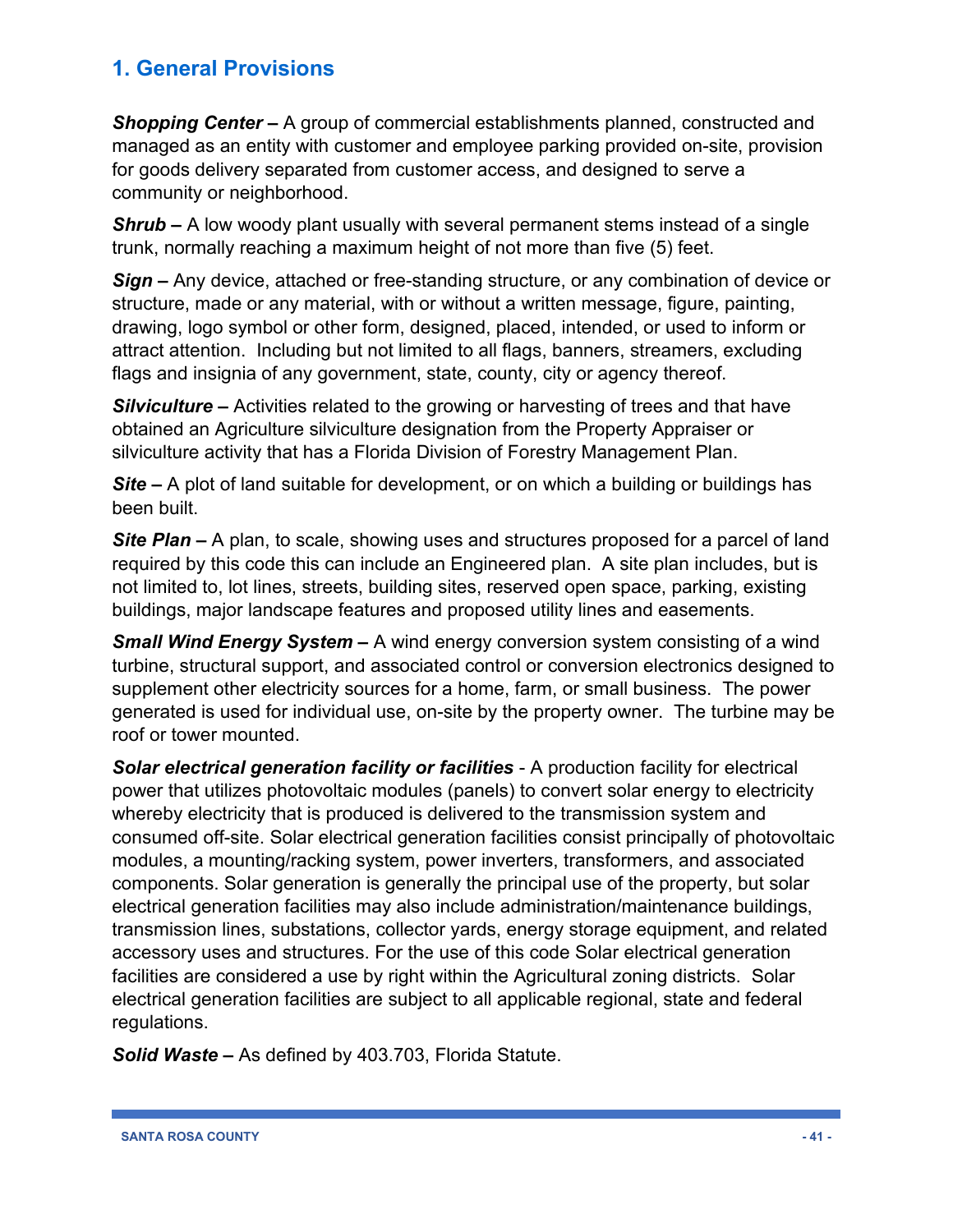*Special Exception –* A special exception is a use not generally permitted within a respective zoning district but may be authorized by the Zoning Board when such use is found to be substantially in harmony with the general purpose and intent of the zoning ordinance. Such use may be authorized only after strict compliance with the procedures expressly set forth in Section 5.06.00. Such special exceptions are limited to those uses specifically authorized in Section 5.06.00.

*Special Flood Hazard Area (SFHA) –* An area in the floodplain subject to a 1 percent or greater chance of flooding in any given year. Special flood hazard areas are shown on FIRMs as Zone A, AO, A1-A30, AE, A99, AH, V1-V30, VE or V.

*Special Residential Facility –* A facility licensed to serve clients of the Department of Health and Rehabilitative Services which provides a living environment for unrelated residents who operate as a functional equivalent of a family, including such supervision and care by support staff as may be necessary to meet the physical, emotional and social needs of the residents. The clients (residents) are limited to: children, the aged, physically disabled, handicapped, developmentally disabled and mentally ill who do not constitute a direct threat to the health, property, and safety of the neighborhood.

*Speed Control Point –* A speed control point shall be defined as any one of the following:

1. Any design condition that requires a complete stop, such as the intersection of a residential street with a collector or arterial roadway, or a "T" intersection between residential streets.

2. A low speed horizontal curve with the following design features:



| <b>Low Speed Horizontal Curve Values</b> |                                         |  |  |
|------------------------------------------|-----------------------------------------|--|--|
| Delta Angle (D)                          | Radius (R)                              |  |  |
| Must be Greater than 30°                 |                                         |  |  |
| Between 30° and 40°                      | 100 Feet                                |  |  |
| Between 41° and 50°                      | 120 Feet (Minimum) - 130 Feet (Maximum) |  |  |
| Greater than 51°                         | 120 Feet (Minimum) – 150 Feet (Maximum) |  |  |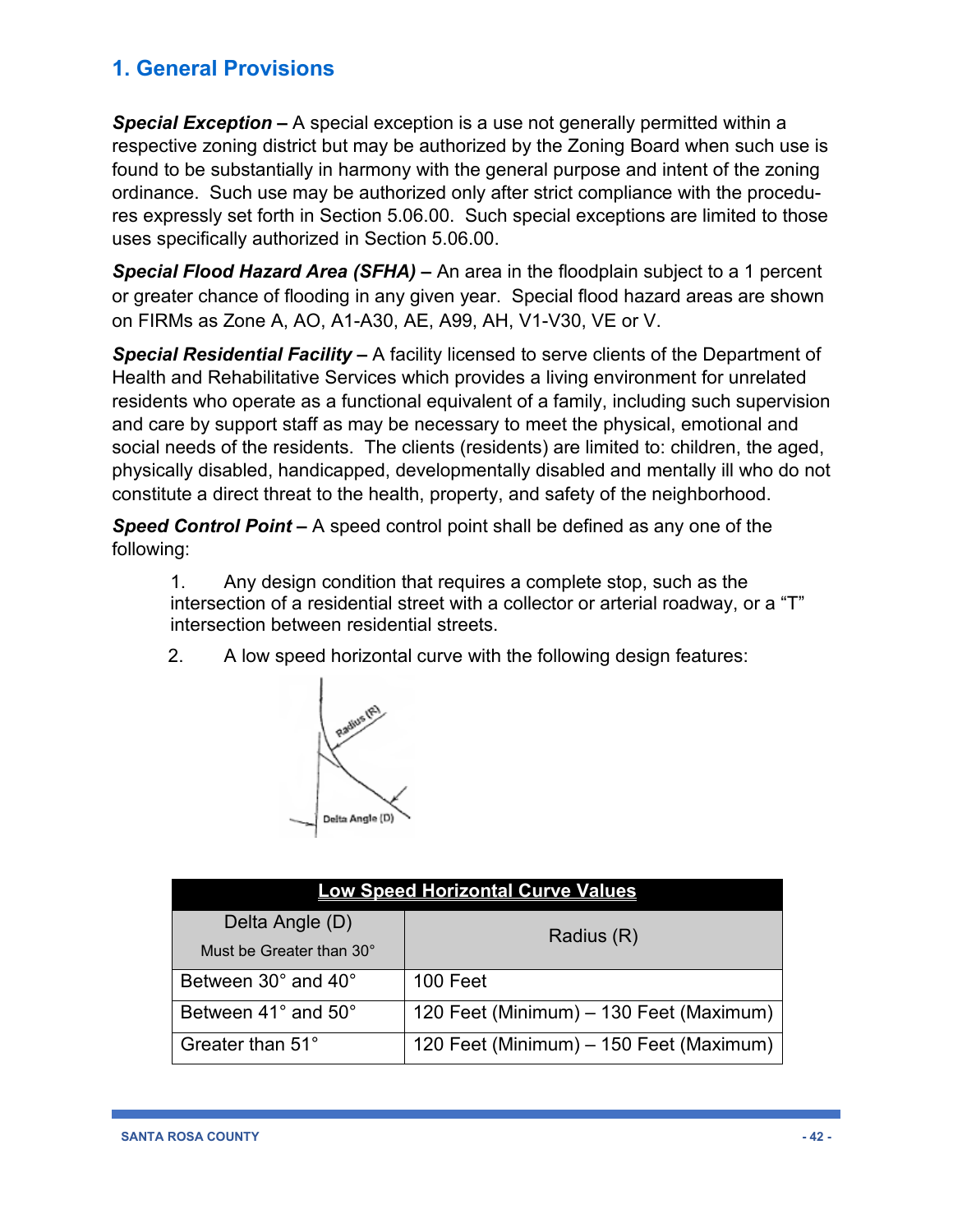3. A traffic calming element as defined below and as described in the Santa Rosa County Roadway Design Manual or approved by the County Engineer and Planning Director.

4. Speed bumps/humps or unwarranted stop signs shall not be classified as speed control points.

*Start of Construction –* (For other than new construction or substantial improvements under the coastal Barrier Resources Act {P. L. 97-348}), includes substantial improvement, and means the date the building permit was issued, provided the actual start of construction, repair, reconstruction, or improvement was within 180 days of the permit date. The actual start means the first placement of permanent construction of a structure (including manufactured home) on a site, such as the pouring of slabs or footings, installation of piles, construction of columns, or any work beyond the stage of excavation or the placement of a manufactured home on a foundation. Permanent construction does not include land preparation, such as clearing, grading and filling; nor does it include the installation of streets and/or walkways; nor does it include excavation for a basement, footings, piers or foundations or the erection of temporary forms; nor does it include the installation on the property of accessory buildings, such as garages or sheds not occupied as dwelling units or not part of the main structure.

*Story –* That portion of a building included between the surface of any floor and the surface of the next floor above it, or if there is no floor above it, then the space between such floor and the ceiling next above it. In computing the height of a building, the height of a basement or cellar shall not be included if more than one-half (1/2) of its height is below the mean grade.

*Story (Half) –* A story under a gabled, hipped or gambrel roof, the wall plates of which are on at least two opposite exterior walls and are not more than three (3) feet above the finished floor of such story.

*Street (or Road)* – A public or private thoroughfare accepted or approved by the county that is used, or intended to be used for passage or travel by motor vehicles, transit vehicles, bicycles and pedestrians. The street functional classification hierarchy ranges from high-order roads (major arterials) to low-order roads (residential streets) and include the following:

*Major Arterial -* Roads serving as principal routes through the County. The purpose of these facilities is to move large volumes of traffic from one part of the region or County to another. Driveway access to a major arterial shall be restricted.

*Minor Arterial -* Roads providing connections between major activity centers of the County. Minor arterials augment the major arterial system for local and inter-County traffic by feeding traffic from collector and residential street systems onto major arterials. Driveway access to a minor arterial shall be restricted.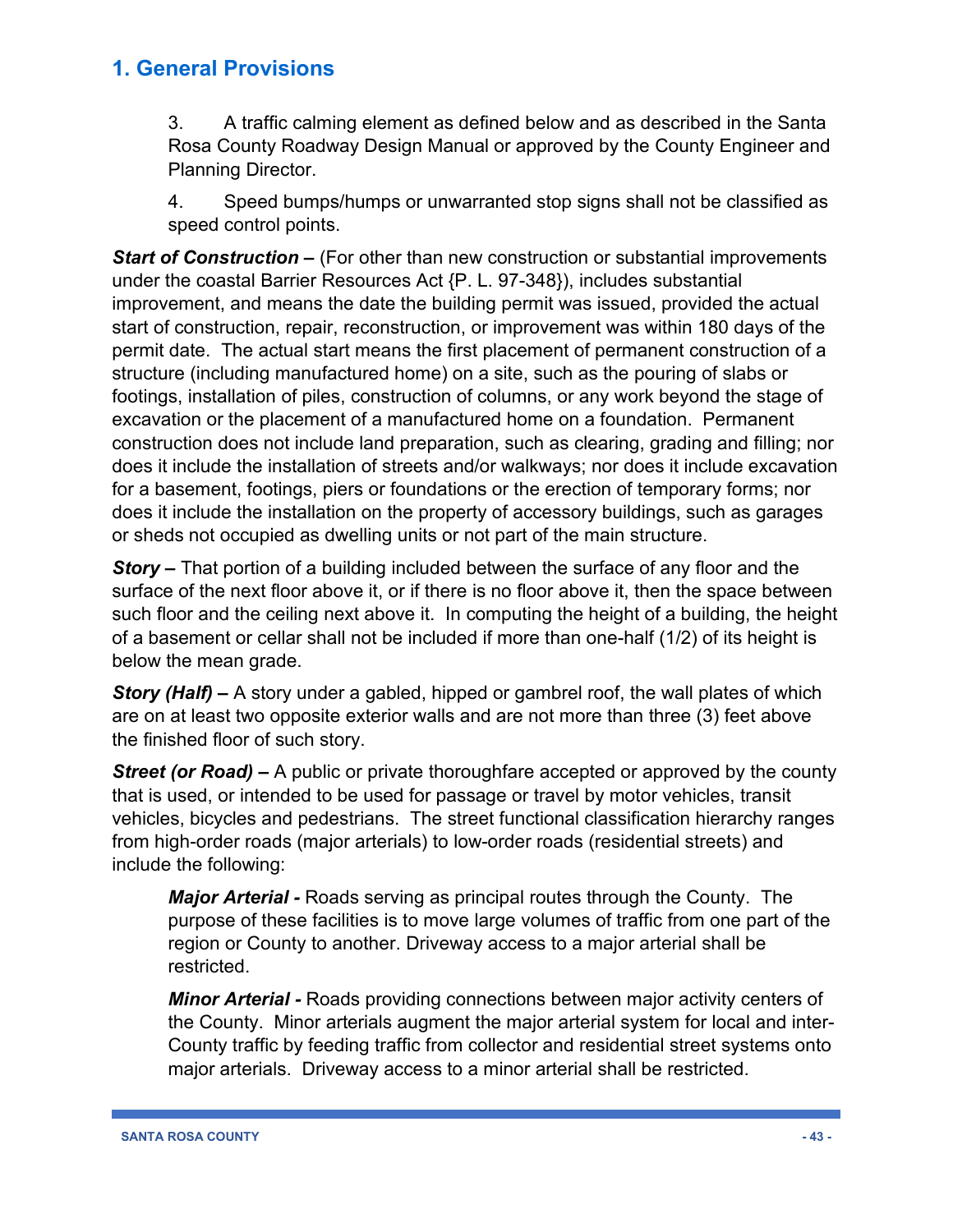*Major Collector -* Roads providing connections between major activity centers and residential centers. Major collectors collect traffic from the lower-order roads to distribute to another major collector or arterial roadway. Driveway access to a major collector shall be restricted.

*Minor Collector -* Roads primarily providing for traffic movement to/from different neighborhoods. Minor collectors collect traffic from the lower-order roads to distribute to another minor collector or higher-order roadway. Driveway access to a minor collector shall be restricted.

*Commercial/Industrial Street -* Streets which directly serve abutting nonresidential, commercial and industrial properties. Commercial/Industrial Streets are intended to provide safe property access and traveling conditions for motorists. These streets shall carry traffic having either a destination or origin on the street itself or from within the local industrial/commercial area.

*Residential Collector Streets -* Streets that collect and distribute traffic internally to and from a neighborhood. This is the highest order of street appropriate to a residential neighborhood and residential frontage along it shall be restricted.

*Residential Streets –* A type of street intended solely for residential subdivisions. These streets are intended to provide a safe and quiet environment for residents along the street and safe access and traveling conditions for motorists and pedestrians. These streets shall be completely free of or significantly minimize through traffic. The reduction or elimination of through traffic and the geometric design of the street are means to promote safety and to create a desirable residential neighborhood.

*Secondary Road –* Numbered roads that were previously owned by the State Department of Transportation and are now owned and maintained by Santa Rosa County (i.e. County Road 197 [CR197])

**Street Line –** A dividing line between a lot, tract or parcel of land and a contiguous street right-of-way.

**Structure** – Any object constructed, erected, or installed by man, the use of which requires permanent location on the land, or attached to something having a permanent location on the land.

**S***tructured mounted wind system* – A wind energy system mounted on a structure roof, walls, or other elevated surface that includes any base, blade, foundation, generator, nacelle, rotor, tower, transformer, vane, wire, inverter, batteries, or other components used in the system.

*Structural Alterations –* Any change in the supporting members of a building, such as bearing walls, bearing partitions, columns, beams or girders, or any complete rebuilding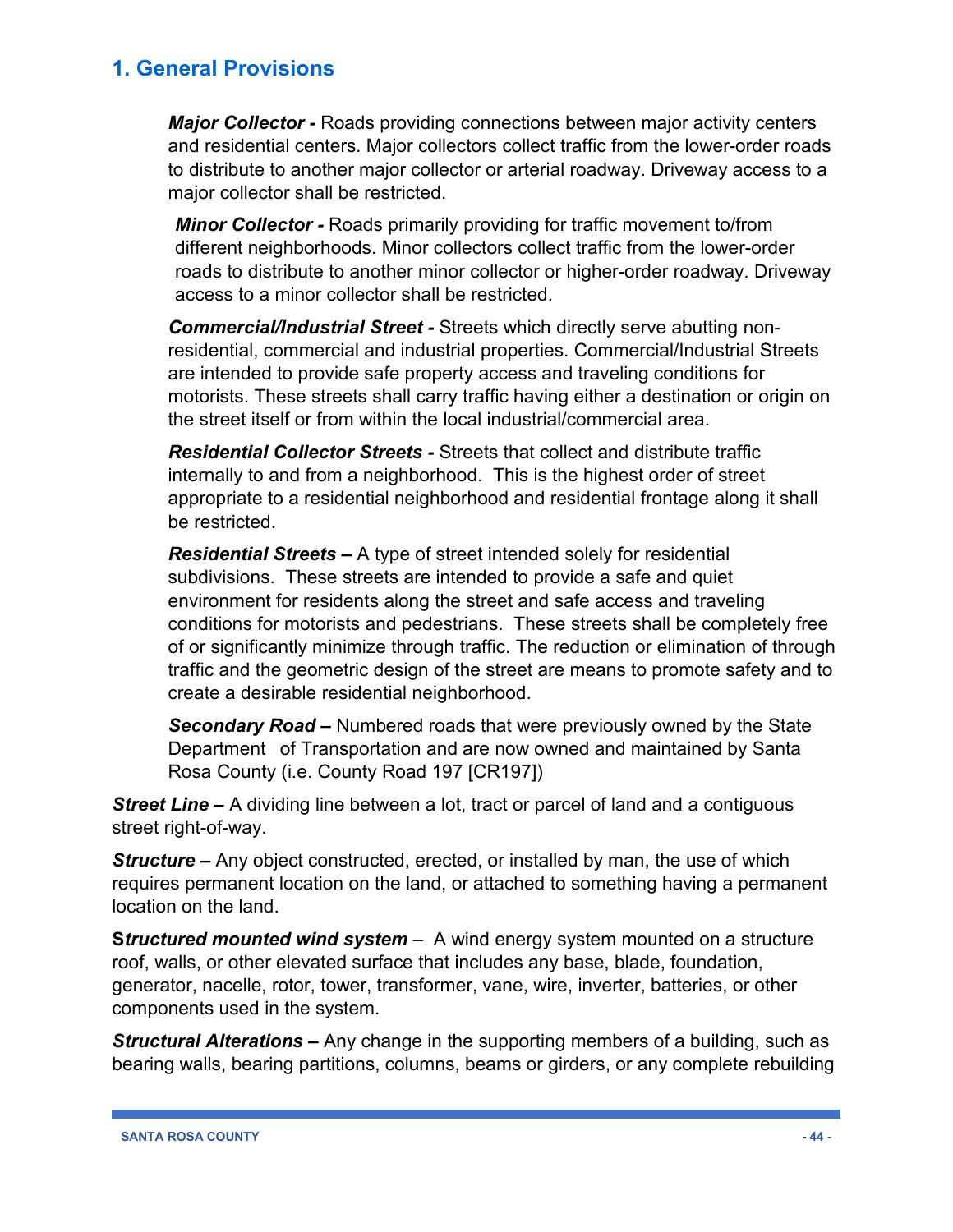of the roof, exterior walls or any other change which results in increased or decreased height of a structure.

*Subdivision –* The division or re-division of a parcel of land into two or more parcels except for modifications, exceptions and revisions provided for in this ordinance.

*Substantial Damage –* Damage of any origin sustained by a building or structure whereby the cost of restoring the building or structure to its before-damaged condition would equal or exceed 50 percent of the market value of the building or structure before the damage occurred.

*Substantial Improvement –* Any repair, reconstruction, rehabilitation, addition, or other improvement of a building or structure, the cost of which equals or exceeds 50 percent of the market value of the building or structure before the improvement or repair is started. If the structure has incurred "substantial damage," any repairs are considered substantial improvement regardless of the actual repair work performed. The term does not, however, include either:

1. Any project for improvement of a building required to correct existing health, sanitary, or safety code violations identified by the building official and that are the minimum necessary to assure safe living conditions.

2. Any alteration of a historic structure provided the alteration will not preclude the structure's continued designation as a historic structure.

*System height* – The vertical distance measured from the ground level at the base of the tower to the uppermost vertical extension of any blade, or the maximum height reach by any part of the wind energy system.

*Telecommunications Facilities* – Any cable, wires, lines wave guides, antennas and any other equipment or facilities associated with the transmission or reception of communications which a person seeks to locate or has installed upon or near a Tower or Antenna Support Structure. However, the term "Telecommunications Facilities" shall not include:

**a.** Any satellite earth station antenna two meters in diameter or less which is located in an area zoned for industrial or commercial use.

Any satellite earth station antenna one meter or less in diameter, regardless of zoning category.

*Telecommunications Tower –* Means any structure designed and constructed for the purpose of supporting one or more communication antennas, including camouflaged towers, conventional wireless towers and low impact or stealth towers. The term includes towers to support antennas for transmitting or receiving personal wireless services and cellular telephone communications towers. The term includes equipment fundamental to the operations of the tower. The term does not include commercial radio and television broadcast towers, amateur short-wave radio towers or those towers used solely for private use dispatch services.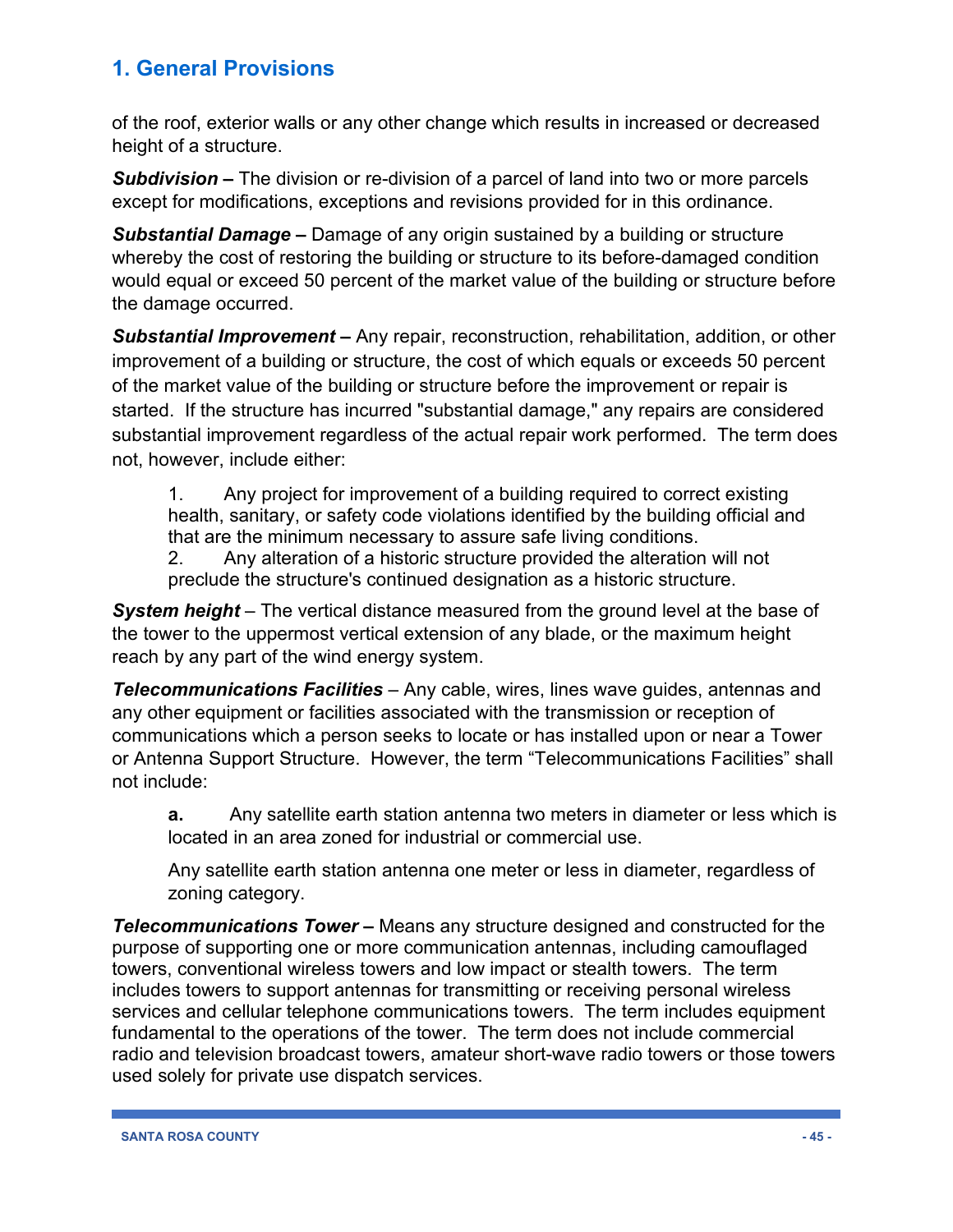*Temporary Building –* A building or structure erected on a lot and not erected on a permanent foundation.

**Tiny Home –** A single family residential structure under 400 sq. ft. built on a permanent foundation.

*Tiny Home on Wheels –* A tiny house constructed on wheels and legally registered as a recreational vehicle.

*Tower* – A self-supporting lattice, guyed, or monopole structure constructed from grade which supports Telecommunications Facilities or wind generator.

*Tower Site* – Section of a lot completely contained within a lot meeting the requirements of the zoning district for the purposes of locating a communications tower.

**Townhome –** A multifamily dwelling in which each unit is accompanied by an exclusive and independent lot or parcel that is not part of any other unit nor is part of any commonly owned property.

*Trade Service and Repair –* Shops providing services requiring skilled labor or craftsmanship for the repair of household items, including appliances, typewriters, watches, locks and similar items, as well as printing, copy and blue printing services; and similar trades and services.

*Traffic Calming Element –* A device or design element that is intended to reduce traffic speeds and volumes on residential streets and residential collector streets where access to residential lots is provided. The purpose of traffic calming is to create a safe environment for motorized and non-motorized users alike.

*Transient Resident –* (See Seasonal Resident).

*Travel Time Contour* – Set of points, or contour line, where water takes an equal amount of time to reach a given destination such as a well.

*Tree Removal Permit –* A permit required by Section 4.07.05 and obtained pursuant to the procedures in section 11.02.12.

*Trips From Approved Development –* The sum of all new daily traffic volumes assigned to a roadways segment, since the adoption of the County's Comprehensive Plan, for approved development which no certificate of occupancy has been issued at the time of the most recent traffic count. Annual developments which were completed and certificates of occupancy issued as of the date of the most recent traffic counts for the roadway segments.

*Turf –* A surface layer of earth containing a dense growth of grass and its matted roots.

*Understory Trees –* Understory trees are generally small, shade tolerant trees that typically grow beneath canopy trees and have a mature height of 10 – 25 feet.

*Use –* The purpose for which land or building is arranged, designed, occupied or maintained.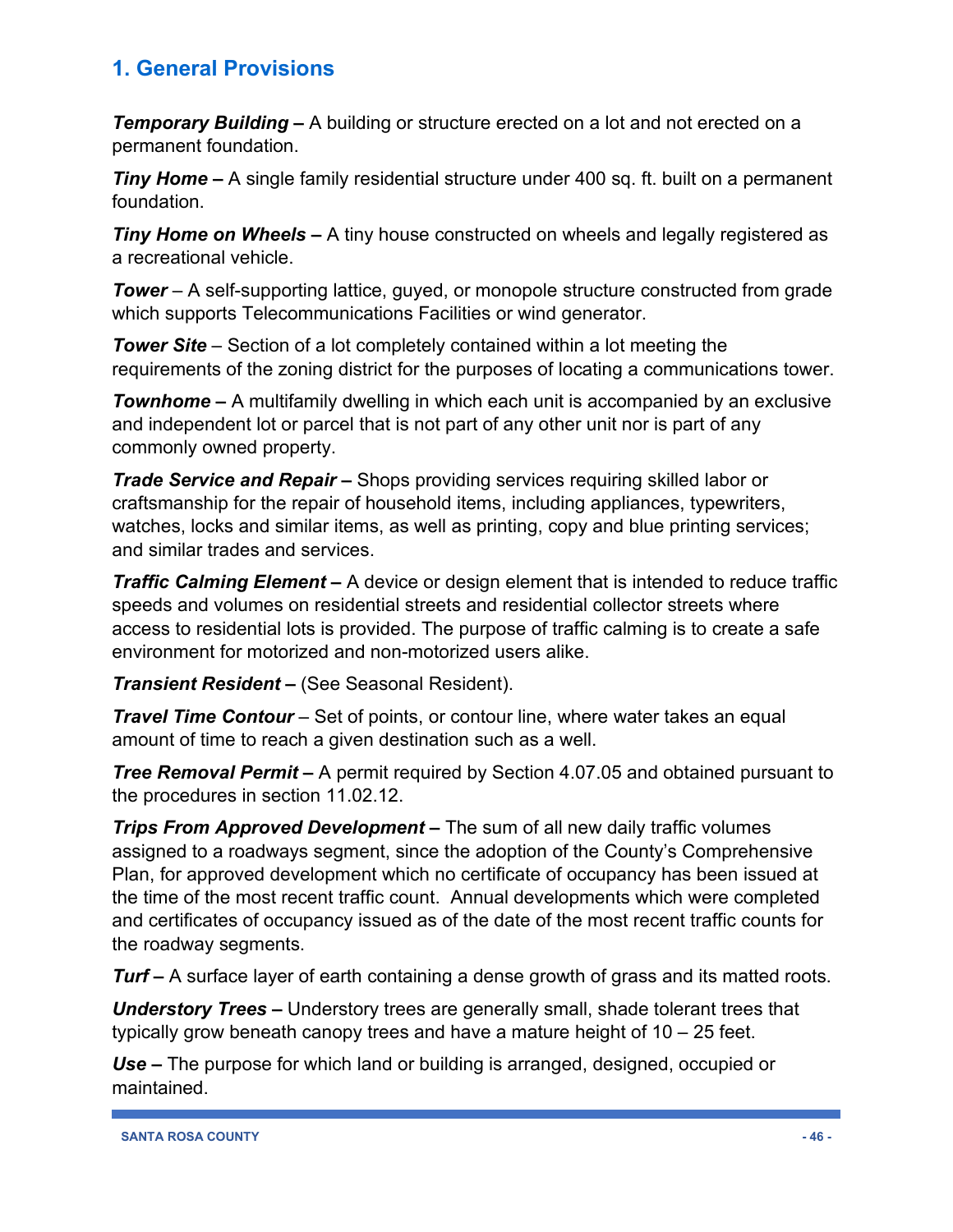*Variance –* A variance is the deviation from the requirements and provisions of this ordinance or, and authorization from the Zoning Board to deviate (in special situation) from the provisions of this ordinance when such deviation will not be contrary to the public interest and when owing to conditions peculiar to the property and not of actions of the applicant, a literal enforcement of the ordinance would result in unnecessary and undue hardship. A variance can only be authorized for height, area, bulk, and size of structure or yard size and open spaces. Establishment or expansion of a use otherwise prohibited shall not be allowed by variance, nor on non-conformities in the district or classification or in adjoining districts or classifications.

*Variance, Flood –* A grant of relief from the requirements of Section 3.02.00 of this ordinance or the flood resistant construction requirements of the *Florida Building Code*, which permits construction in a manner that would not otherwise be permitted by this ordinance or the *Florida Building Code*.

*Vehicle –* Any self-propelled conveyance designed and used for the purpose of transporting or moving persons, animals, freight, merchandise or any substance and shall include passenger cars, trucks, buses, motorcycles and scooters, but shall not include tractors, construction equipment or machinery or any similar device.

*Vehicle Use Area –* Any portion of a developed site used primarily for traffic circulation, parking or display of motorized vehicles.

*Vehicular Sales and Service –* The retail or wholesale sale or rental of motor vehicles and related equipment, such as dealerships, with incidental service and maintenance.

*Vehicular Service and Maintenance –* Establishments for the dispensing of motor fuels and related products as retail having pumps, underground storage tanks and other facilities for such activity and which may include the retail sale of minor automobile parts and accessories such as tires, batteries, spark plugs, fan belts, shock absorbers, mirrors, floor mats, cleaning and polishing materials and similar items, and which may include the inspection, servicing or minor repair of motor vehicles having one or more enclosed service bays or stalls. These services may include body repair and painting, frame straightening, or tire recapping or vulcanizing.

*Veterinary Medical Services –* The provision of animal medical care, treatment, and temporary boarding of such animals by a Florida licensed veterinarian.

*Warranty –* shall mean a registrant's two-year obligation to guarantee all materials and labor used by the registrant in performing certain obligations hereunder, including the materials and labor guarantee associated with a registrant's performance of make-ready work.

*Watercourse –* A river, creek, stream, channel or other topographic feature in, on, through, or over which water flows at least periodically.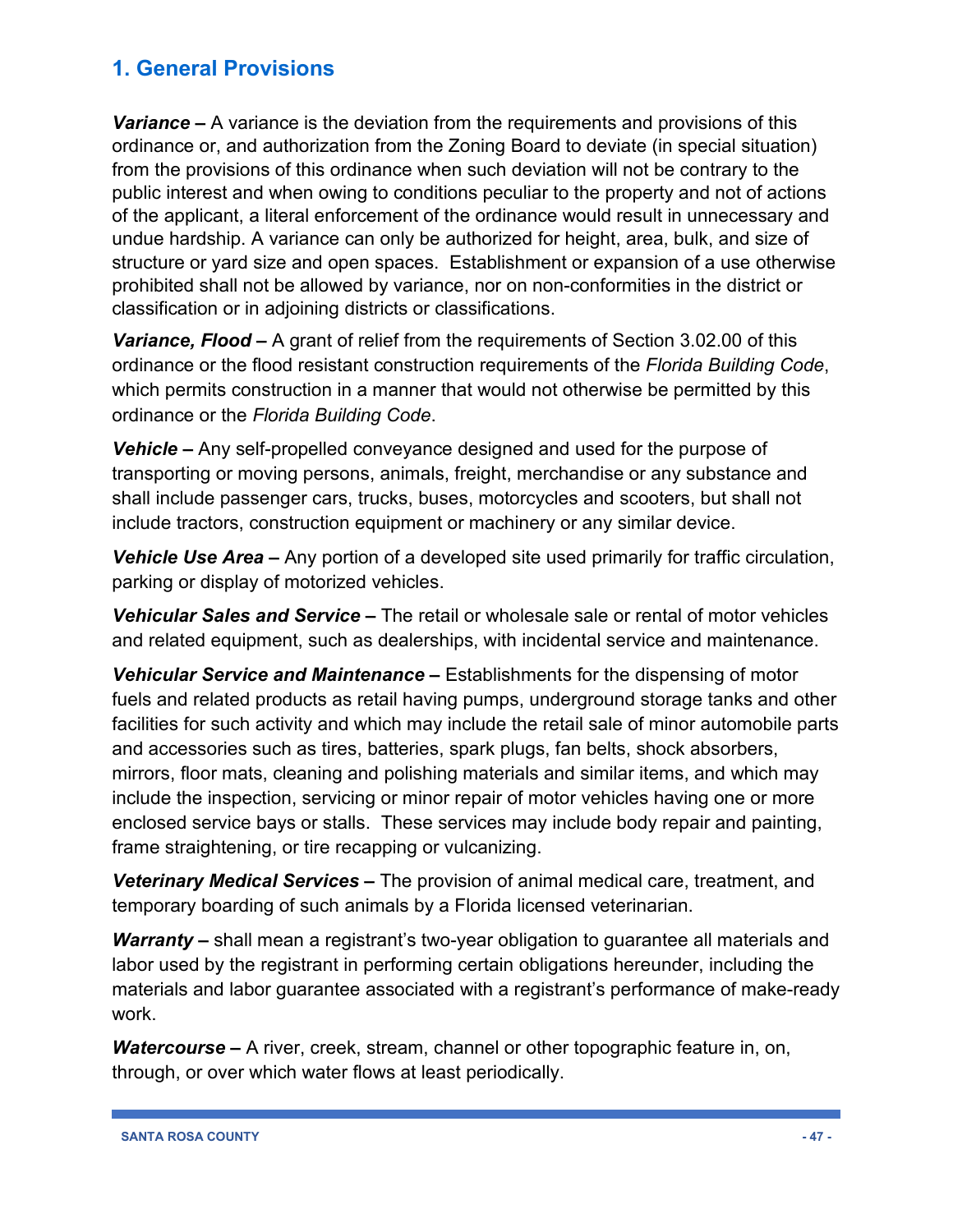*Wellhead Protection Zone* – 500 foot radius around public supply potable water wells, measured from the center of the wellhead.

*Wetlands –* Those areas that are inundated or saturated by surface water or ground water at a frequency and a duration to support, and under normal circumstances do support, a prevalence of vegetation typically adapted for life in saturated soils. Soils present in wetlands generally are classified as hydric or alluvial, or possess characteristics that are associated with reducing soil conditions. The prevalent vegetation in wetlands generally consists of facultative of obligate hydrophytic macrophytes that are typically adapted to areas having soil conditions described above. These species, due to morphological, physiological, or reproductive adaptations, have the ability to grow, reproduce or persist in aquatic environments or anaerobic soil conditions. Florida wetlands generally include swamps, marshes, bayheads, bogs, cypress domes and strands, sloughs, wet prairies, riverine swamps and marshes, hydric seepage slopes, tidal marshes, mangrove swamps and other similar areas. Florida wetlands generally do not include longleaf or slash pine flatwoods with an understory dominated by saw palmetto [Section 373.019(27), F.S]. The landward extent of wetlands is delineated pursuant to Rules 62-340.100 through 62-340.550 F.A.C. as ratified by Section 373.4211, F.S..

*Wholesale Trades and Services –* The display, limited storage and sale of goods to other firms for resale, excluding outside storage, except as otherwise provided in this Ordinance.

*Wind Turbine –* The generator, rotor blades, and other mechanical and electrical components mounted on a structure for the purpose of converting wind energy to electrical energy.

*Wine –* The term wine, as used herein, shall extend to and include all beverages made from fresh fruits, berries or grapes, either by natural fermentation or by natural fermentation with brandy added in the manner required by the laws and regulations of the United States. The term "wine" shall further include all sparkling wines, champagnes, combinations of the aforesaid beverages, vermouths and like products. Sugar, flavors and coloring materials may be added to wine to make it conform to the consumer's taste, provided the ultimate flavor or the color of the product is not altered to imitate a beverage other than wine or to change the character of the wine.

*Yard –* An open space on the same lot with a building between the building and the adjoining lot lines, unoccupied and unobstructed from the ground upward, except by trees or shrubbery, or as otherwise provided herein.

*Yard (Front) –* A yard with full width and length of the lot extending from the nearest point of a building or structure, excluding permitted encroachments, to any front line of the lot. That part of any lot line abutting any established or proposed street right-of-way line other than an alley shall be a "front lot line."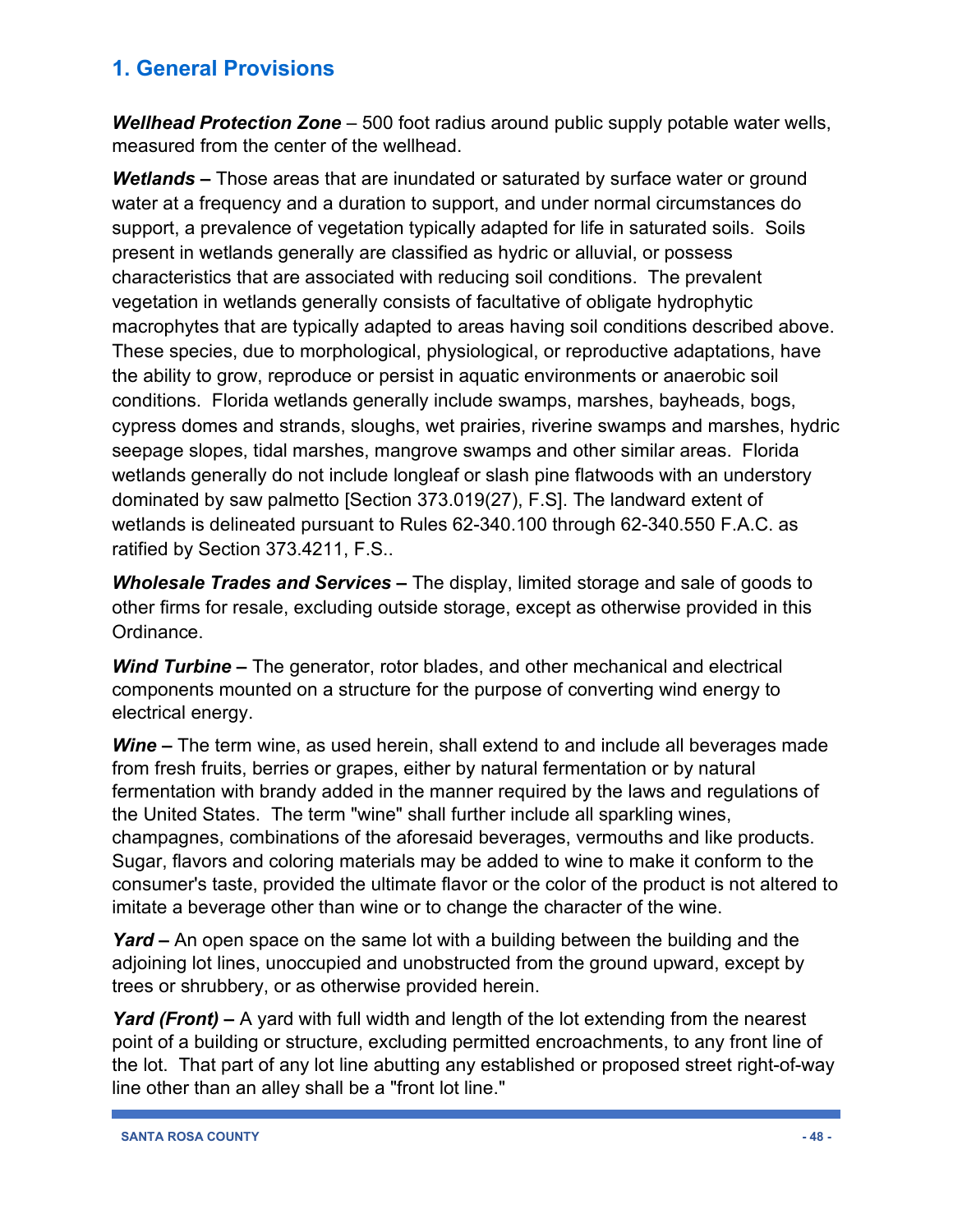

*Yard (Side) –* A yard which is not a front or a rear yard.

*Yard (Rear) –* A yard extending across the rear of the lot measured between lot lines and being the minimum horizontal distance between the rear lot line and the rear of the main building or any projections other than permitted encroachments. On lots with one front lot line, the lot line opposite the front lot line shall be the rear lot line. On lots which abut more than one street, the remaining lot lines shall be considered side yards except as provided in Section 9.

*Zero Lot Line –* A developmental approach in which a dwelling unit is sited along one or more lot lines.

*Zoo –* Any facility, other than a pet shop or kennel, displaying or exhibiting one (1) or more species of wild animals and operated by a person, partnership, corporation or government agency licensed to keep such animals.